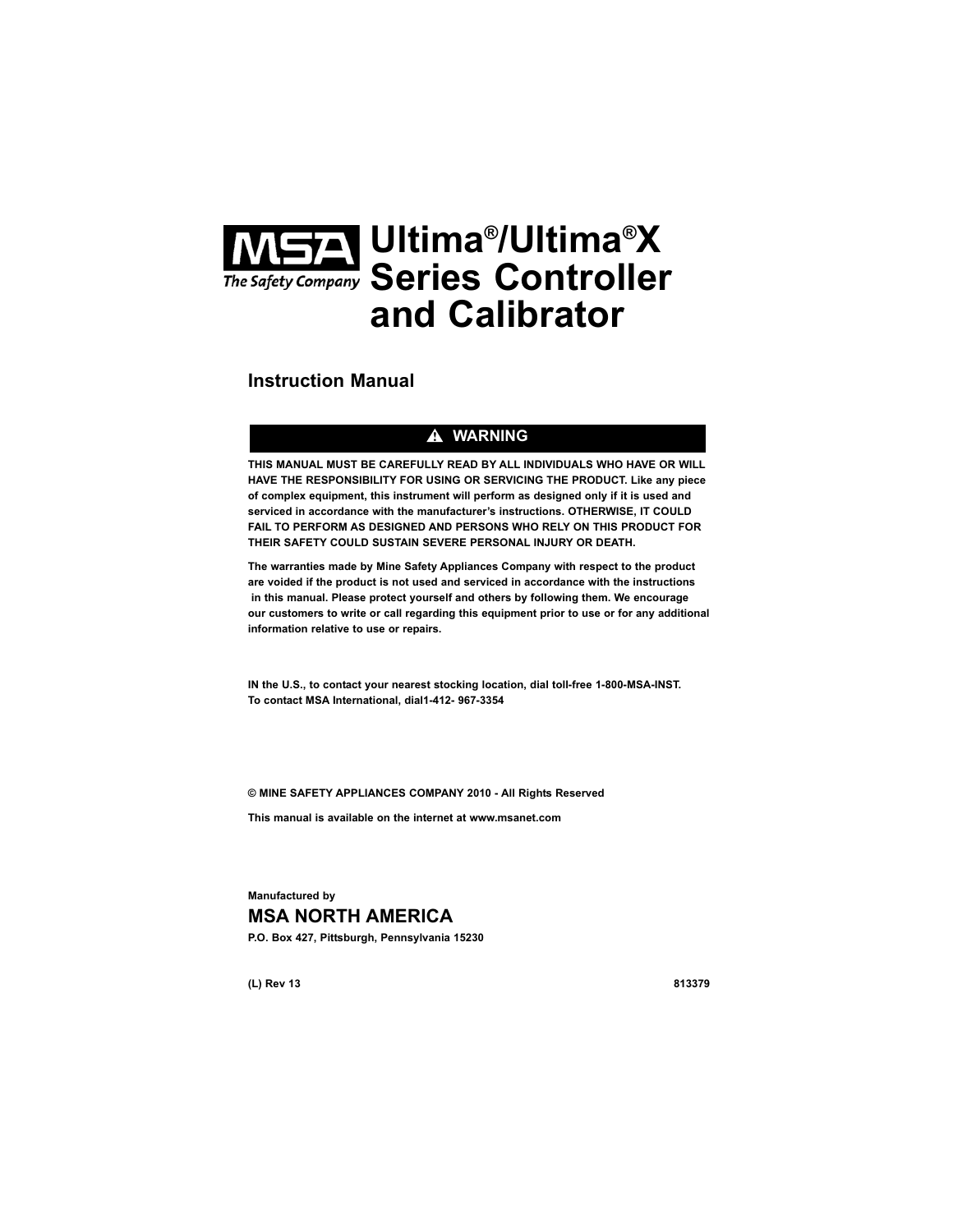# **MSA Permanent Instrument Warranty**

- 1. **Warranty-** Seller warrants that this product will be free from mechanical defect or faulty workmanship for a period of two years from date of shipment, provided it is maintained and used in accordance with Seller's instructions and/or recommendations. This warranty does not apply to expendable or consumable parts whose normal life expectancy is less than one (1) year such as, but not limited to, non-rechargeable batteries, filament units, filter, lamps, fuses etc. The Seller shall be released from all obligations under this warranty in the event repairs or modifications are made by persons other than its own or authorized service personnel or if the warranty claim results from physical abuse or misuse of the product. No agent, employee or representative of the Seller has any authority to bind the Seller to any affirmation, representation or warranty concerning the goods sold under this contract. Seller makes no warranty concerning components or accessories not manufactured by the Seller, but will pass on to the Purchaser all warranties of manufacturers of such components. **THIS WARRANTY IS IN LIEU OF ALL OTHER WARRANTIES, EXPRESSED, IMPLIED OR STATUTORY, AND IS STRICTLY LIMITED TO THE TERMS HEREOF. SELLER SPECIFICALLY DISCLAIMS ANY WARRANTY OF MERCHANT ABILITY OR OF FITNESS FOR A PARTICULAR PURPOSE.**
- 2. **Exclusive Remedy-** It is expressly agreed that Purchaser's sole and exclusive remedy for breach of the above warranty, for any tortious conduct of Seller, or for any other cause of action, shall be the repair and/or replacement at Seller's option, of any equipment or parts thereof, which after examination by Seller is proven to be defective. Replacement equipment and/or parts will be provided at no cost to Purchaser, F.O.B. Seller's Plant. Failure of Seller to successfully repair any non-conforming product shall not cause the remedy established hereby to fail of its essential purpose.
- 3. **Exclusion of Consequential Damage-** Purchaser specifically understands and agrees that under no circumstances will seller be liable to purchaser for economic, special, incidental or consequential damages or losses of any kind whatsoever, including but not limited to, loss of anticipated profits and any other loss caused by reason of non-operation of the goods. This exclusion is applicable to claims for breach of warranty, tortious conduct or any other cause of action against seller.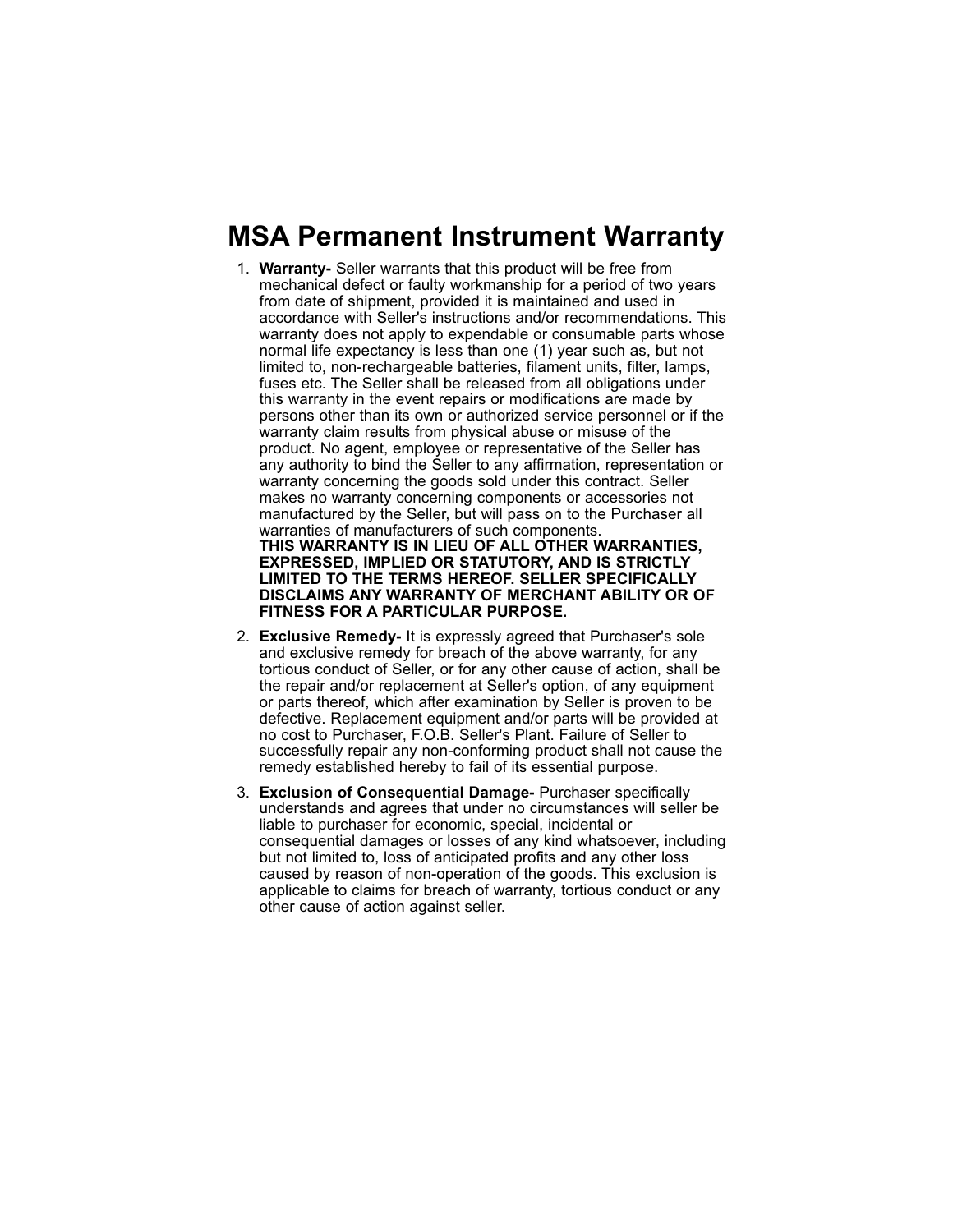| Chapter 1, | General Information 1-1                                                      |
|------------|------------------------------------------------------------------------------|
|            | Figure 1-1. Ultima Calibrator 1-1                                            |
|            | Three Function Operation 1-2                                                 |
|            | Figure 1-2. Pointing the Calibrator<br>at the Ultima Gas Monitor Display 1-2 |
|            | The Ultima/Ultima X Controller (FIGURE 1-3): 1-3                             |
|            | Figure 1-3. Ultima/Ultima X Controller 1-3                                   |
|            | Setting up the Controller 1-4                                                |
|            | Using the ID CODE Feature 1-4                                                |
|            | To Enable or Change the Password ID 1-4                                      |
|            | To Disable the Password ID 1-4                                               |
|            | Turning the Controller ON 1-4                                                |
|            | Turning the Controller OFF 1-5                                               |
|            | Setting the Controller<br>for an Ultima or Ultima X Series Instrument 1-5    |
|            | Setting the Internal TIME of the Controller 1-5                              |
|            | Setting the Internal DATE of the Controller 1-6                              |
|            | When Sending a Command<br>to the Ultima/Ultima X Series Gas Monitor 1-6      |
|            | Note on Resetting latched Alarms 1-7                                         |
|            |                                                                              |

# **Chapter 2,**

| Equipment Required 2-1                                              |
|---------------------------------------------------------------------|
| A WARNING 2-2                                                       |
|                                                                     |
| <b>A</b> WARNING 2-2                                                |
| Table 2-1. Factory-set Span Values 2-3                              |
| Figure 2-1. Calibration Kit 40 Contents 2-4                         |
| Figure 2-2. Calibration Kit 41 Contents $\ldots \ldots \ldots$ .2-5 |
| Figure 2-3. Calibration Kit 54 Contents $\ldots \ldots \ldots$ .2-6 |
| Table 2-2. Calibration Guide<br>for Combustible Gas Sensor 2-7      |
| Ultima/Ultima X Series Gas Monitor Calibration 2-9                  |
| <b>A</b> WARNING 2-9                                                |
|                                                                     |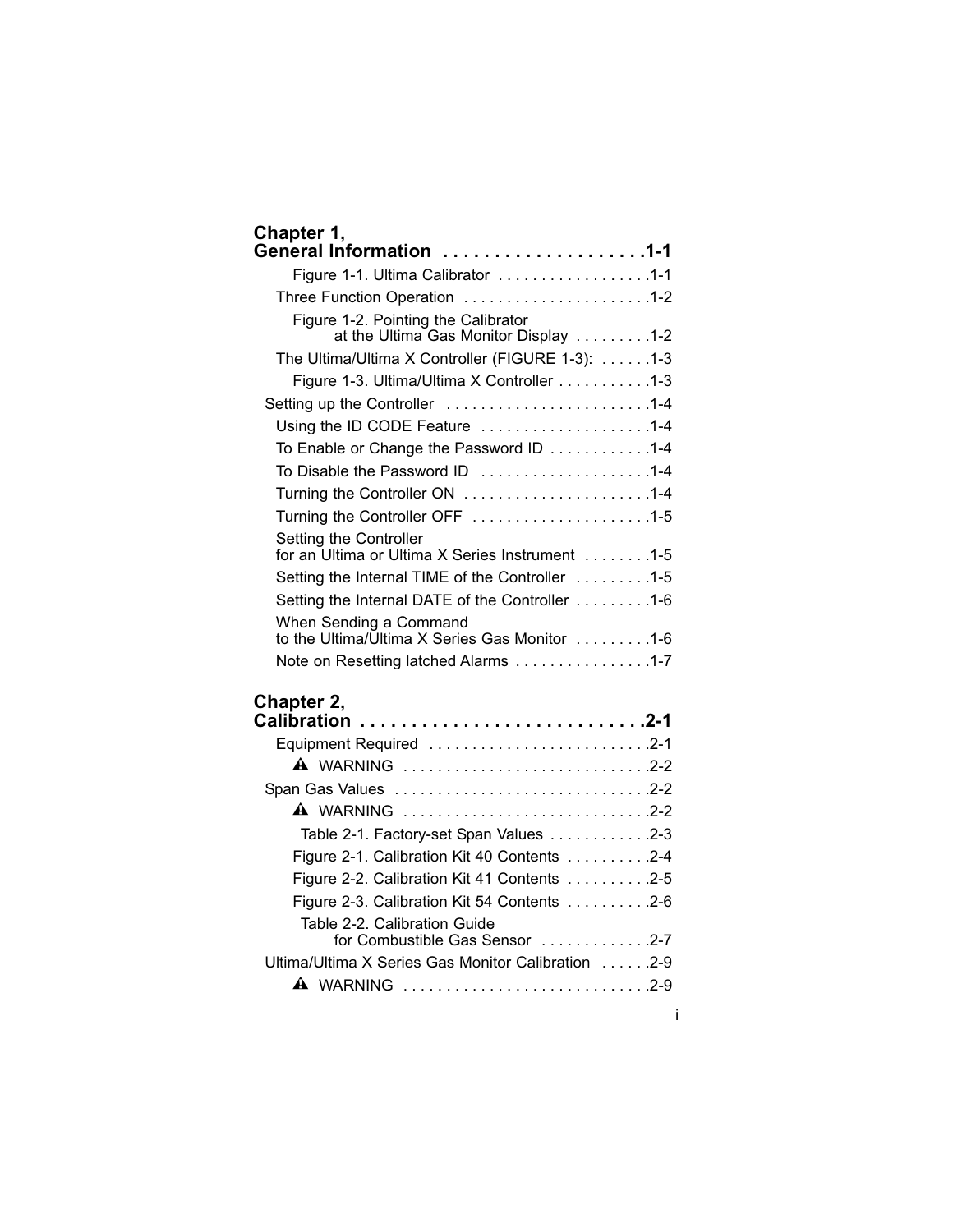| Figure 2-5. Ultima X Unit - Apply SPAN Gas Flag 2-13             |
|------------------------------------------------------------------|
| Figure 2-4. Ultima Unit - Apply SPAN Gas Flag2-13                |
| Figure 2-6. Span Set-up (Ultima unit shown) 2-14                 |
| Figure 2-7. Ultima X Series Unit<br>Calibration End Display 2-15 |
| Figure 2-8. Span Gas Connection                                  |
|                                                                  |
| 25% Oxygen Ultima/Ultima X Series Gas Monitor2-17                |
|                                                                  |
| A WARNING 2-17                                                   |
|                                                                  |

# **Chapter 3,**

| <b>Controller - Detailed Operation 3-1</b>                                          |  |
|-------------------------------------------------------------------------------------|--|
| Viewing the Ultima Gas Monitor Display Modes 3-1                                    |  |
| Table 3-1. (see "Procedures") The Controller Can<br>Change the Display to Show: 3-1 |  |
| To View the Status of the Monitor 3-2                                               |  |
| Procedures (see TABLE 3-1) 3-3                                                      |  |
| Procedure 1. Setting the Average Time Interval 3-3                                  |  |
| To Change the Average Time Interval 3-3                                             |  |
| Procedure 2. Setting the Span Value 3-3                                             |  |
| To Change the Calibration Span Gas Value<br>of the Ultima Sensor 3-3                |  |
| To Change the Calibration Span Gas Value<br>of the Ultima X Series Sensor 3-4       |  |
| Procedure 3.<br>Setting the Range on an Ultima X Series Sensor 3-5                  |  |
| Procedure 4<br>Setting the Gas Table for the Ultima XIR Sensor 3-6                  |  |
| Procedure 5.<br>Setting the Three<br>Ultima Gas Monitor Alarm Setpoint Values 3-7   |  |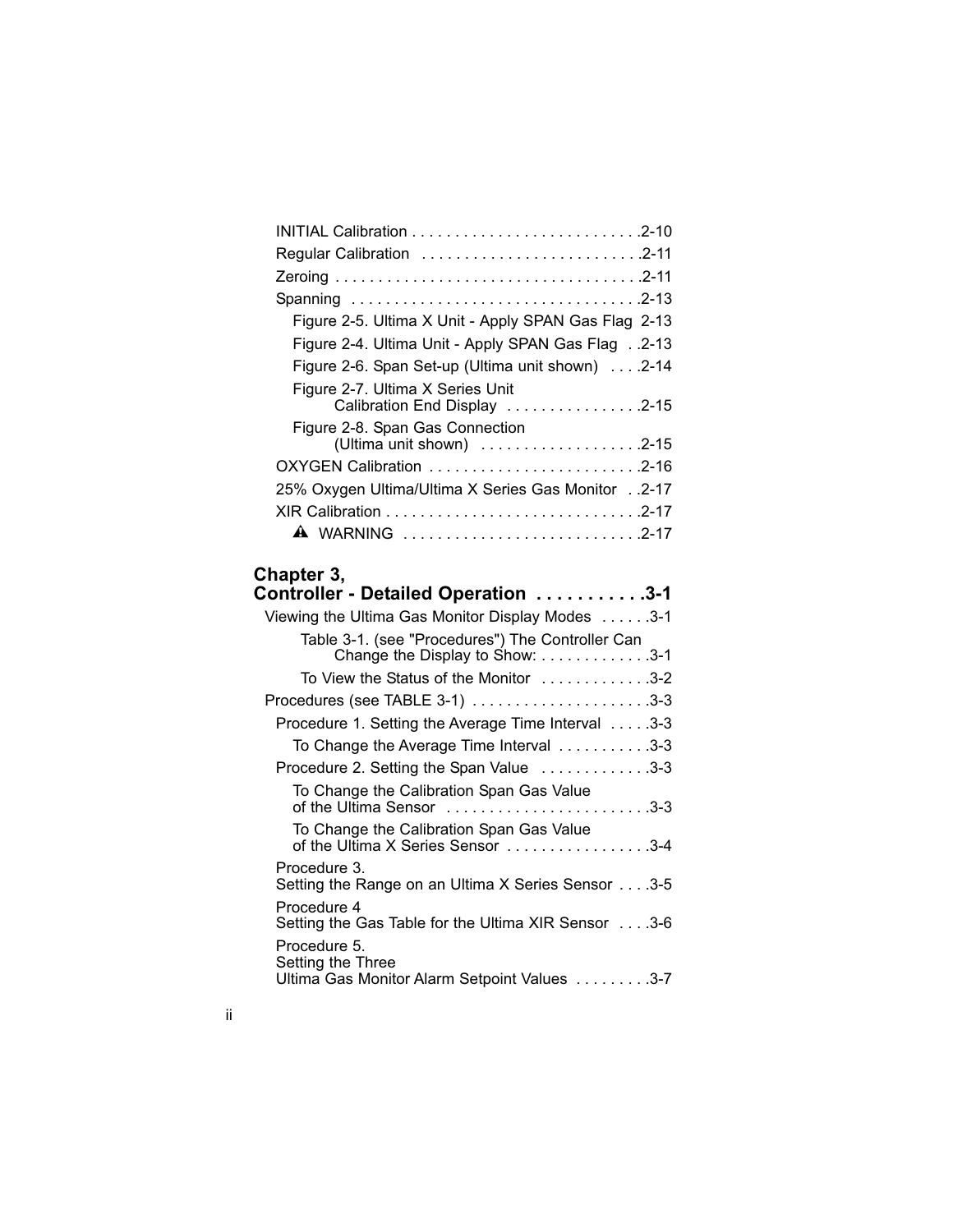| To set the three levels of alarm: 3-7                                                                  |
|--------------------------------------------------------------------------------------------------------|
| Setting the Three Ultima X Series<br>Gas Monitor Alarm Setpoint Values 3-8                             |
| To set the three levels of alarm: 3-8                                                                  |
| Enabling/Disabling and Setting<br>the Mode of the Three Ultima Alarm Setpoints 3-9                     |
| Enabling/Disabling and setting the Mode<br>of the Three Ultima X Series Alarm Setpoints 3-10           |
| Procedure 6. Setting the Current Time 3-11                                                             |
| To update the Ultima Gas Monitor internal clock: .3-11                                                 |
| Procedure 7. Setting the Current Date 3-11                                                             |
| To update the Ultima Gas Monitor internal date:3-12                                                    |
| Procedure 8.<br>Enabling/Disabling Ultima Gas Monitor                                                  |
| To enable or disable the calibration output signal: 3-12                                               |
| Procedure 9.<br>Setting the Number of Days Between<br>Ultima Gas Monitor Auto-calibration Periods 3-13 |
|                                                                                                        |
| Procedure 10.<br>Setting the Date of the Next Scheduled<br>Ultima Gas Monitor Calibration 3-14         |
| Procedure 11. Changing the MUX Address 3-14                                                            |
|                                                                                                        |
| Procedure 12.<br>Viewing the Previous Successful Calibration Date3-15                                  |
| Procedure 13.<br>Calibrating/Checking<br>the 4-20 mA Ultima X Series Outputs 3-15                      |
| Procedure 14. Resetting Ultima X Series Monitors 3-16                                                  |
| Procedure 15. Setting the Alert Option<br>on an Ultima X Series Sensor 3-17                            |
| Table 3-2. Alert Operation Settings 3-17                                                               |
| Procedure 16.<br>Setting the Sensor Swap Delay                                                         |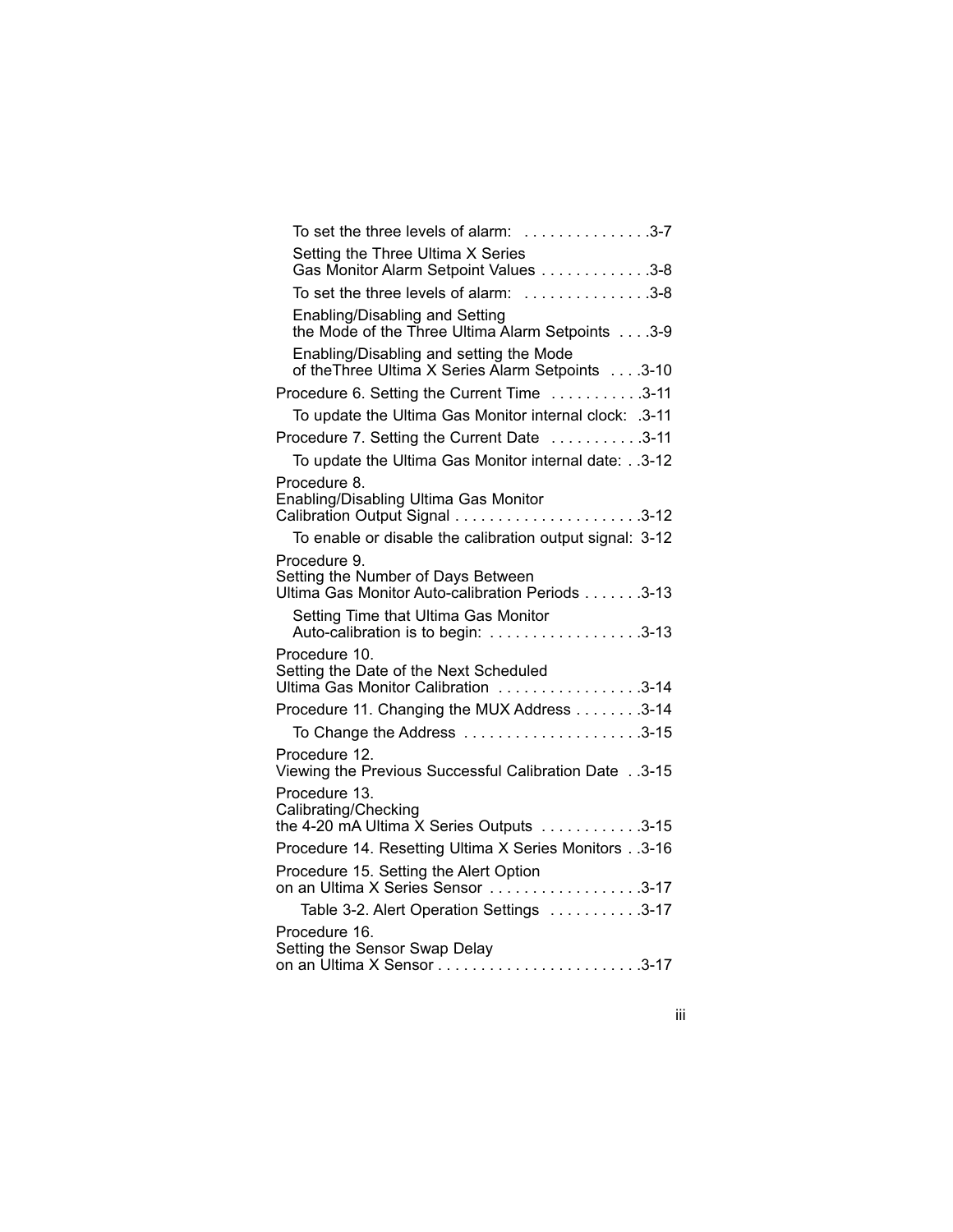| Procedure 17.                                     |  |
|---------------------------------------------------|--|
| Setting an Unused Sensor to the Disabled Mode3-18 |  |
| Procedure 18. Setting the MODBUS BAUD rate.3-19   |  |
| Programming the Controller 3-19                   |  |
| Removing Existing Programs 3-19                   |  |
| Adding a New Program 3-20                         |  |
|                                                   |  |
|                                                   |  |

### **Section 4,**

| Maintenance 4-1                                                     |
|---------------------------------------------------------------------|
| <b>A</b> WARNING 4-1                                                |
|                                                                     |
| Determining a Low Battery Condition<br>on the Ultima Controller 4-1 |
| 4-1. To Determine if Battery Replacement is Necessary 4-1           |
|                                                                     |
| To Install New Batteries in the Ultima Controller 4-1               |
| Determining a Low Battery Condition<br>on the Ultima Calibrator 4-2 |
| To Install New Batteries in the Ultima Calibrator 4-2               |
|                                                                     |
| Troubleshooting Guidelines 4-3                                      |
| <b>A</b> WARNING 4-3                                                |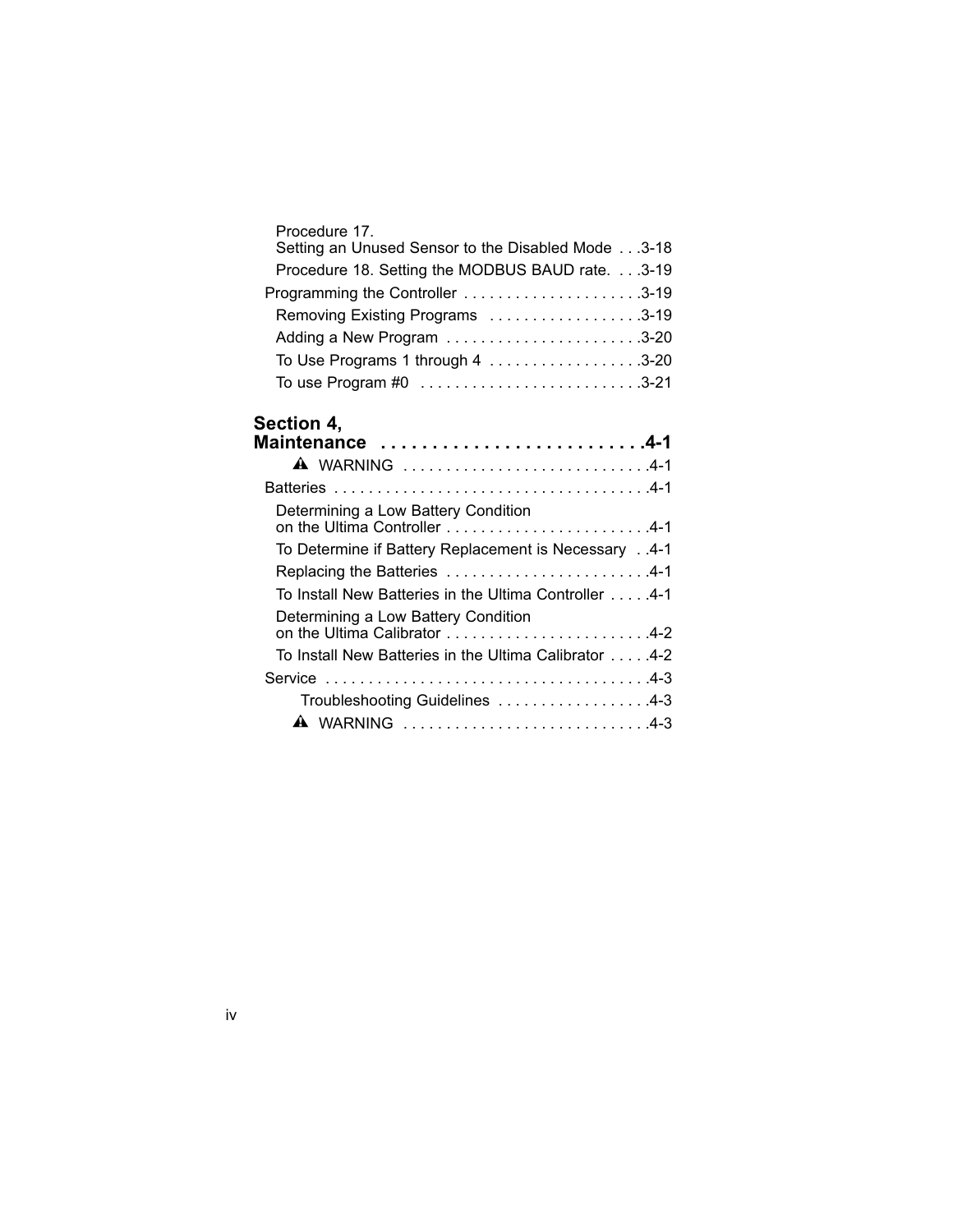# **Chapter 1, General Information**

This manual describes the operation and use of the Ultima Controller and Ultima Calibrator for the Ultima Gas Monitor and the X Series Gas Monitors. It is strongly recommended that this entire manual be read before using the controller or the calibrator.

The controller and calibrator use an Infrared (IR) LED to transmit to an IR receiver in the Ultima/Ultima X Series Gas Monitor.

**The Ultima/Ultima X Calibrator** (FIGURE 1-1):



*Figure 1-1. Ultima Calibrator*

- Is a hand-held, self-contained unit powered by two internal AAA batteries
- Allows one person, nonintrusive calibration of an Ultima/Ultima X Series Gas Monitor, enabling the Monitor to be calibrated at the unit without opening the enclosure
- Is listed as Intrinsically Safe for Classification I, Groups B, C, and D, Division 1, Hazardous Locations
- Can select the multiplex address of an Ultima/Ultima X Series Gas Monitor set up in the multiplex mode (if your monitor is equipped)
- Requires no adjustments
- Features simple, three-button operation
- Provides Auto power ON/OFF.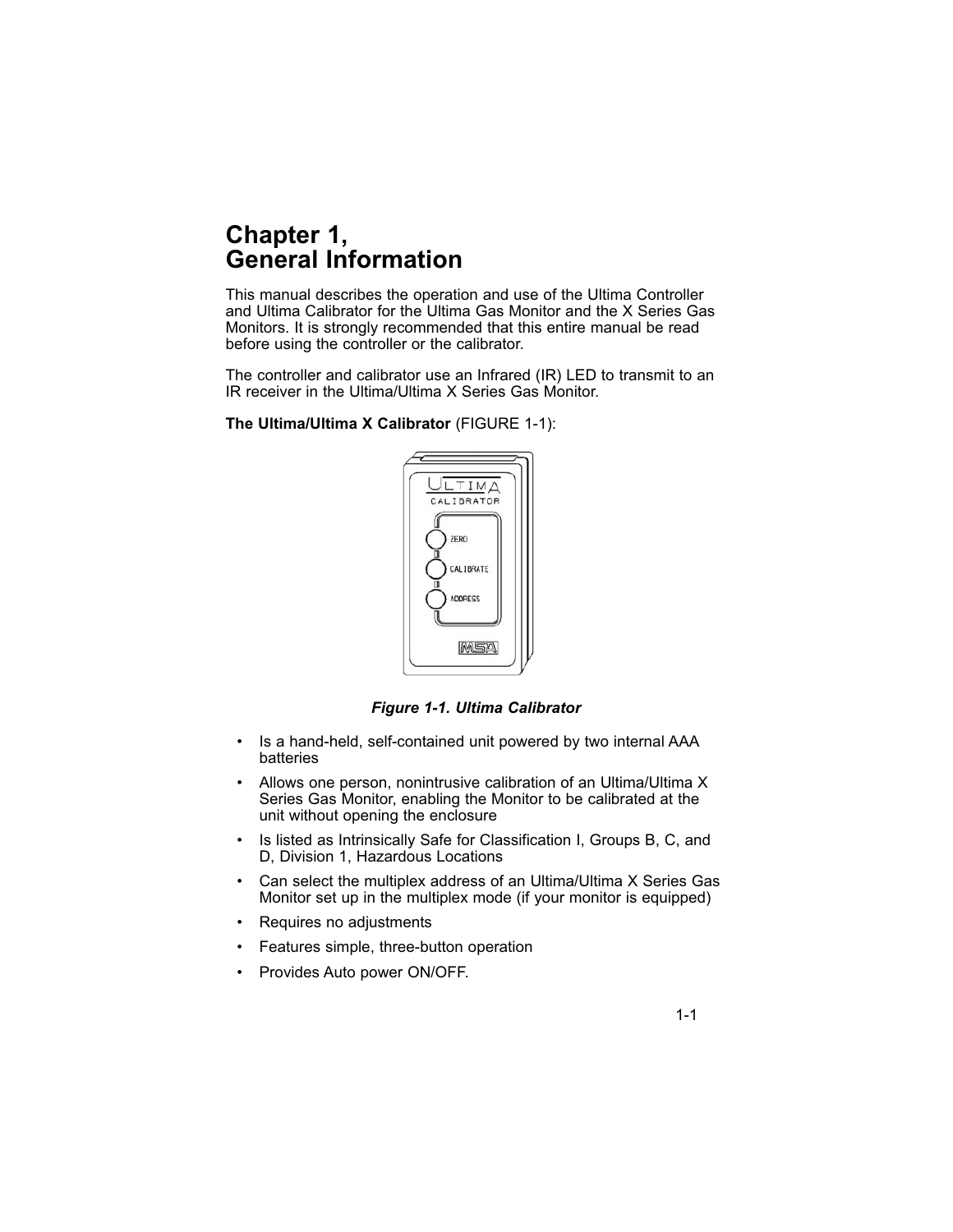# **Three Function Operation**

The Ultima Calibrator is equipped with three buttons for the following functions:

- 1. **ZERO** Button:
	- Performs a zero function on the Ultima/Ultima X Series Gas Monitor; periodically, the monitor may require only a zero adjustment.
- 2. **CALIBRATE** Button:
	- Performs a zero and span calibration function on the Ultima/Ultima X Series Monitor; During a complete calibration, the Ultima Gas Monitor requires both a zero and span check gas.
- 3. **ADDRESS** Button:
	- Displays or changes the multiplex address on the Ultima/Ultima X Series Monitor, if so equipped.

#### **To Operate:**

• All Ultima Calibrator operations are performed by simply pointing the Calibrator at the Ultima/Ultima X Series Gas Monitor display from a distance of no greater than six inches (FIGURE 1-2).



*Figure 1-2. Pointing the Calibrator at the Ultima Gas Monitor Display*

Communication to the Ultima/Ultima X Series Gas Monitor is made via a one way, digitally encoded IR link to ensure tamper-proof and reliable nonintrusive communication.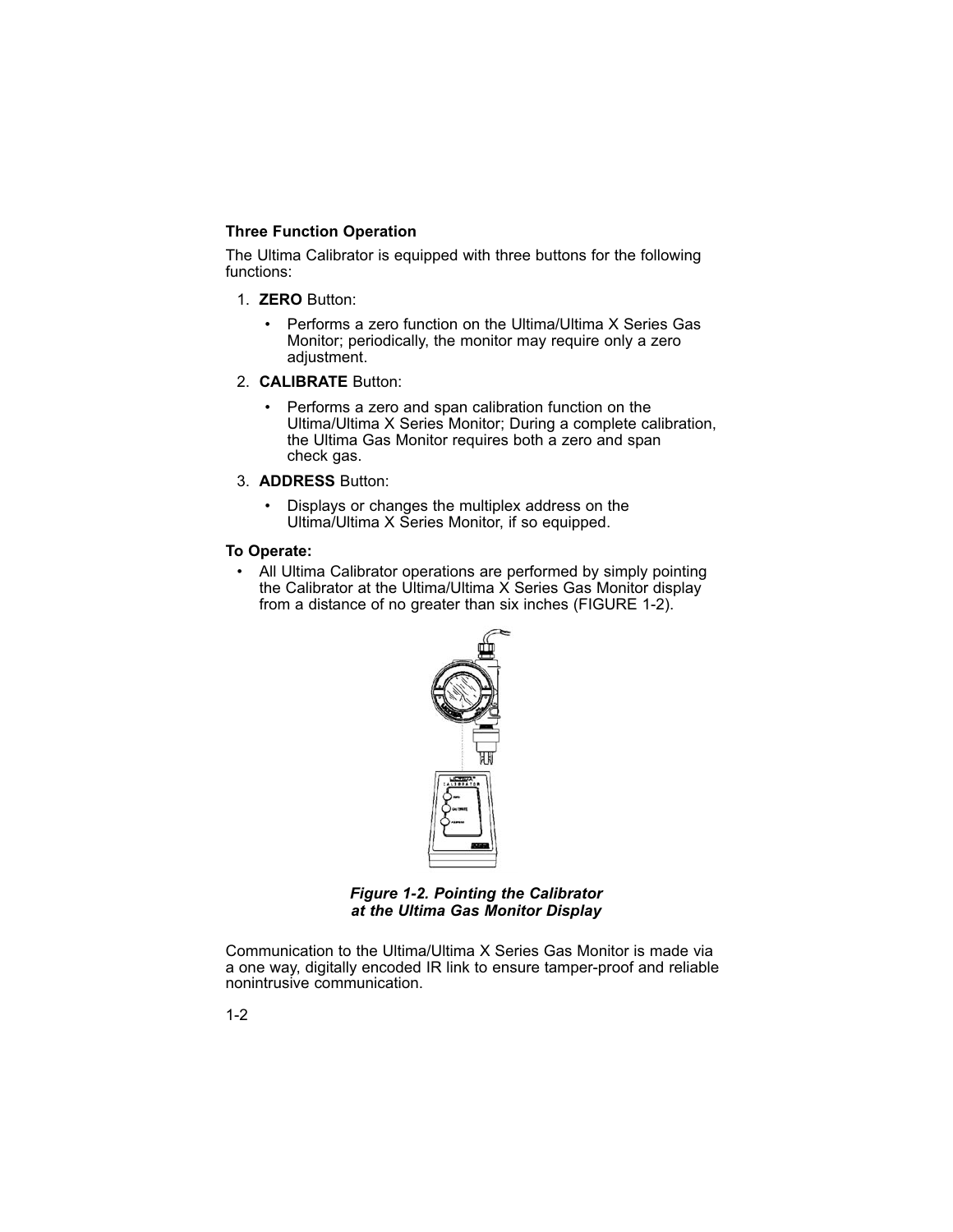**The Ultima/Ultima X Controller** (FIGURE 1-3):



*Figure 1-3. Ultima/Ultima X Controller*

- Allows non intrusive calibration of an Ultima/Ultima X Series Gas Monitor, enabling the Monitor to be calibrated at the unit without opening the enclosure
- Is a hand-held, self-contained unit powered by two internal AA batteries
- Is certified as Intrinsically Safe for Classification I, Groups B, C and D, Division 1, Hazardous Locations
- Can select the following on an Ultima/Ultima X Gas Monitor:
	- Set Monitor time and date
	- Set the average interval
	- Set/display span gas value
	- Set/display alarms
	- Display minimum, maximum, and average gas readings
	- Enable calibration output signal
	- Configure auto-calibration feature
	- Display previous calibration date
	- Set/display address
	- Mimic Calibrator
	- Set/Display Range (Ultima X Series units only)

# **Setting up the Controller**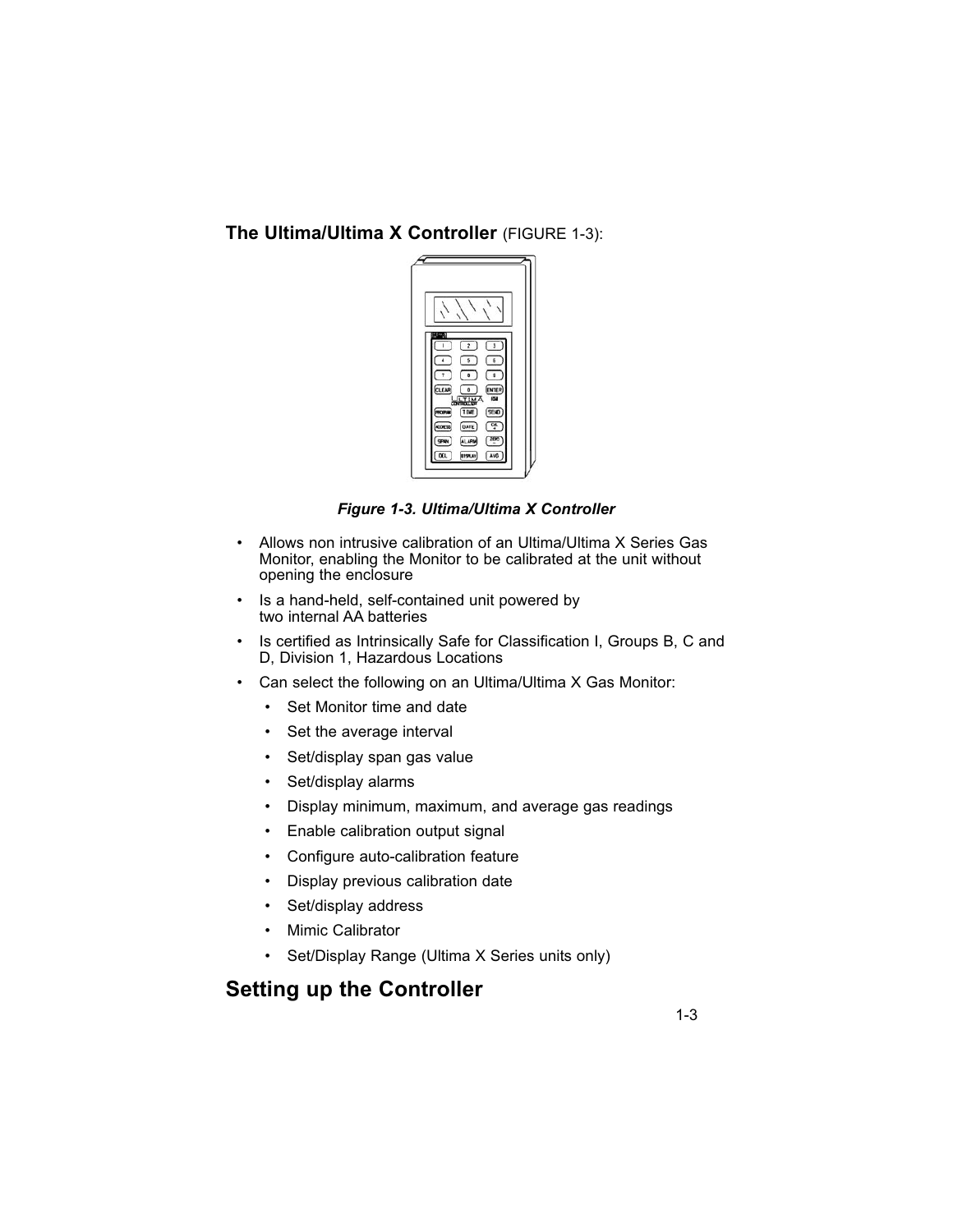# **Using the ID CODE Feature**

Controller operation can be password-protected to prevent operation by unauthorized personnel. All Ultima Controller units are shipped from the factory with Password ID disabled.

#### **To Enable or Change the Password ID**

- 1. With the unit OFF, press and hold the **ENTER** button for approximately five seconds, until the display prompts: **ID KEY ####**.
- 2. Use the NUMBER buttons:
	- To CHANGE password ID by entering the old ID number (go to step 3)
	- To ENABLE a password ID by entering **9999**.
- 3. Press the **ENTER** button.
	- The display prompts: **NEW KEY ####**.
- 4. Enter the desired four-digit ID and press the **ENTER** button.
	- The unit enters the READY mode and saves the ID password required for future operation.

#### **To Disable the Password ID**

- 1. With the unit OFF, press and hold the **ENTER** button until the display prompts: **ID KEY ####**.
- 2. Using the NUMBER buttons, enter the old ID number.
- 3. After entering the four-digit number, press the **ENTER** button.
	- The display prompts: **NEW KEY ####**.
- 4. Enter **9999** and press the **ENTER** button.
	- The unit enters the READY mode and disables the password ID function for future operation.
	- NOTE: If the ID password is set and forgotten, contact an MSA service representative.

### **Turning the Controller ON**

Press the **ENTER** button.

- The unit performs a self-test and displays the firmware version for several seconds
- If unit displays the **Ultima READY** or **UltimaX READY** prompt, it is ready for use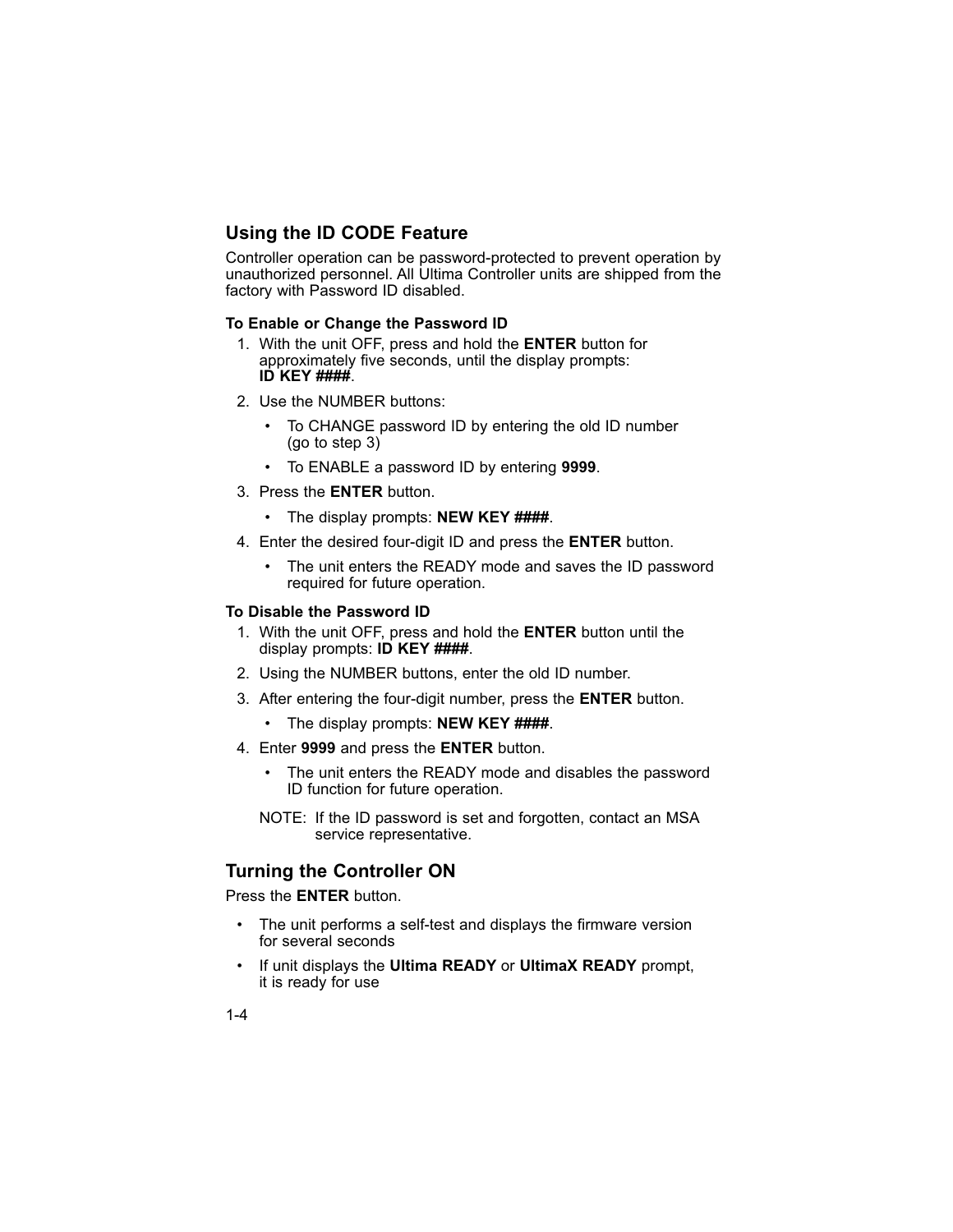• If unit displays the **ID CODE** prompt, enter the user-selected password ID (see "Using the ID CODE Feature").

#### **Turning the Controller OFF**

- The unit turns OFF automatically approximately 100 seconds after the last button is pressed
- To manually turn OFF the unit, press and hold the **CLEAR** button for five seconds.

NOTE: A dual beep tone sounds when **CLEAR** button is pressed.

#### **Setting the Controller for an Ultima or Ultima X Series Instrument**

The Ultima Controller features the capability to transmit to both the Ultima and Ultima X Series instruments. To select the target instrument:

- 1. Turn unit ON to place it into the READY mode.
	- Display prompts: **Ultima READY** or **UltimaX READY**. (see "Turning the Controller ON.")
- 2. Press the **DISPLAY** button once.
	- Display prompts: **0=ULTMA 1=ULTMX**.
- 3. Enter **"0"** to set the controller for an Ultima instrument or **"1"** to set the controller for an Ultima X Series instrument.
	- a. If your entry is valid, the controller will display **"ULTIMA READY"** or **"ULTIMAX READY"**.
	- b. If your entry is invalid, it will not be accepted. Start this procedure again to change the controller type.

#### **Setting the Internal TIME of the Controller**

The Ultima/Ultima X Controller features an internal real time clock for time/date stamping. To set the real time clock:

- NOTE: Momentarily pressing the **TIME** button displays the current hours and minutes. Press the **CLEAR** button to return to the READY mode.
	- 1. Place unit in the READY mode.
		- Display prompts: **"ULTIMA READY"** or **"ULTIMAX READY"**. (see "Turning the Controller ON").
	- 2. Press and hold **TIME** button until the **HH:MM** prompt appears.
	- 3. Using the NUMBER buttons, enter the current time in 24-hour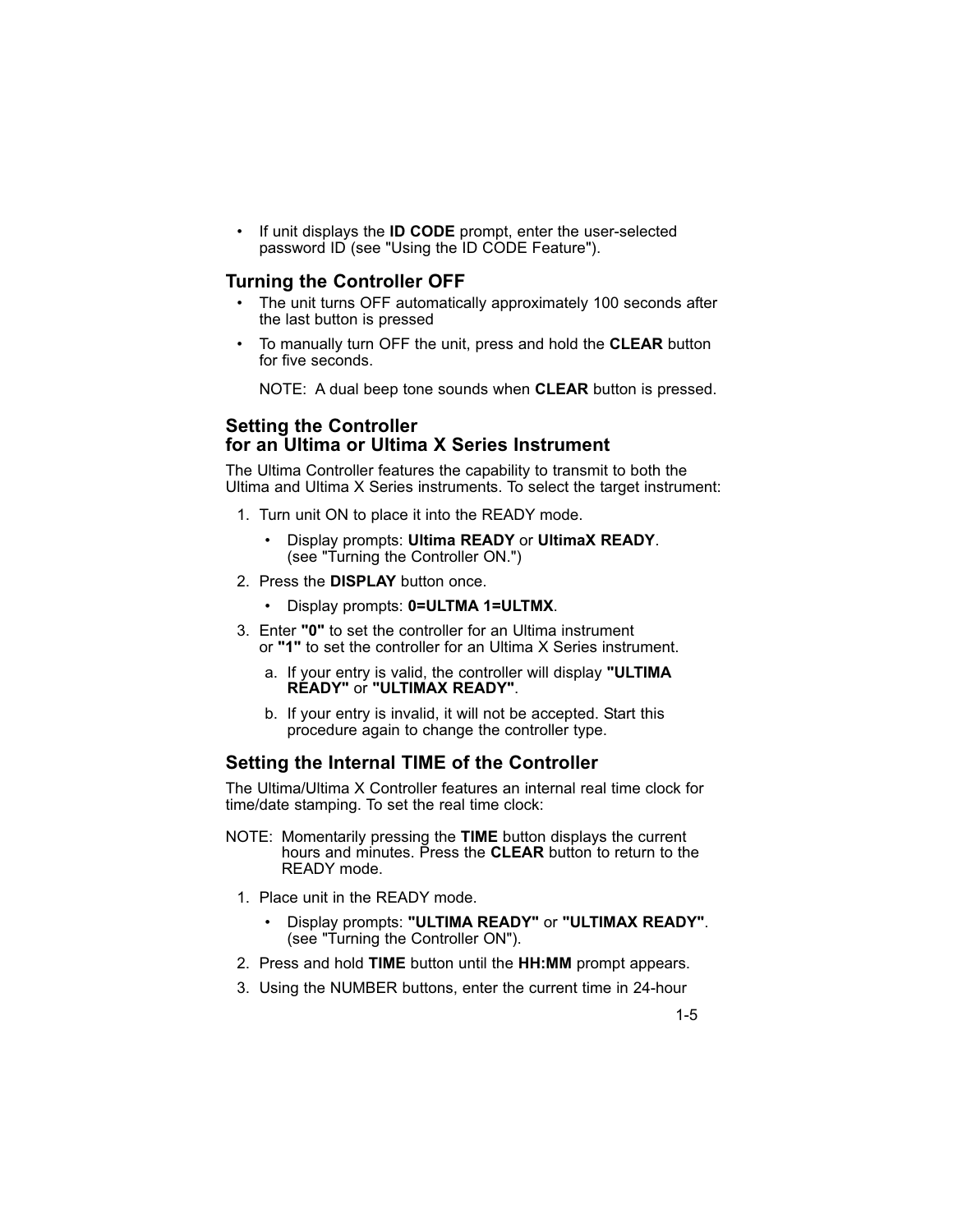format (e.g.: 4:00 P.M. = 16:00). (Leading zeros are required.)

- a. If your entry is valid, press **ENTER** button to save this time.
- b. If your entry is invalid, it will not be accepted; re-enter the correct time or press the **CLEAR** button to cancel and start over.
	- The **DEL** button allows for correction during entry.

#### **Setting the Internal DATE of the Controller**

- NOTE: Momentarily pressing the **DATE** button displays the current date.
	- 1. Place unit in the READY mode.
		- Display prompts: **"ULTIMA READY"** or **"ULTIMAX READY"**.
- 2. Press and hold the **DATE** button until the **MM-DD-YYYY** prompt appears. (Leading zeros are required.)
- 3. Enter the current date using the NUMBER buttons.
	- a. If your entry is valid, press **ENTER** button to save that date.
	- b. If your entry is invalid, it will not be accepted; re-enter date or press the **CLEAR** button to cancel and start this procedure again.
		- The **DEL** button allows for correction during entry.

# **When Sending a Command to the Ultima/Ultima X Series Gas Monitor**

- 1. The Controller must be READY prior to any key press.
- 2. To change any function on the Ultima/Ultima X Series Gas Monitor, point the top of the controller directly at the clear face of the sensor (FIGURE 1-2) and press the desired sequence of controller buttons. (The controller must be pointed at the sensor when the final button of sequence is pressed.)
	- The top surface of the controller must be within six inches of the sensor face to enable reception
	- Each button pressed is acknowledged by a short beep
	- The **CLEAR** button is acknowledged by a double beep
		- When invalid responses are entered, the controller resets to the READY mode or re-prompts user for a correct entry.

#### **Note on Resetting latched Alarms**

When an Ultima/Ultima X Gas Monitor has an active latched alarm 1-6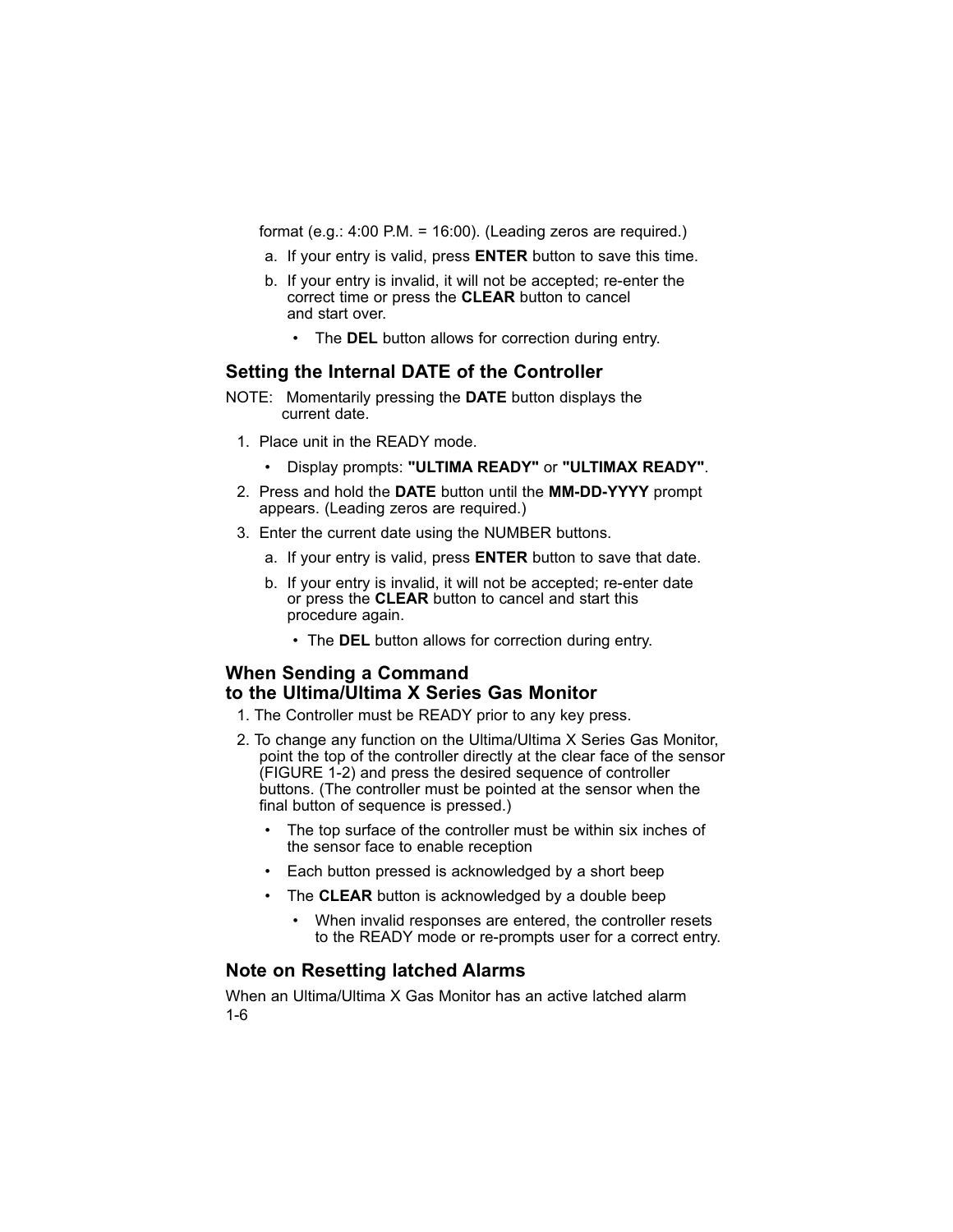(indicated by a flashing alarm display):

- An infrared (IR) remote device (such as the Ultima Calibrator or Ultima Controller) may be used to reset this alarm.
- If an Ultima/Ultima X Series Gas Monitor has an active latched alarm, the next IR command it receives from a calibration device will reset the latched alarm (if it is not beyond the alarm threshold). The intended IR command will be ignored and interpreted as an 'alarm reset'. When the latching alarm function is inactive, other valid IR commands may be use.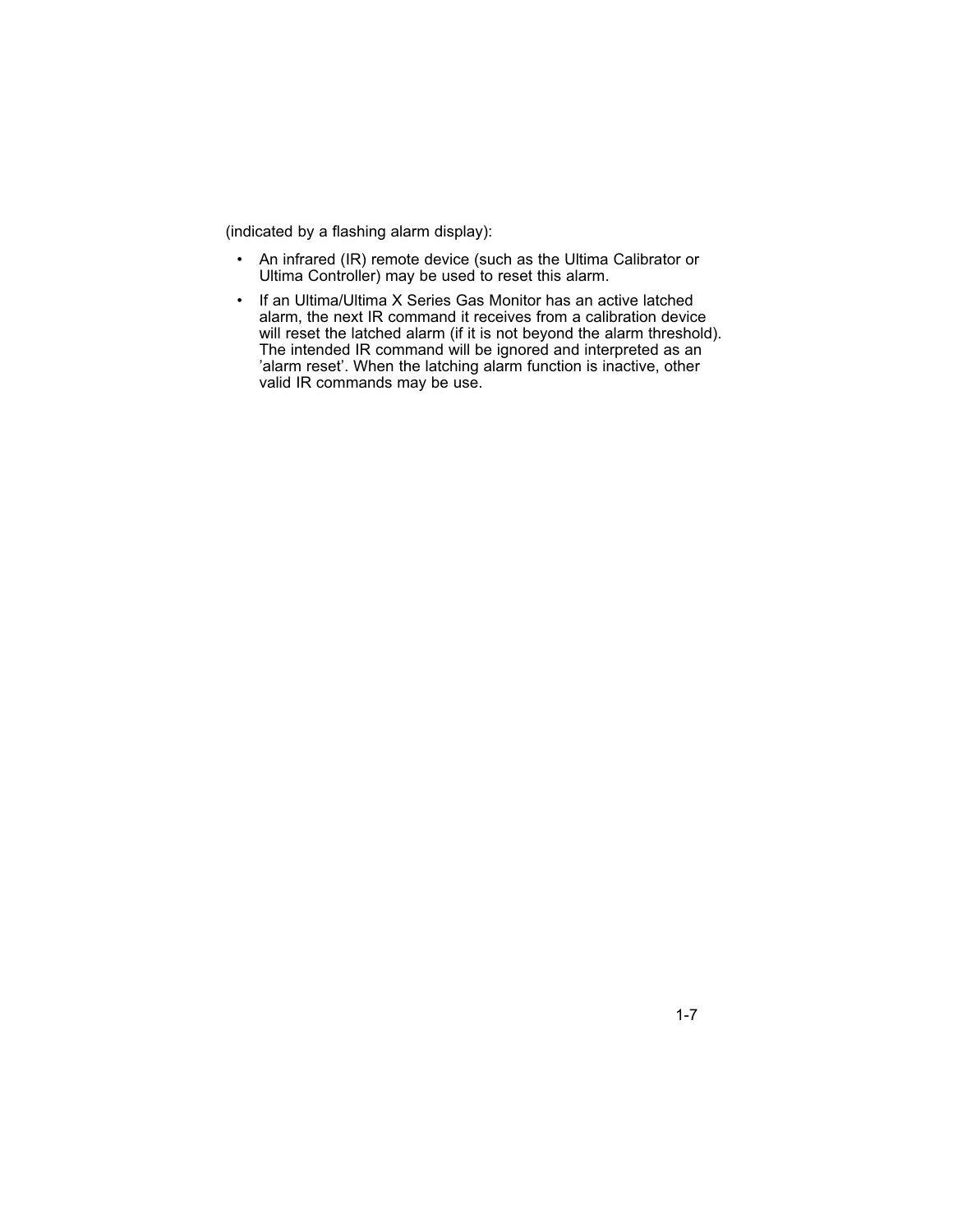# **Chapter 2, Calibration**

The Ultima/Ultima X Series Gas Monitor provides non-intrusive calibration through the use of the Ultima Controller/Calibrator.

When calibrating any Ultima/Ultima X Series Gas Monitor which has any accessory attached to it, refer to the accessory manual for complete calibration instructions. Some accessories for the Ultima/Ultima X Series Gas Monitor include:

- Ultima Sampling Module
- Ultima Auto-Cal Module.

While factory calibration is standard practice for the Ultima/Ultima X Series Gas Monitors, it is recommended to perform an INITIAL calibration when first placing the unit into operation. Refer to the "Initial Calibration" portion of this Chapter.

It is good practice to read the appropriate calibration instructions before attempting an actual calibration. Also, identify and become familiar with all of the calibration components. During the calibration, it is necessary to quickly apply the span gas to the unit. Prior connection of the calibration components will aid in ease of unit calibration.

#### Equipment Required

Three calibration kits (numbered 40, 41, and 54; see FIGURES 2-1, 2-2, and 2-3) are available from MSA for diffusion Ultima/Ultima X Series Gas Monitors. Kit 40, 41, and 54 are housed in a convenient carrying case and contain all items necessary (less gas) for a complete and accurate calibration.

These Kits do not calibrate Ultima Sampling Modules or an Ultima/Ultima X Series unit equipped with a flow cap. For flow or sample module systems, refer to the Ultima Aspirated Sampling Module Manual (P/N 710200) or to the Ultima DC Pump Sampling Module Manual (P/N 710201).

NOTE: The calibration procedure for the sample draw Ultima XE/XA Monitor is the same as the procedure for the diffusion version, except calibration gas is applied to the calibration entry port of the inlet flow block, and the cal kit for pumped units provides a flow matching regulator.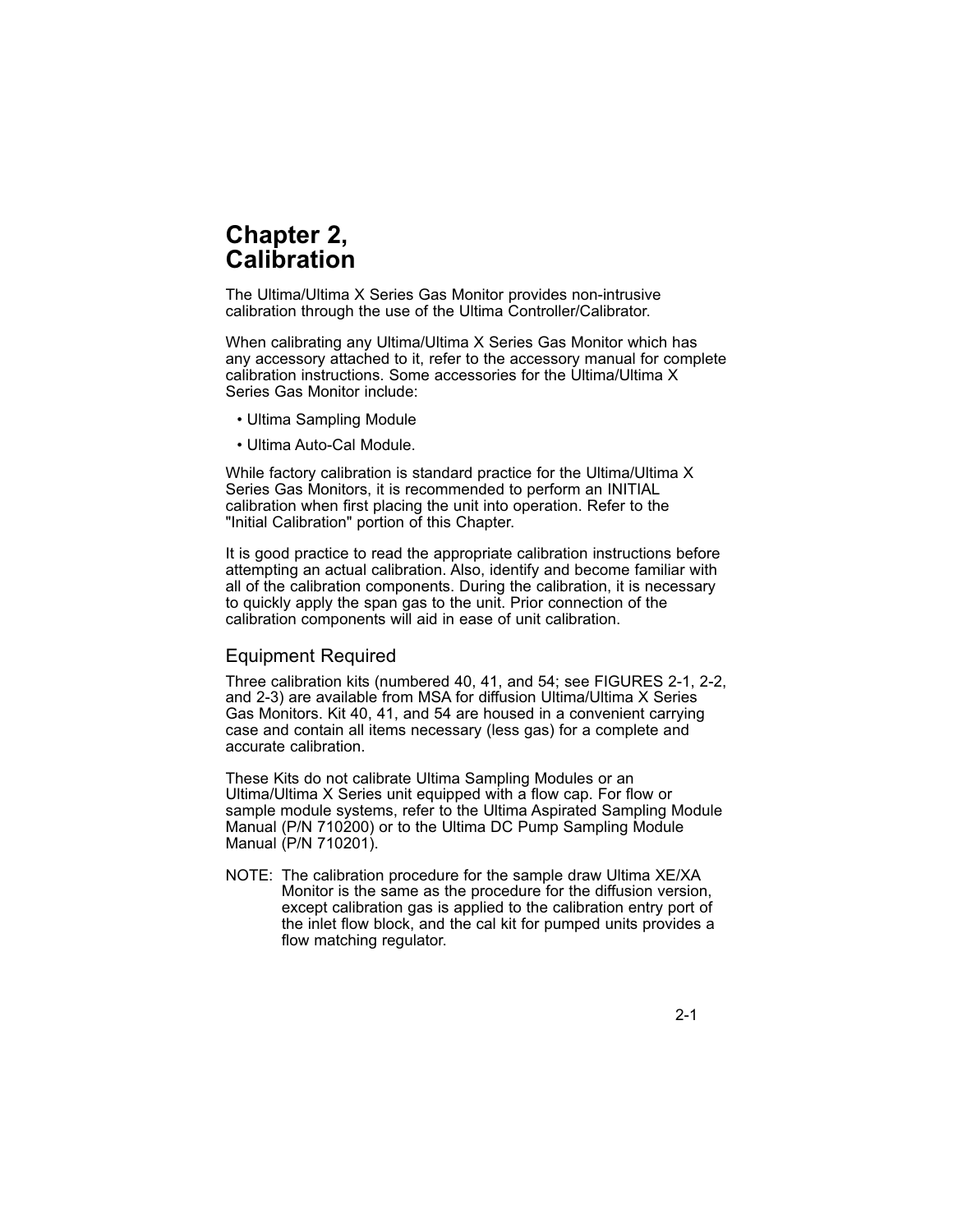The check or calibration gases can also be carried in the case. See TABLE 2-1 for the appropriate zero and span gas cylinders for your Ultima/Ultima X Series Gas Monitor.

TABLE 2-1 shows the recommended calibration kit for Ultima and Ultima X Series Gas Monitors. Typically, Cal Kit 41 uses a 0.25 LPM regulator and a calibration cap to contain the calibration gas. Cal Kits 40 and 54 use a 1.5 LPM regulator and no calibration cap. If Cal Kit 41 is recommended and the application is such that the calibration cap cannot be used (such as for a remote sensor application), Cal Kit 40 may be used. However, any time Cal Kit 40 is used, ambient wind conditions must be minimized to avoid a calibration with increased sensitivity.

NOTE: The Ultima XIR uses Cal Kit 40 and does require a calibration cap. This calibration cap (P/N 10041533) is shipped with the product.

#### **A** WARNING

**These calibration kits contain zero caps to use in place of zero calibration gas. These caps can only be used when the ambient air does not contain the gas the monitor is detecting. If there is any doubt, use zero gas when zeroing the Ultima X Monitor; otherwise, improper calibration could occur.**

# **Span Gas Values**

The Ultima/Ultima X Monitor is factory-shipped with a preset span gas value (TABLE 2-1). This span gas value can be changed via the Ultima Controller; otherwise, the span gas must correspond to preset concentrations. See Section 3 to change the span gas value. The span gas value of Ultima/Ultima X Gas Monitor catalytic combustible models are pre-set to one of the broad categories shown in TABLE 2-1. Specific span gas values for all combustible models are listed under each category given in TABLE 2-2.

#### **A** WARNING

**Always calibrate for the least sensitive gas or vapor (higher number category) expected to be measured (TABLE 2-2); otherwise, instrument readings may be incorrect.**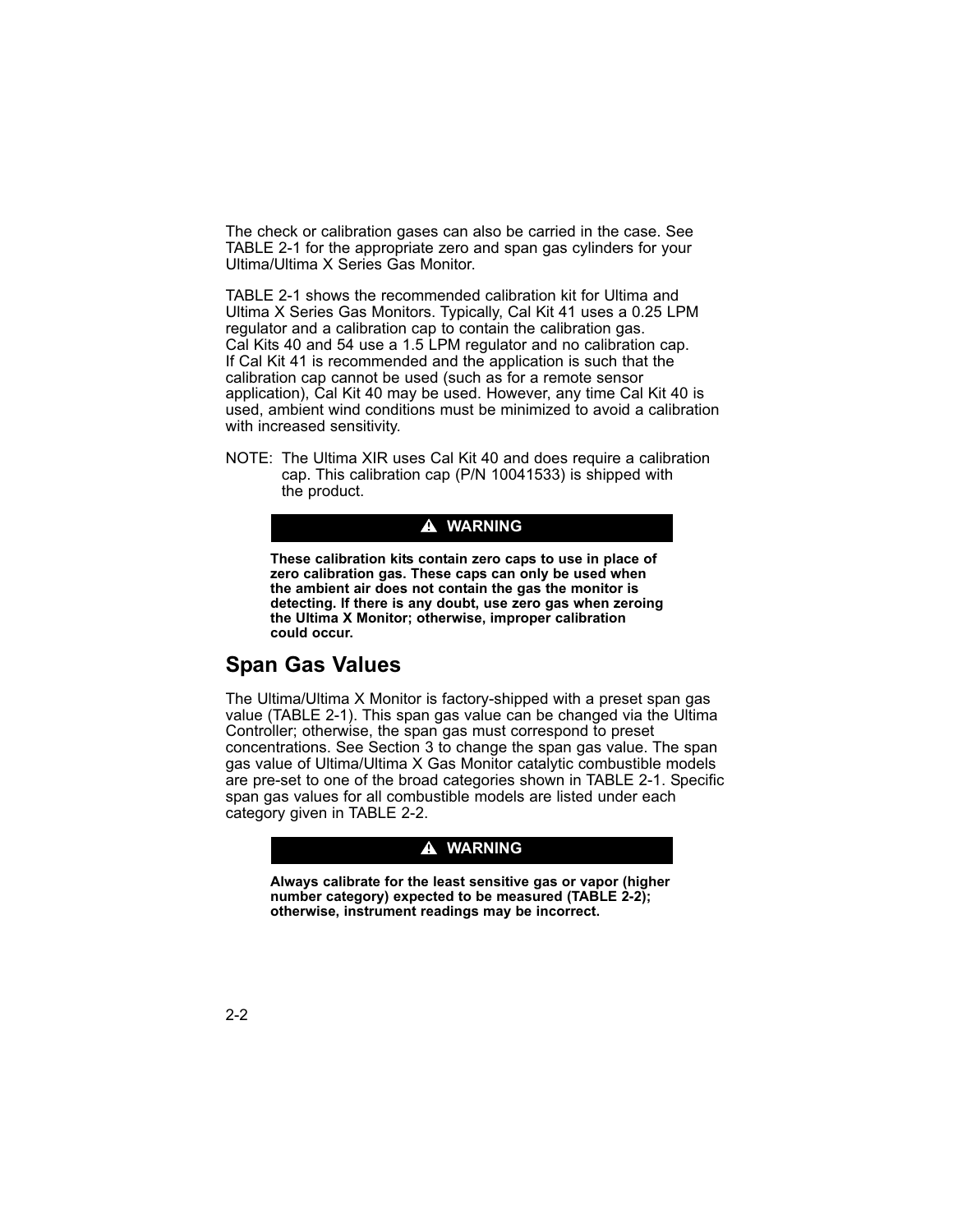|  |  | Table 2-1. Factory-set Span Values |  |
|--|--|------------------------------------|--|
|--|--|------------------------------------|--|

| <b>GAS TYPE</b>                               | <b>RANGE</b>                                   | <b>SPAN GAS</b><br><b>PRESET</b><br><b>VALUES</b> | <b>MSA RP</b><br><b>CYLINDER</b><br>P/N    | <b>CALIBRA-</b><br><b>TION KIT</b> | <b>WARM-UP</b><br>TIME                               |
|-----------------------------------------------|------------------------------------------------|---------------------------------------------------|--------------------------------------------|------------------------------------|------------------------------------------------------|
| Carbon Monoxide                               | 0-100 PPM<br>0-500 PPM<br>0-1000 PPM           | 60 PPM<br>300 PPM<br>400 PPM                      | 710882<br>10027938<br>10028048             | 40<br>40<br>40                     | 15 minutes<br>15 minutes<br>15 minutes               |
| <b>Sulfur Dioxide</b>                         | 0-25 PPM<br>0-100 PPM                          | 10 PPM<br><b>10 PPM</b>                           | 10028070<br>10028070                       | 40<br>40                           | 15 minutes<br>15 minutes                             |
| Hydrogen Sulfide                              | 0-10 PPM<br>0-50 PPM<br>0-100 PPM<br>0-500 PPM | 5 PPM<br>40 PPM<br>40 PPM<br>250 PPM              | 710414<br>10028062<br>10028062<br>10089547 | 40<br>40<br>40<br>40               | 15 minutes<br>15 minutes<br>15 minutes<br>15 minutes |
| Nitric Oxide                                  | 0-100 PPM                                      | 50 PPM                                            | 10028074                                   | 40                                 | 15 minutes                                           |
| Nitrogen Dioxide                              | 0-10 PPM                                       | 5 PPM                                             | 710332                                     | 41                                 | 30 minutes                                           |
| Chlorine                                      | 0-5 PPM<br>0-10 PPM<br>0-20 PPM                | 2 PPM<br>2 PPM<br><b>10 PPM</b>                   | 710331<br>710331<br>10028066               | 41<br>41<br>41                     | 30 minutes<br>30 minutes<br>30 minutes               |
| Hydrogen Cyanide                              | 0-50 PPM                                       | 10 PPM                                            | 10028072                                   | 41                                 | 30 minutes                                           |
| Hydrogen Fluoride(7)                          | 0-10 PPM                                       | 8 PPM                                             | 10028070                                   | 41                                 | 30 minutes                                           |
| Chlorine Dioxide <sup>(4)</sup>               | 0-3 PPM                                        | 1 PPM                                             | 710331                                     | 41                                 | 30 minutes                                           |
| Oxygen                                        | $0 - 5%$<br>$0 - 25%$                          | 5%<br>20.8%                                       | 493580<br>10028028(2)                      | 40<br>40                           | 15 minutes<br>15 minutes                             |
| Natural Gas <sup>(3)</sup>                    | 0-100% LEL                                     | 25% LEL <sup>(1)</sup>                            | 10028034                                   | 40                                 | 15 minutes                                           |
| Petroleum Vapors <sup>(3)</sup><br>(Gasoline) | 0-100% LEL                                     | 40% LEL <sup>(1)</sup>                            | 10028034                                   | 40                                 | 15 minutes                                           |
| General Solvents <sup>(3)</sup>               | 0-100% LEL                                     | 55% LEL <sup>(1)</sup>                            | 10028034                                   | 40                                 |                                                      |
| Non-Methane IR                                | 0-100%                                         | 29% LEL <sup>(1)</sup>                            | 10028034                                   | 40                                 | ----------                                           |
| Methane IR                                    | 0-100% LEL                                     | 50% LEL <sup>(5)</sup>                            | 10028032                                   | 40                                 |                                                      |
| Phosphine                                     | 2.0 PPM                                        | 0.5 PPM                                           | 710533                                     | 41                                 | 24 hours                                             |
| Arsine                                        | 2.0 PPM                                        | 1.0 PPM                                           | 710533                                     | 41                                 | 24 hours                                             |
| Silane                                        | <b>25 PPM</b>                                  | 5 PPM                                             | 10014897                                   | 41                                 | 4 hours                                              |
| Diborane                                      | <b>50 PPM</b>                                  | 15 PPM                                            | 10014897                                   | 41                                 | 30 minutes                                           |
| Fluorine                                      | 5.0 PPM                                        | 4.0 PPM                                           | 710331                                     | 41                                 | 30 minutes                                           |
| <b>Bromine</b>                                | 5.0 PPM                                        | 2.5 PPM                                           | 710331                                     | 41                                 | 30 minutes                                           |
| Ammonia                                       | 0-50 PPM<br>0-1000 PPM                         | 25 PPM<br>300 PPM                                 | 10028076<br>10044014                       | 40<br>40                           | 30 minutes<br>30 minutes                             |
| Hydrogen                                      | 0-1000 PPM                                     | 500 PPM                                           | 10022386                                   | 40                                 | 30 minutes                                           |
| ETO <sup>(6)</sup>                            | 0-10 PPM                                       | 4.0 PPM                                           | 10028070                                   | 40                                 | 24 hours                                             |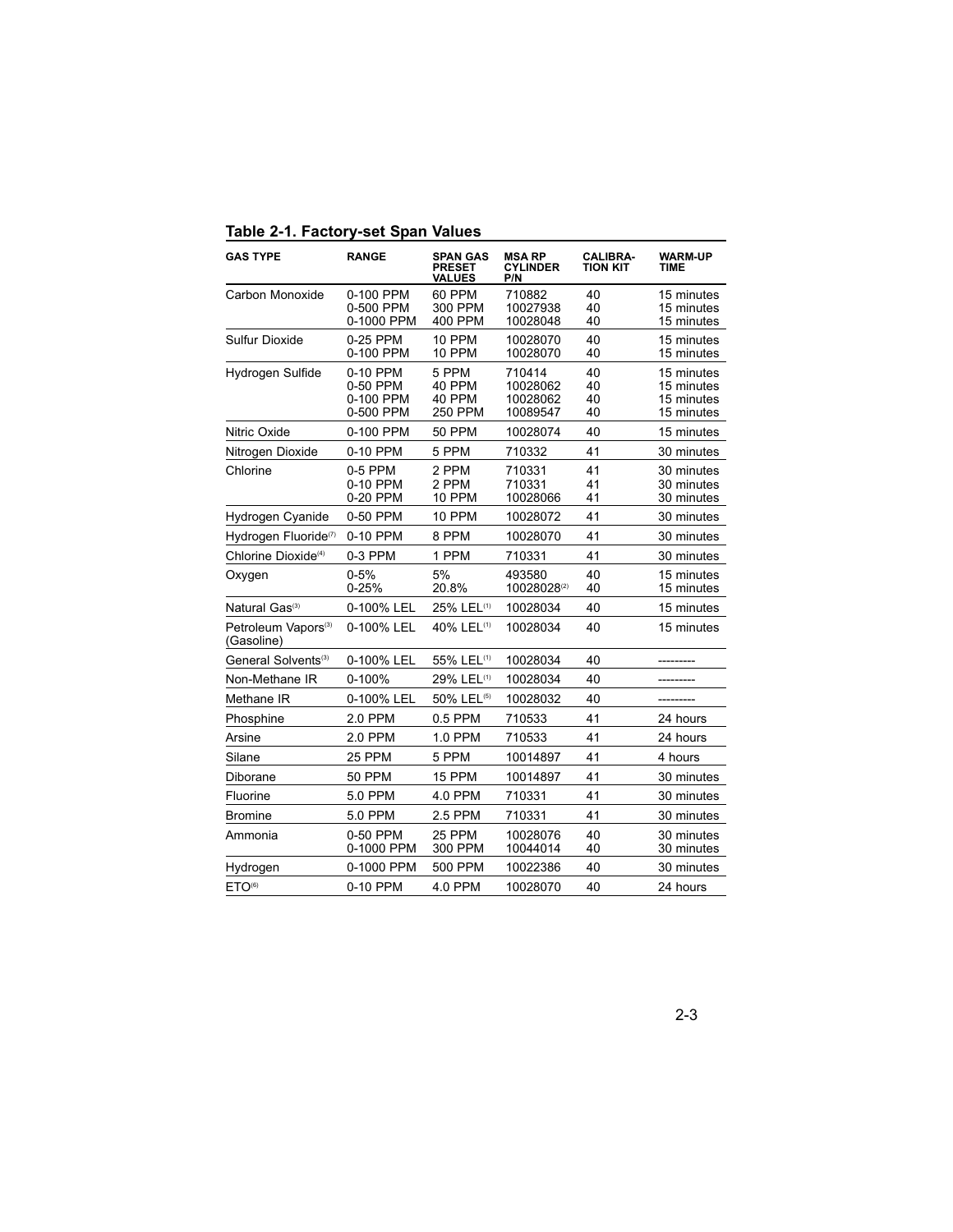| <b>GAS TYPE</b>   | <b>RANGE</b>                       | <b>SPAN GAS</b><br><b>PRESET</b><br><b>VALUES</b> | <b>MSA RP</b><br><b>CYLINDER</b><br>P/N | <b>CALIBRA-</b><br><b>TION KIT</b> | <b>WARM-UP</b><br>TIME |
|-------------------|------------------------------------|---------------------------------------------------|-----------------------------------------|------------------------------------|------------------------|
| Carbon Dioxide IR | 0-5000 PPM<br>$0 - 2%$<br>$0 - 5%$ | 2000 PPM<br>1.5%<br>2.5%                          | 479266<br>807386<br>479265              | 40<br>40<br>40                     |                        |
| Hydrogen Chloride | 0-50 PPM                           | 40 PPM                                            | 10028078                                | 54                                 | 30 minutes             |

NOTES:

<sup>1</sup> Calibrated with PROPANE (.6% GAS BY VOLUME)

<sup>2</sup> Not required for standard calibration procedure

<sup>3</sup> For Combustible Gas, it is good practice to calibrate unit with gas to be detected

 $^4$  ClO<sub>2</sub> is calibrated with Cl<sub>2</sub> or use ClO<sub>2</sub> Calibrator Kit (P/N 710420)<br><sup>5</sup> Methane IR is calibrated with 50% LEL Methane

6 ETO is calibrated with SO<sub>2</sub>.<br>6 ETO is calibrated with Sulfur Dioxide (SO<sub>2</sub>), 10 PPM SO<sub>2</sub> = 8 PPM HF<sup>7</sup> Hydrogen Fluoride (HF) is calibrated with Sulfur Dioxide (SO<sub>2</sub>), 10 PPM SO<sub>2</sub> = 8 PPM HF



*Item 2 - Zero Cap (P/N 710535)*

*Item 3 - 1.5 LPM Flow Controller (P/N 478358)*

*Figure 2-1. Calibration Kit 40 Contents (Your Kit may also include one or two gas cylinders)*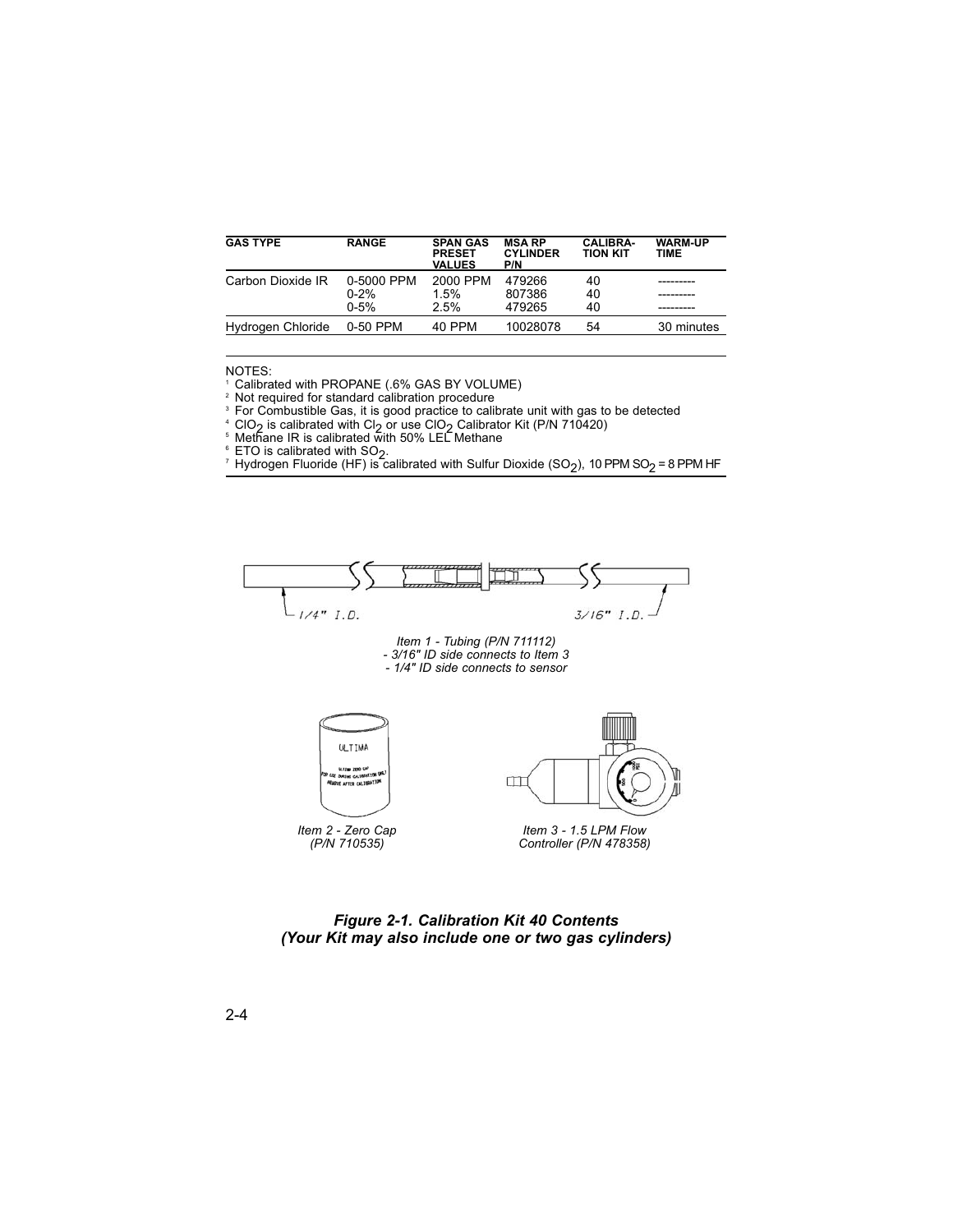

*Figure 2-2. Calibration Kit 41 Contents (Your Kit may also include one or two gas cylinders)*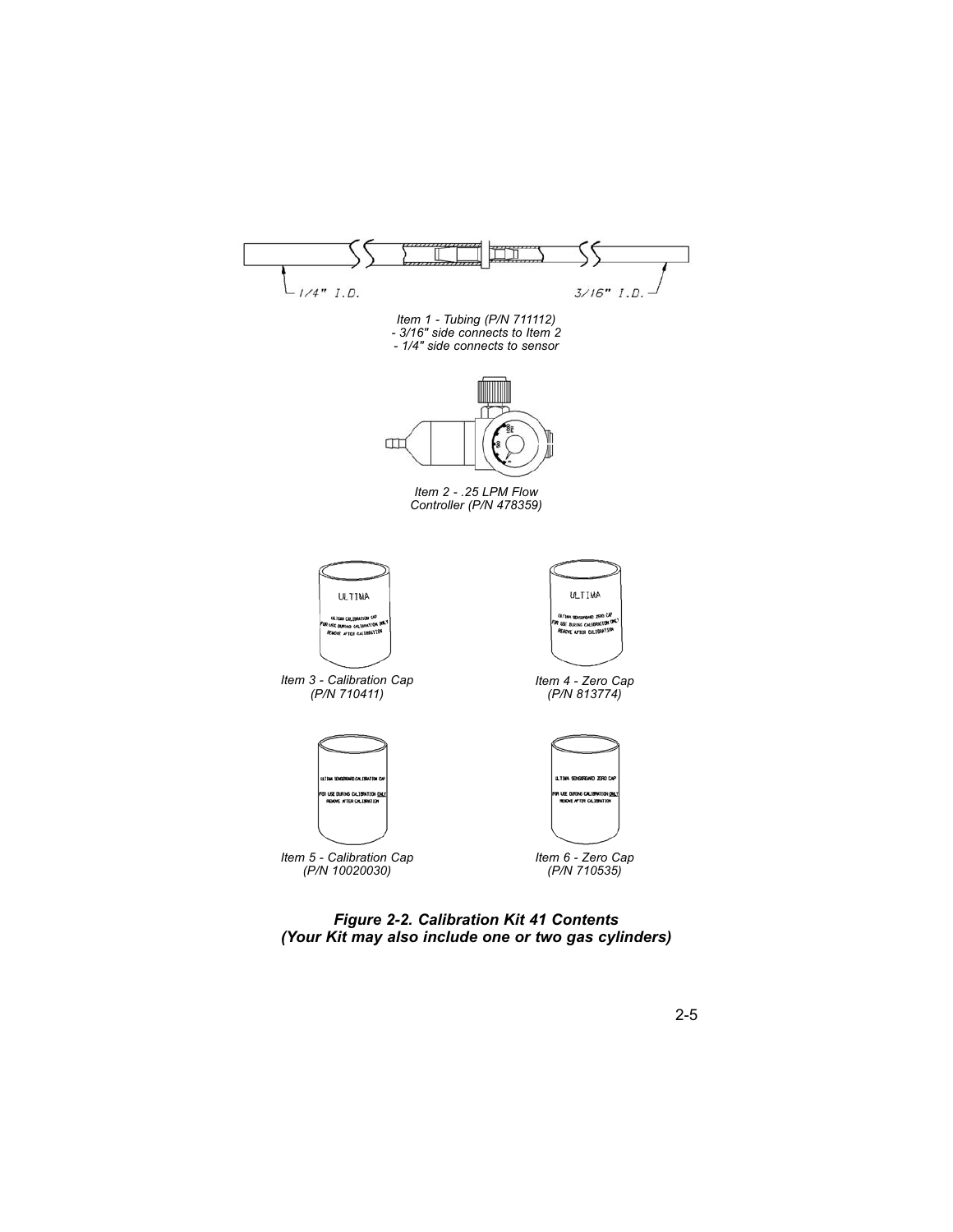

*Figure 2-3. Calibration Kit 54 Contents (Your Kit may also include one or two gas cylinders) NOTE: Item 5 (P/N 10066581) is used only for SAFEMTX Calibration*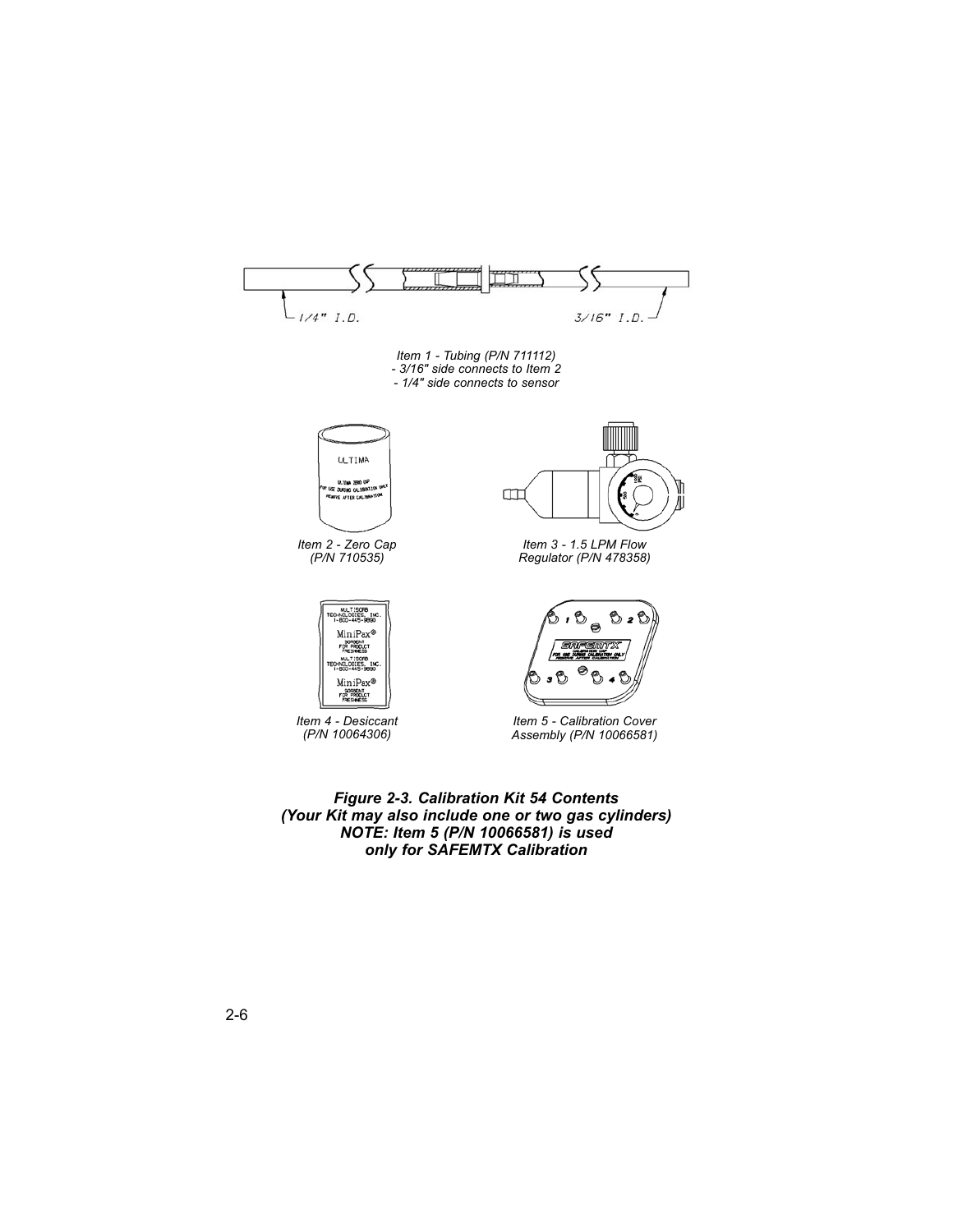# **Table 2-2. Calibration Guide for Combustible Gas Sensor**

|                                                                                                         |    | <b>CATEGORY 31: FOR CATALYTIC TYPE 1S NATURAL GAS</b> |    |  |
|---------------------------------------------------------------------------------------------------------|----|-------------------------------------------------------|----|--|
| To detect the following gases, recalibrate with 0.6% propane<br>and set the span gas value accordingly: |    |                                                       |    |  |
| Acetaldehyde                                                                                            | 23 | Hydrogen                                              | 16 |  |
| Acetylene                                                                                               | 24 | MAPP Gas                                              | 20 |  |
| Butadiene, 1, 3                                                                                         | 25 | Methane                                               | 20 |  |
| Carbon Monoxide                                                                                         | 20 | Methanol                                              | 20 |  |
| Ethane                                                                                                  | 24 | Methylene Chloride                                    | 24 |  |
| Ethylene                                                                                                | 25 | <b>Monomethyl Amine</b>                               | 22 |  |
| Ethylene Dichloride                                                                                     | 22 | Trigonox B                                            | 22 |  |
|                                                                                                         |    | CATEGORY 32: FOR CATALYTIC TYPE 1S PETROLEUM VAPORS   |    |  |
| To detect the following gases, recalibrate with 0.6% propane<br>and set the span gas value accordingly: |    |                                                       |    |  |
| 1, 1, 1-Trichloroethane                                                                                 | 32 | <b>Ethylene Oxide</b>                                 | 36 |  |
| Acetic Acid                                                                                             | 28 | Freon 152A                                            | 28 |  |
| Acetone                                                                                                 | 37 | Gasoline                                              | 35 |  |
| Acrolein                                                                                                | 28 | Hexane                                                | 40 |  |
| Acrylonitrile                                                                                           | 26 | Isoprene                                              | 33 |  |
| Allyl chloride                                                                                          | 30 | <b>Methyl Acetate</b>                                 | 34 |  |
| Benzene                                                                                                 | 37 | Methyl chloride                                       | 32 |  |
| Butane (n)                                                                                              | 36 | Methyl Propene (2)                                    | 29 |  |
| Butane (iso)                                                                                            | 32 | Methyl t-Butyl Ether                                  | 35 |  |
| Butanol (iso)                                                                                           | 38 | Pentane (n)                                           | 36 |  |
| Butene-1                                                                                                | 34 | Pentane (iso)                                         | 36 |  |
| Butene-2                                                                                                | 37 | Pentene                                               | 35 |  |
| Butyl Acetate (n)                                                                                       | 28 | Propane                                               | 29 |  |
| <b>Butylene</b>                                                                                         | 33 | Propanol (n)                                          | 36 |  |
| Butyraldehyde                                                                                           | 30 | Propanol (iso)                                        | 37 |  |
| Chlorobenzene                                                                                           | 38 | Propylene                                             | 33 |  |
| Cyclohexane                                                                                             | 37 | Propylene Oxide                                       | 33 |  |
| Dimethoxyethane                                                                                         | 26 | Tetrahydrofuran                                       | 30 |  |
| Dioxane, 1, 4                                                                                           | 39 | Toluene                                               | 39 |  |
| Epichlorhydrin                                                                                          | 33 | Trichloroethylene                                     | 35 |  |
| Ethanol                                                                                                 | 30 | Triethylamine                                         | 38 |  |
| Ether, Diethyl                                                                                          | 37 | <b>Vinyl Acetate</b>                                  | 34 |  |
| Ether, Dimethyl                                                                                         | 30 | Vinyl Chloride                                        | 32 |  |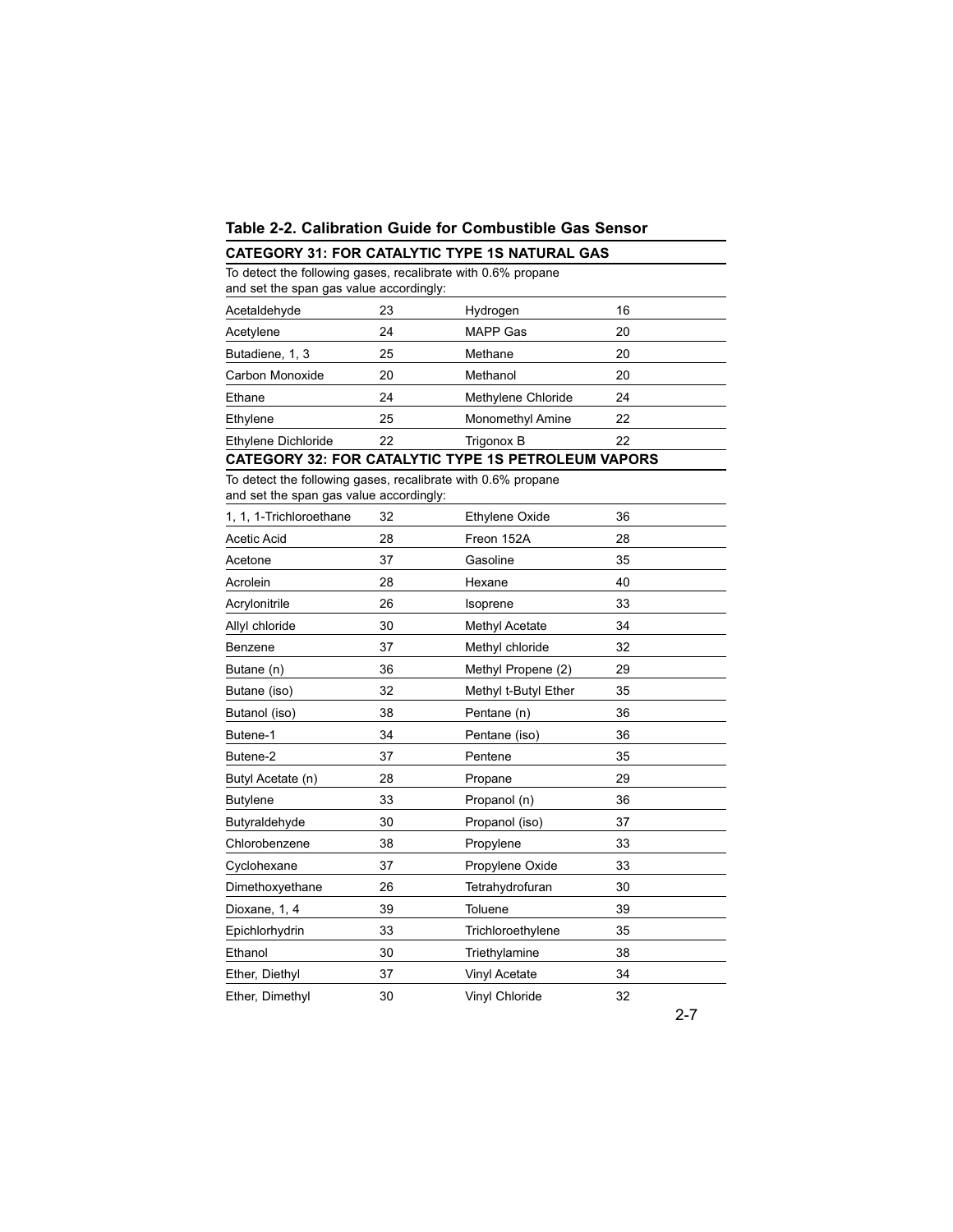#### **CATEGORY 33: FOR CATALYTIC TYPE 1S GENERAL SOLVENTS**

| To detect the following gases, recalibrate with 0.6% propane<br>and set the span gas value accordingly: |    |                        |    |
|---------------------------------------------------------------------------------------------------------|----|------------------------|----|
| Amyl alcohol                                                                                            | 43 | $JP-4$                 | 41 |
| Butanol (n)                                                                                             | 48 | Methyl Cellosolve      | 49 |
| <b>Butyl Acrylate</b>                                                                                   | 46 | Methyl Ethyl Ketone    | 52 |
| Cellosolve                                                                                              | 42 | Methyl Isobutyl Ketone | 53 |
| Di isopropylamine                                                                                       | 42 | Methyl Methacrylate    | 40 |
| Diethylamine                                                                                            | 41 | Naphtha, VM&P          | 53 |
| <b>Ethyl Acetate</b>                                                                                    | 43 | Octane (iso)           | 52 |
| Ethyl Acrylate                                                                                          | 52 | Propyl Acetate         | 45 |
| Ethyl Benzene                                                                                           | 41 | Styrene                | 42 |
| Heptane                                                                                                 | 42 | Xylene                 | 50 |
| Hexene                                                                                                  | 42 |                        |    |
| CATEGORY 34: FOR ULTIMA IR METHANE                                                                      |    |                        |    |
| To detect the following gases, recalibrate with 0.6% propane<br>and set the span gas value accordingly: |    |                        |    |
| Acetone                                                                                                 | 86 | Isoproponal            | 25 |
| Butadiene, 1, 3                                                                                         | 80 | <b>MEK</b>             | 53 |
| Cyclohexane                                                                                             | 14 | Methane                | 50 |
| Ethanol                                                                                                 | 17 | Methanol               | 14 |
| Ethyl Acetate                                                                                           | 34 | Methyl Formate         | 13 |
| Ethylene                                                                                                | 95 | Propylene              | 39 |
| Heptane                                                                                                 | 14 | Toluene                | 64 |
| Hexane                                                                                                  | 14 | Xylenes                | 53 |
| IsoButanol                                                                                              | 20 |                        |    |
| <b>CATEGORY 35: FOR ULTIMA IR NON-METHANE</b>                                                           |    |                        |    |
| To detect the following gases, recalibrate with 0.6% propane<br>and set the span gas value accordingly: |    |                        |    |
|                                                                                                         |    |                        |    |

| and set the span gas value accordingly. |    |                 |    |  |
|-----------------------------------------|----|-----------------|----|--|
| <b>Butane</b>                           | 31 | IsoButane       | 33 |  |
| <b>Butyl Acetate</b>                    | 48 | IsoButanol      | 47 |  |
| Cyclohexane                             | 37 | IsoPropanol     | 52 |  |
| Cyclopentane                            | 32 | Methanol        | 27 |  |
| Dimethyl Ether                          | 25 | Methyl Formate  | 35 |  |
| Ethane                                  | 30 | Pentane         | 31 |  |
| Ethanol                                 | 36 | Propane         | 29 |  |
| Ethylene Oxide                          | 72 | Propyl Acetate  | 51 |  |
| Heptane                                 | 36 | Propyl Alcohol  | 31 |  |
| Hexane                                  | 37 | Propylene Oxide | 26 |  |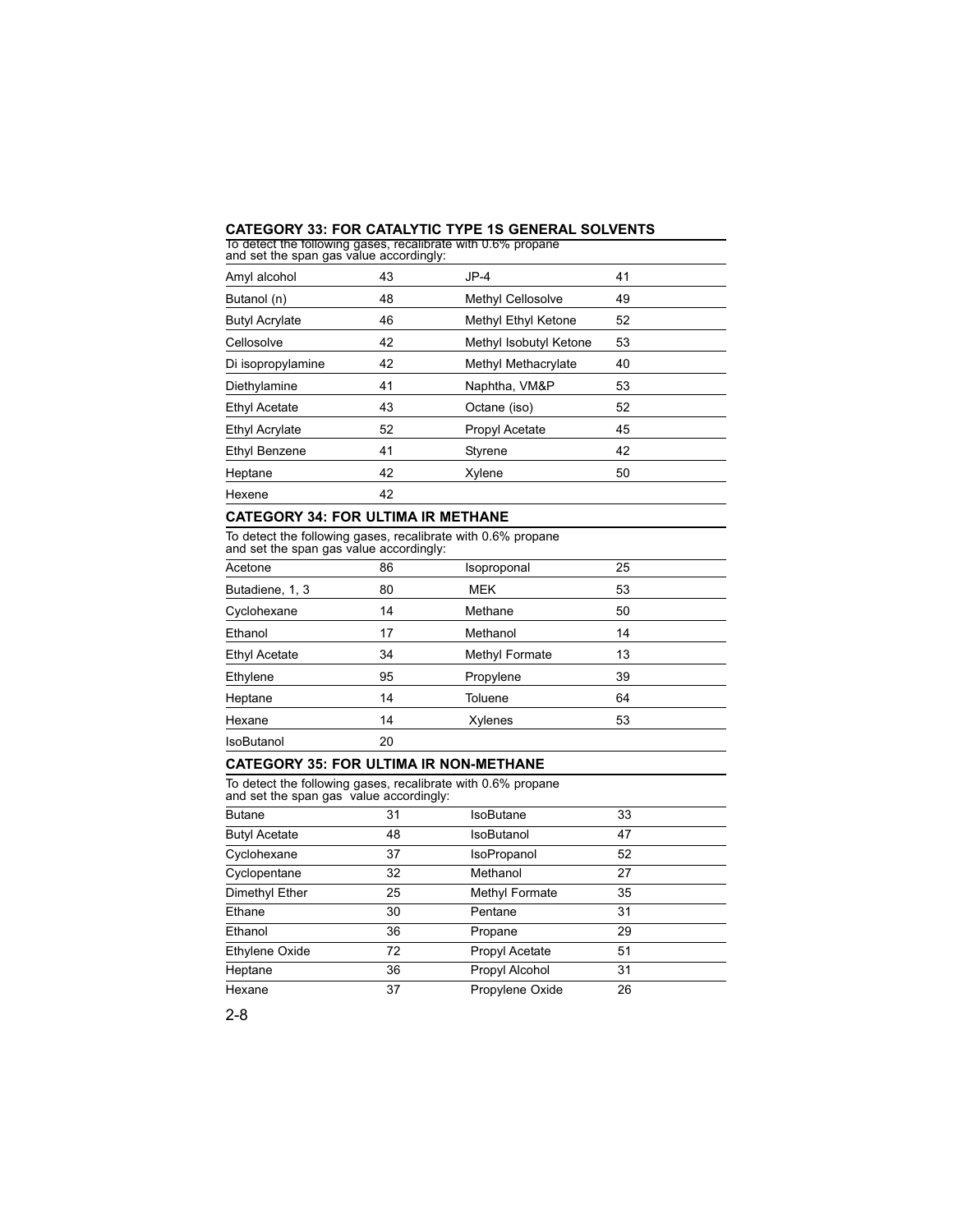#### **CATEGORY 38: ULTIMA XIR METHANE**

| To detect the following gases, recalibrate with 2.5% methane<br>and set the span gas value accordingly: |    |                      |    |
|---------------------------------------------------------------------------------------------------------|----|----------------------|----|
| Methane                                                                                                 | 50 |                      |    |
| <b>CATEGORY 39: ULTIMA XIR NON-METHANE</b>                                                              |    |                      |    |
| To detect the following gases, recalibrate with 2.5% methane<br>and set the span gas value accordingly: |    |                      |    |
| Butane, .6% propane                                                                                     | 28 | Hexane, .6% propane  | 41 |
| Cyclopentane, .6% propane                                                                               | 30 | Pentane, .6% propane | 33 |
| Ethane, .6% propane                                                                                     | 25 | Propane, .6% propane | 29 |
| Ethylene, .1% propane                                                                                   | 28 |                      |    |

Example: If measuring gases or vapors that appear in TABLE 2-2, Category 2 and Category 3, you should calibrate to the Category 3 span value (55% LEL) with .6% propane by volume applied.

If the gas or vapor you are measuring does not appear in the TABLE 2-2 categories, consult MSA 1-800-MSA-INST for the proper setting. If you wish to calibrate to the specific LEL of the gas or vapor being measured, the expected span gas value of the Ultima/Ultima X Series Gas Monitor can be changed by the Ultima Controller.

# **Ultima/Ultima X Series Gas Monitor Calibration**

#### **A** WARNING

**To ensure a fully functional sensor, perform calibration checks and adjustments at initial start-up and at regular intervals.**

As with any type of gas monitor, the only true check of its performance is to apply gas directly to the sensor. The frequency of the calibration gas tests depends on the operating time and chemical exposures of the sensors. New sensors should be calibrated more often until the calibration records prove sensor stability. The calibration frequency can then be reduced to the schedule set by the safety officer or plant manager.

In some cases, it may be necessary to perform only a zero function of the Gas Monitor in lieu of a full zero and span procedure. Check with your safety officer or safety engineer to determine if only a zero function is necessary.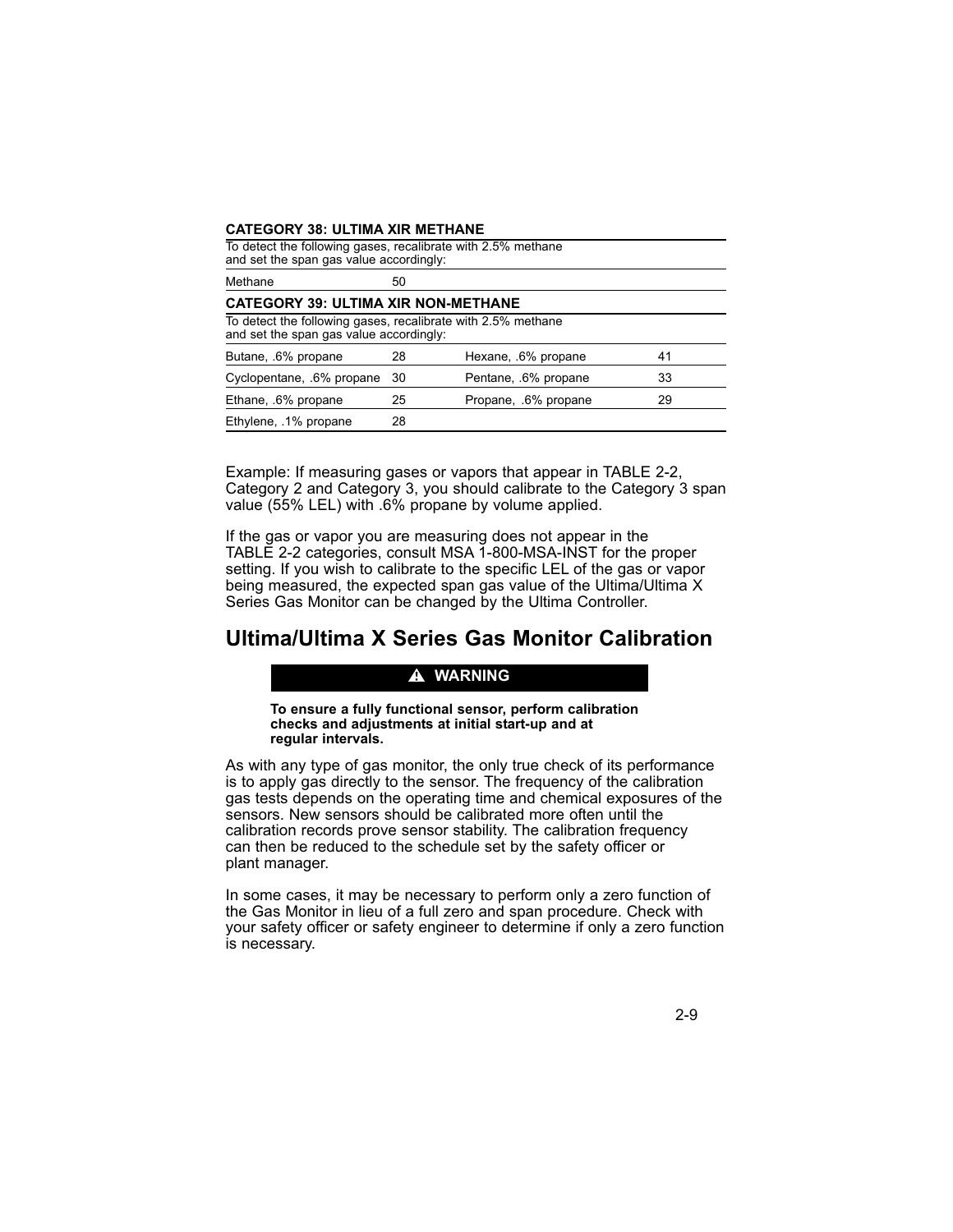#### NOTES:

- If this is the first calibration or, if the sensor element has been changed or replaced, see Section 2, "Initial Calibration."
- If this is an oxygen sensor, see Section 2, "Oxygen Calibration."
- If this is an XIR sensor, see Section 2, "XIR Calibration."
- Apply power to the unit at least 1 hour before calibrating.
- Due to the unstable nature of Chlorine Dioxide (ClO<sub>2</sub>), Chlorine gas is used as a calibration simulant. If using the MSA calibration system and gas cylinder (P/N 710331), the response ratio is 2:1. In other words, the 2 ppm sample of Chlorine should be set to read 1 ppm of CIO<sub>2</sub>. The default value for the calibration gas on the  $\overline{CO}_2$  Ultima/Ultima X Series Gas Monitor is 1 ppm.
- For Cl<sub>2</sub> and ClO<sub>2</sub> calibration, do not mix regulators. Use only one regulator for each of these gases. They will not work properly if one regulator is used for multiple gases.
- Due to the reactivity of HCL with flow system components, the flow control regulator must only be used for HCL gas. HCL gas must be run through the flow control regulator and tubing for five minutes before attempting a calibration. After a successful calibration, flush the flow control regulator and tubing with 100% Nitrogen for five minutes. Store the flow control regulator in the desiccated bag included in Calibration Kit 54 or equivalent dry container.

#### **INITIAL Calibration**

When a new sensor is placed in the Ultima Gas Monitor, an *INITIAL* Calibration must be performed. When a new sensor is placed in the Ultima X Gas Monitor, an *INITIAL* Calibration is also recommended. This procedure enables the unit to gather data about the sensor to make accurate decisions for the **CHANGE SENSOR** function and the **CAL FAULT** function to work properly. Additionally, *INITIAL* Calibration should only be used when a regular calibration will not clear a fault condition due to use of incorrect cal gas or other similar situation.

Initial calibration is accomplished by:

- pressing the **ZERO** and **CALIBRATE** buttons simultaneously on the Ultima Calibrator
- pressing and holding the **SPAN** button on the Ultima Controller
	- The Controller display shows **"Do Init Cal 1=y"**
	- Press **1** while pointing the Controller at the Ultima/Ultima X Series display.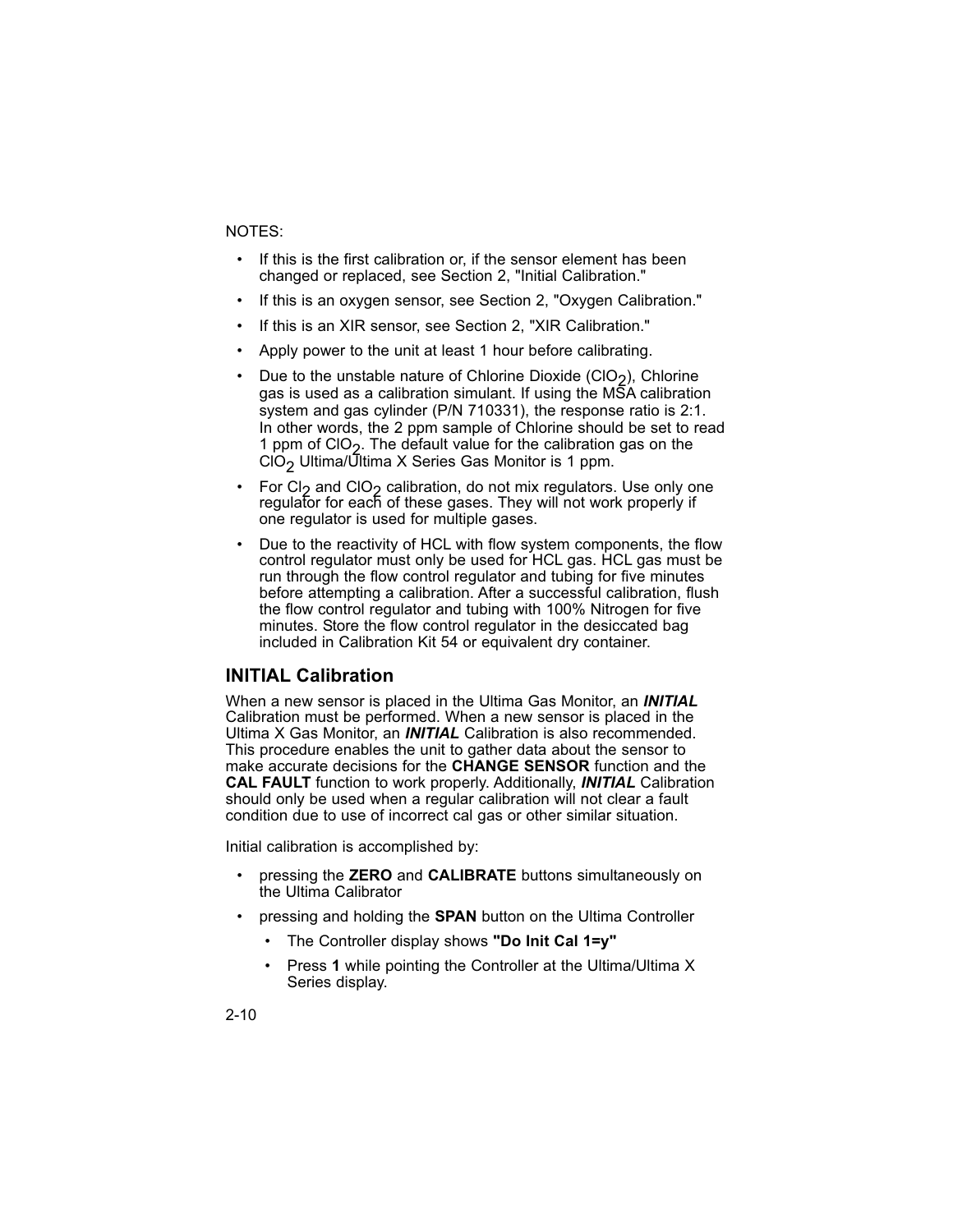- The Ultima display should show **"SET APPLY ZERO GAS"**
- The Ultima X Series display should show **"APPLY ZERO GAS"**
- The remainder of the procedure is now the same as that for a regular calibration.
- The presence of the words **"SET"** (on Ultima units only) and **"ICAL"** (on both Ultima and Ultima X Series units) on the display distinguish *INITIAL* Calibration from a regular calibration. If the word **"ICAL"** does not appear, the user may abort the calibration by pressing any button on the Calibrator while aiming at the unit; then, retry the above procedure.
	- NOTE: The calibration process can be aborted at any time during the 30-second countdown simply by pressing the **ZERO, CAL** or **ADDRESS** button on the Controller/Calibrator while aiming at the unit.
- The display leads the user through the zero and span routines as in a regular calibration.
- NOTE: This procedure should be initiated only when a new sensor element is installed. Otherwise, the sensor end-of-life indication may not be accurate.

# **Regular Calibration**

A regular calibration includes a "zero" and "span" as described in the following procedures. If the user chooses to only perform a "zero", they may do so by pressing the **ZERO** button instead of the **CALIBRATE** or **CAL** button as described in step 3.

• For oxygen units, skip to Step 3.

#### **Zeroing**

1. **Using the Zero Cap:**

If the ambient air is suitable, with no traces of the gas of interest, place the appropriate Calibration Kit zero cap over the SensorGard inlet and wait two minutes; otherwise, use zero gas.

#### 2. **Using Zero Gas Cylinder:**

- a. Locate the Zero Gas Cylinder and the Calibration Kit Flow Controller.
- b. Screw the Flow Controller onto the top of the Zero Gas cylinder.
- c. Locate the Calibration Kit Tube Assembly.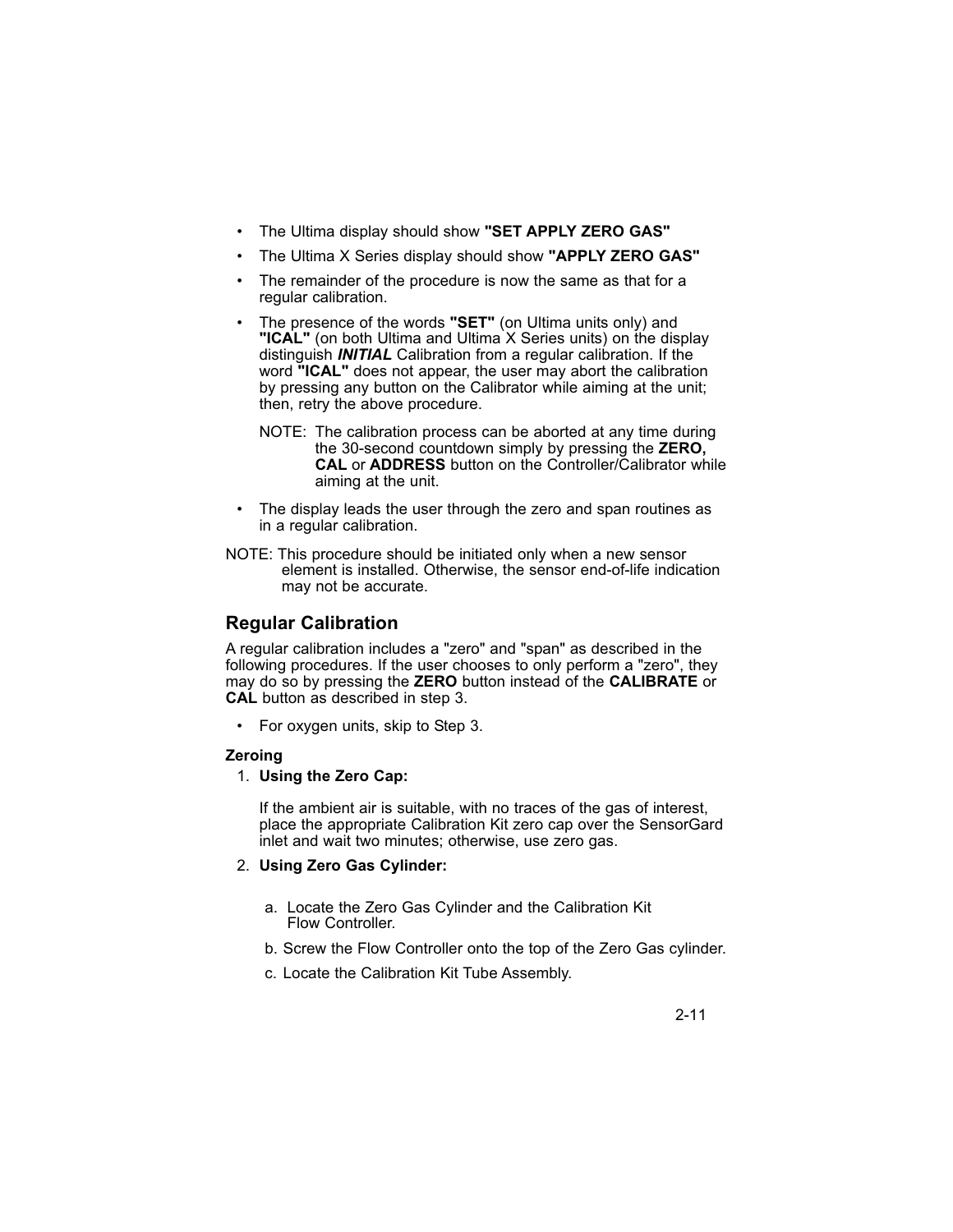- d. Push the smaller end of the Tube Assembly over the Flow Controller gas outlet and ensure tubing completely covers the gas outlet.
- e. When using Cal Kit 40, connect the other end of the tubing over the SensorGard inlet.

When using Cal Kit 41 (or Cal Kit 40 with the Ultima XIR), locate the Cal Cap with a hole for tubing and push the tubing through the hole in the bottom of the cap. Then, connect the end of the tubing over the sensor inlet and push the calibration cap over the entire sensor inlet (see FIGURE 2-8).

- NOTE: The calibration cap (P/N 10041533) for the Ultima XIR is shipped with the product and is not contained in the calibration kit.
- f. Turn ON the gas flow by turning the knob on the flow controller.
- 3. Point the Ultima Controller/Calibrator at the Ultima/Ultima X Monitor display and press the Controller/Calibrator **CAL/CALIBRATE** button.

The display shows:

- A countdown from 30 to 0 seconds
- **APPLY ZERO GAS**.
- NOTE: The zero or calibration process can be aborted at any time during the 30-second countdown interval; simply press the **ZERO**, **CAL** or **ADDRESS** button on the Controller/Calibrator while aiming it at the unit.
- NOTE: The 30-second countdown interval is omitted for oxygen units. It is electronically zeroed.
- 4. After the 30 second countdown:
	- The display alternates between **"CAL"** and a value (example: 0 PPM). This value is the actual reading of the gas concentration the sensor is detecting. The engineering units (PPM, %, or %LEL) are predetermined by the type of sensor installed and are not changeable.
	- Once the gas value is stable, the alternating display stops. If the calibration is successful, the display will show **END**.
	- a. If using the zero cap, remove it.
	- b. If using a zero gas cylinder:
		- 1) Turn OFF the gas flow by turning the flow controller knob.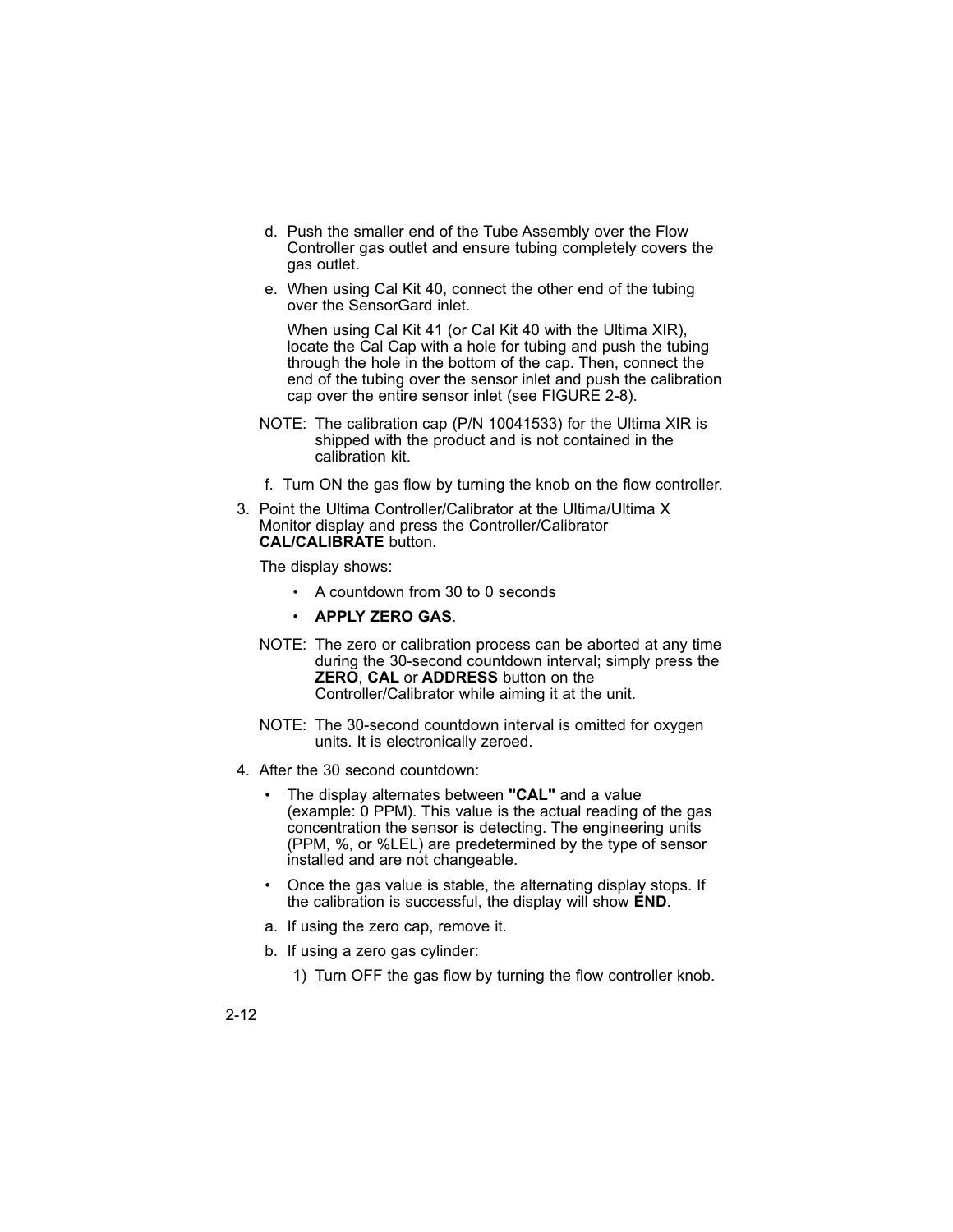- 2) Remove the tubing from the Flow Controller.
- If the calibration output signal is enabled during calibration, it will be held at the lockout value for an additional two minutes or until after the span routine if performing a full calibration.
- c. If a **CAL FAULT** flag appears on the unit, this indicates:
	- An unsuccessful attempt to zero or calibrate the Ultima/Ultima X Series Gas Monitor
	- The Ultima/Ultima X Series Gas Monitor is operating with the calibration parameters defined before the calibration was attempted.
	- See Troubleshooting Guidelines found in the Ultima manual (P/N 813161) and the Ultima X Series manual (P/N 10036101).

To extinguish the **CAL FAULT** flag, a complete successful calibration procedure must be performed.

The Ultima/Ultima X Series Gas Monitor allows automatic zero adjustment only within a pre-defined range. It cannot make corrections outside this range, such as when an empty or wrong cylinder of gas is applied or failure to begin gas flow within the allotted 30-second countdown occurs.

If only a ZERO was performed, the procedure is complete and the user should return the calibration equipment to the cal kit. If a CAL was performed, the gas monitor will continue to the "span" sequence as described in the following section.

#### **Spanning**

5. During a regular calibration, the Ultima/Ultima X Series Gas Monitor automatically begins the span countdown after a successful zeroing of the unit. The span countdown is 30 seconds (FIGURES 2-4 and 2-5).

| PPLY | SPAN GAS |
|------|----------|

*Figure 2-4. Ultima Unit Apply SPAN Gas Flag*

| APPLY SPAN |  |
|------------|--|

*Figure 2-5. Ultima X Unit Apply SPAN Gas Flag*

The span process can be aborted at any time during the countdown by simply pressing the **ZERO**, **CAL**, or **ADDRESS** button on the Controller/Calibrator while aiming it at the unit. 2-13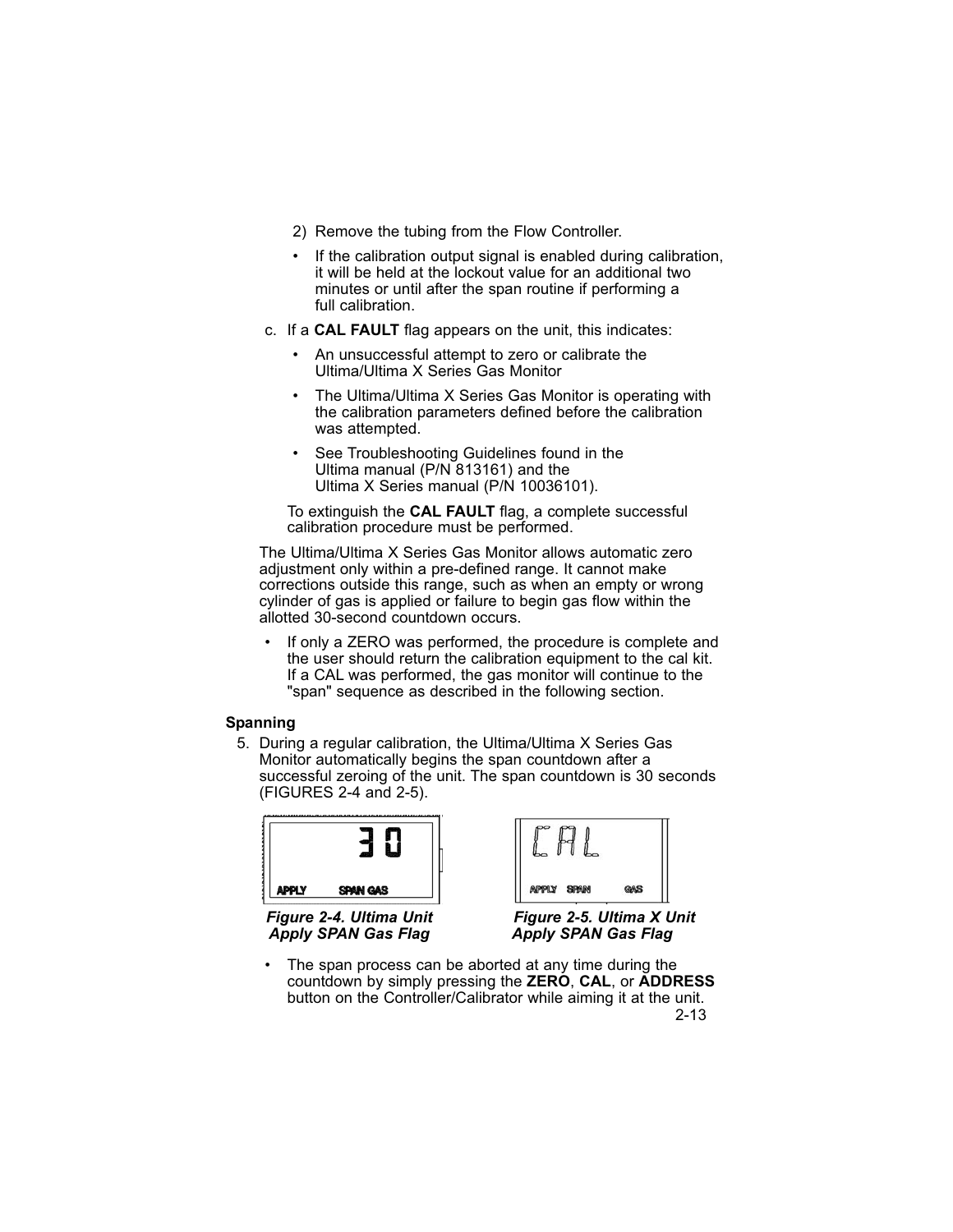- 6. Locate the span gas cylinder and Calibration Kit Flow Controller.
- 7. Screw the Flow Controller onto the top of the span gas cylinder.
- 8. Locate the Calibration Kit Tube Assembly.
- 9. Push the smaller end of the Tube Assembly over the gas outlet of the Flow Controller and ensure that the tubing completely covers the gas outlet.
- 10.When using:
	- a. **Cal Kit 40**: connect the other end of the tubing over the SensorGard inlet (FIGURE 2-6).



*Figure 2-6. Span Set-up (Ultima unit shown)*

- b. **Cal Kit 41 (or Cal Kit 40 with the Ultima XIR)**: locate the cal cap with hole for tubing and push the tubing through the hole in the bottom of the cap. Then, connect the end of the tubing over the sensor inlet and push the calibration cap over the entire sensor inlet (see FIGURE 2-8).
- c. **Cal Kit 54**: Run HCL gas through the regulator and tubing for five minutes before attempting a calibration.
- 11.Turn ON the gas flow by turning the flow controller knob.
	- It is good practice to have all calibration components previously assembled.
	- Ensure that any calibration gases are applied during the 30-second countdown period.
	- If CAL FAULT displays on the Ultima/Ultima X Series Gas Monitor before the user is able to apply the gas, a stable gas condition was reached, causing the unit to use a wrong reading as a span indication.
		- It is necessary to restart the calibration process to clear this condition.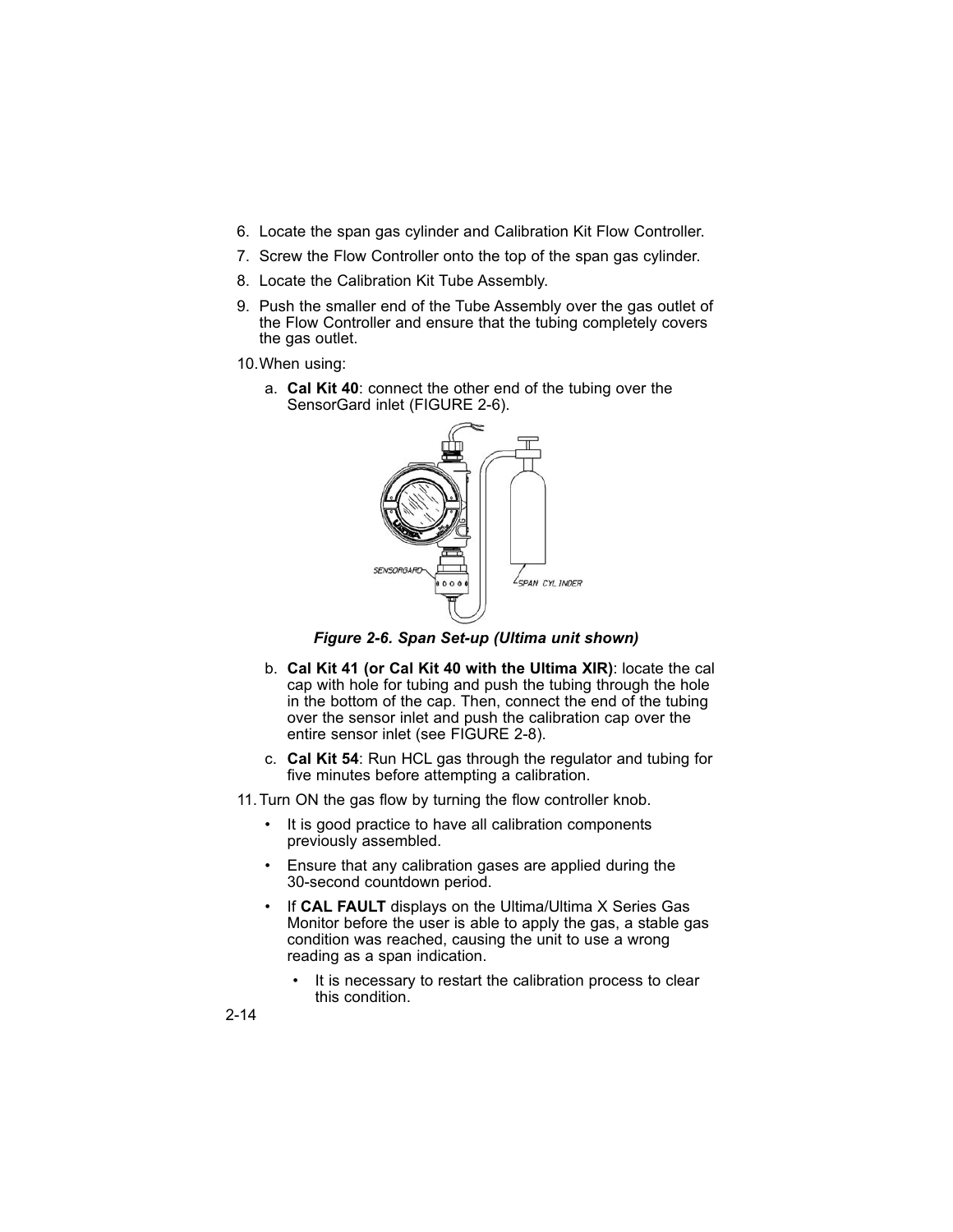12.After the 30 second countdown:

- The display alternates between **"CAL"** and a value. (for example: 60 PPM for 0 to 100 ppm carbon monoxide). This value is the actual reading of the gas concentration the sensor is detecting. The engineering units (PPM, %, or %LEL) are predetermined by the type of sensor installed and are not changeable.
- Once the gas value is stable, the alternating display stops. If the calibration is successful, the display will show **END** for approximately two seconds. (FIGURE 2-7).



*Figure 2-7. Ultima X Series Unit Calibration End Display*

- No user adjustments are necessary.
- The display shows the span gas value while the span gas is flowing to the unit. (For example, it may read 60 PPM or 25% or 60% LEL).
- 13.Turn OFF gas flow by turning the knob on the flow controller.



*Figure 2-8. Span Gas Connection (Ultima unit shown)*

• If the calibration output signal is enabled during calibration, it will be held at the lockout value for two additional minutes after END is displayed.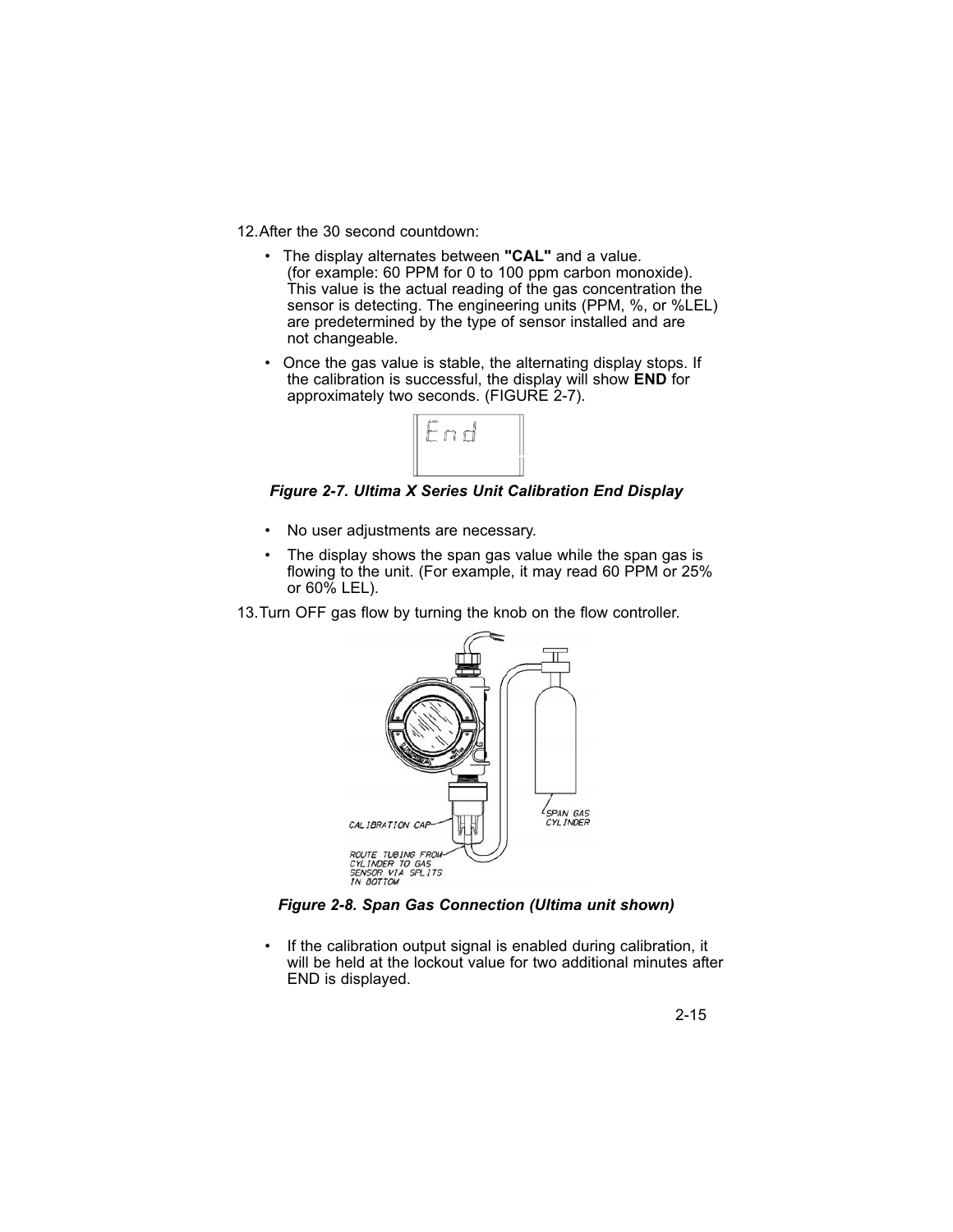- When the span gas is removed from the sensor, the sensor reading may take several minutes to return to zero; this is normal sensor operation.
- If a **CAL FAULT** flag appears on the unit, this indicates:
	- An unsuccessful attempt to calibrate the Ultima/Ultima X Series Gas Monitor
	- The Ultima/Ultima X Series Gas Monitor continues to operate with the calibration parameters defined before the calibration was attempted.

To extinguish the **CAL FAULT** flag, a complete calibration procedure must be performed.

The Ultima/Ultima X Series Gas Monitor allows automatic zero and span adjustments only within a pre-defined range. It cannot make corrections outside this range, such as when an empty or wrong cylinder of gas is applied, or if a user fails to begin gas flow within the allotted 30-second countdown.

- 14.After a successful calibration, remove the tubing from the Flow Controller and remove the Flow Controller from the cylinder; return all items to their appropriate location in the Calibration Kit.
	- NOTE: When using Cal Kit 54: after a successful calibration, flush the flow control regulator and tubing with 100% Nitrogen for five minutes. Return the flow control regulator and tubing to the desiccated bag included in Cal Kit 54 or equivalent dry container. Dedicate this flow control regulator and tubing for HCL gas use only.

### **OXYGEN Calibration**

NOTE: If this is the first calibration after the sensor element is replaced, perform an "Initial Calibration."

Oxygen calibration is slightly different from other gases. When the **ZERO** function is performed, the 30-second countdown is omitted because the Ultima/Ultima X Series unit performs the zero electronically. No calibration cap or zero gas is necessary.

To meet the specification stated, it is necessary to span the oxygen Ultima/Ultima X Series Gas Monitor with the Calibration Kit and an oxygen cylinder. The concentration of oxygen in air varies slightly due to changing relative humidity and pressure levels. These variations in oxygen levels are detected by the oxygen Ultima/Ultima X Series Gas Monitor. To meet the reproducibility specification, it is necessary to use a calibration gas cylinder. This ensures the same concentration of oxygen for every calibration.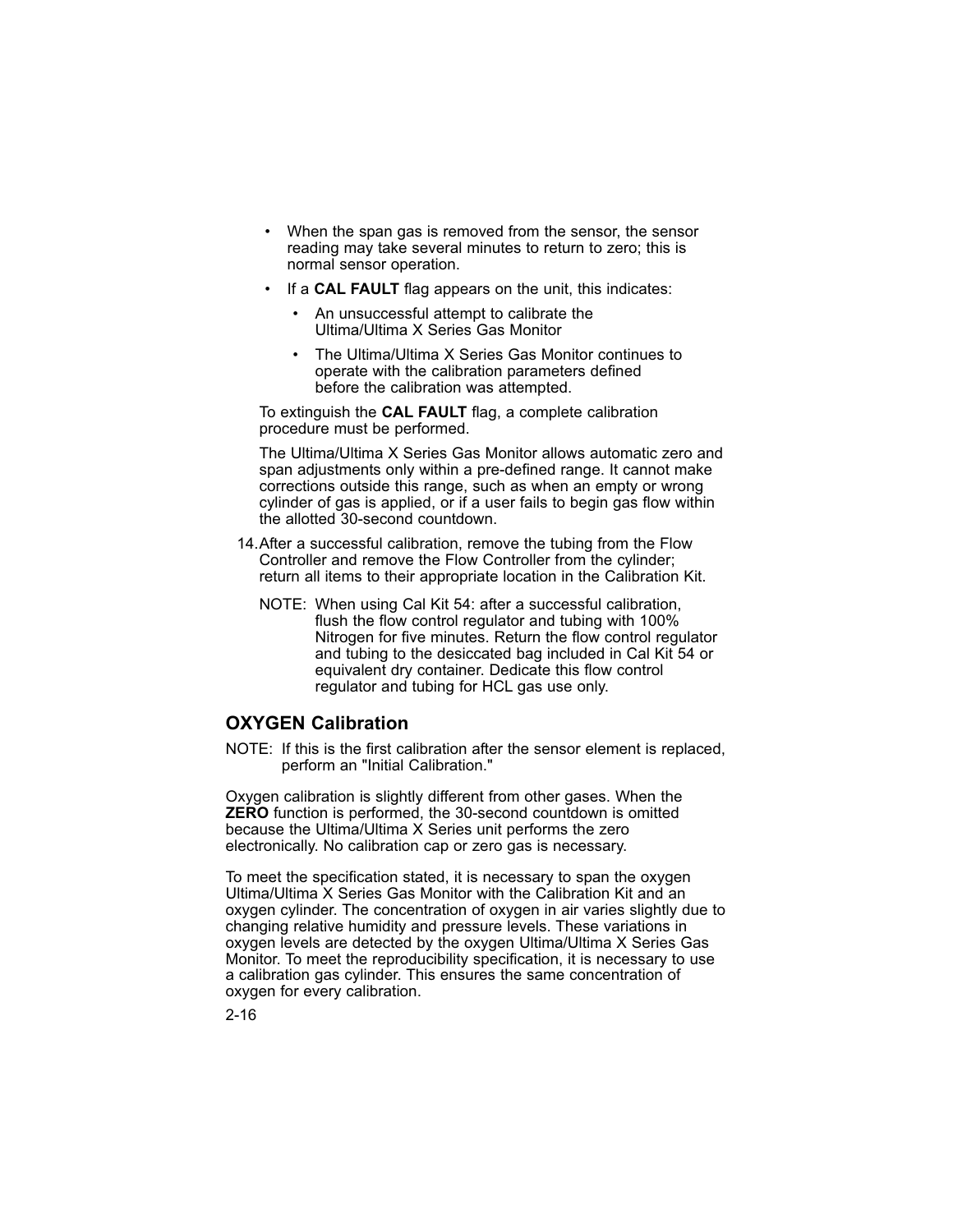#### **25% Oxygen Ultima/Ultima X Series Gas Monitor**

For the **SPAN** function, ambient air is generally adequate for the 25% oxygen Ultima/Ultima X Series Gas Monitor as the expected default span value is 20.8%. Therefore, when the display prompts **"APPLY SPAN GAS"** it would be adequate to simply allow the countdown to occur without applying gas.

NOTE: If the sensor is located in an area of normally low or enriched oxygen, then a 20.8% oxygen sample must be applied when the display prompts: **"APPLY SPAN GAS"**.

### **XIR Calibration**

Although a full calibration (zero and span) can be performed on the Ultima XIR Gas Monitor, a no-gas calibration is sufficient to properly calibrate the monitor. A zero adjustment is all that is required for a full calibration. Normally, any degradation of the sensor's performance is associated with slight drifts in its zero response which, in turn, will adversely affect its span performance. Restoring the sensor's zero is typically sufficient to restore its span performance.

A zero adjustment is performed by pressing the **ZERO** button on the Calibrator or Controller and following the "Zeroing" instructions given earlier in this chapter. After completing the zeroing function, perform a span check to ensure proper operation. If the span check is unsuccessful, perform a full calibration.

NOTE: For calibration of an XIR sensor operating with a Flow Cap, temporarily replace the Flow Cap with the Environmental Guard (packaged with the instrument) and perform the following procedure.

#### $\triangle$  WARNING

**The Calibration Cap must be removed from the XIR environmental guard after completing the Zeroing and/or Spanning procedure; otherwise, the sensor cannot perform properly.**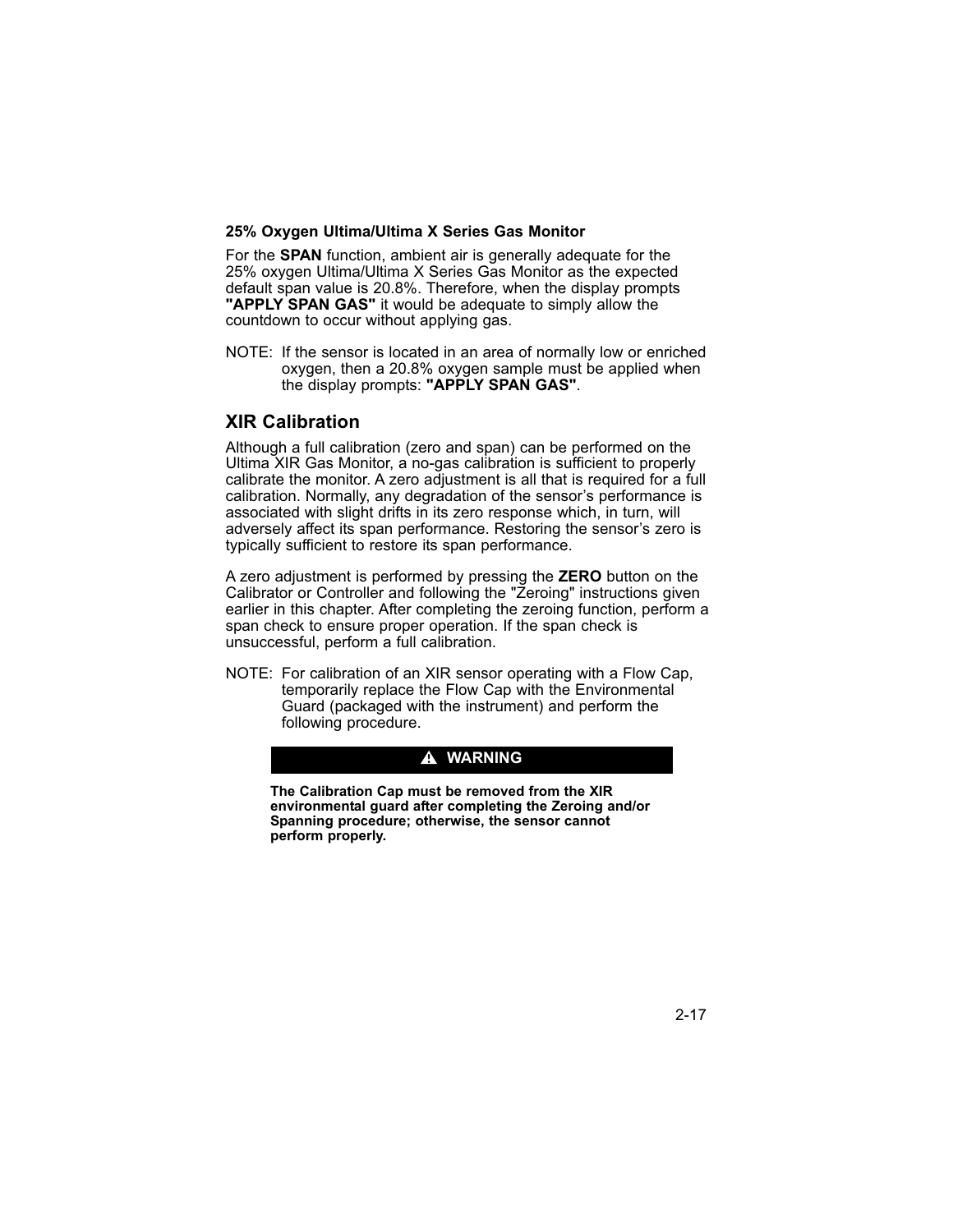# **Chapter 3, Controller - Detailed Operation**

# **Viewing the Ultima Gas Monitor Display Modes**

#### **Table 3-1. (see "Procedures")**

**The Controller Can Change the Display to Show:**

| <b>DISPLAY</b>                                                       |                | <b>DEFAULT</b>                         | <b>TO CHANGE, SEE</b><br><b>PROCEDURE #</b> |
|----------------------------------------------------------------------|----------------|----------------------------------------|---------------------------------------------|
| Current gas concentration reading                                    |                | N/A                                    | N/A                                         |
| Minimum gas concentration reading<br>over last time average interval |                | N/A                                    | 1                                           |
| Maximum gas concentration reading<br>over last average time interval |                | N/A                                    | 1                                           |
| Average gas concentration reading<br>over last average time interval |                | N/A                                    | 1                                           |
| Time interval for minimum.<br>maximum, & average gas reading         |                | 1 HOUR                                 | 1                                           |
| Zero gas concentration value                                         |                | N/A                                    | N/A                                         |
| Sensor Range                                                         |                | N/A                                    | 3                                           |
| Gas Table Value                                                      |                | 1                                      | 4                                           |
| Span gas concentration value                                         |                | see TABLE 1                            | $\overline{2}$                              |
| Alarm 1, 2, 3 setpoints                                              |                | <b>DISABLED Ultima</b>                 | 5                                           |
|                                                                      |                | <b>ENABLED Ultima X</b>                | 5                                           |
| <b>IF ENABLED:</b>                                                   |                |                                        |                                             |
| Alarm 1                                                              | 10% full-scale |                                        | 5                                           |
| Alarm <sub>2</sub>                                                   | 20% full-scale |                                        | 5                                           |
| Alarm <sub>3</sub>                                                   | 30% full-scale |                                        | 5                                           |
| Oxygen Alarm 1                                                       | 19.5%**        |                                        | 5                                           |
| Oxygen Alarm 2                                                       | 18.0%**        |                                        | 5                                           |
| Oxygen Alarm 3                                                       | 22.0%          |                                        | 5                                           |
| Current time                                                         |                | <b>EASTERN</b><br><b>STANDARD TIME</b> | 6                                           |
| Current date                                                         |                | <b>CURRENT DATE</b>                    | 7                                           |
| Calibration signal status                                            |                | OFF                                    | 8                                           |
| Calibration interval and Future calibrate time                       |                | 30 DAYS & 00:00                        | 9                                           |
| Future calibrate date                                                |                | DISABLED*                              | 10                                          |
|                                                                      |                |                                        |                                             |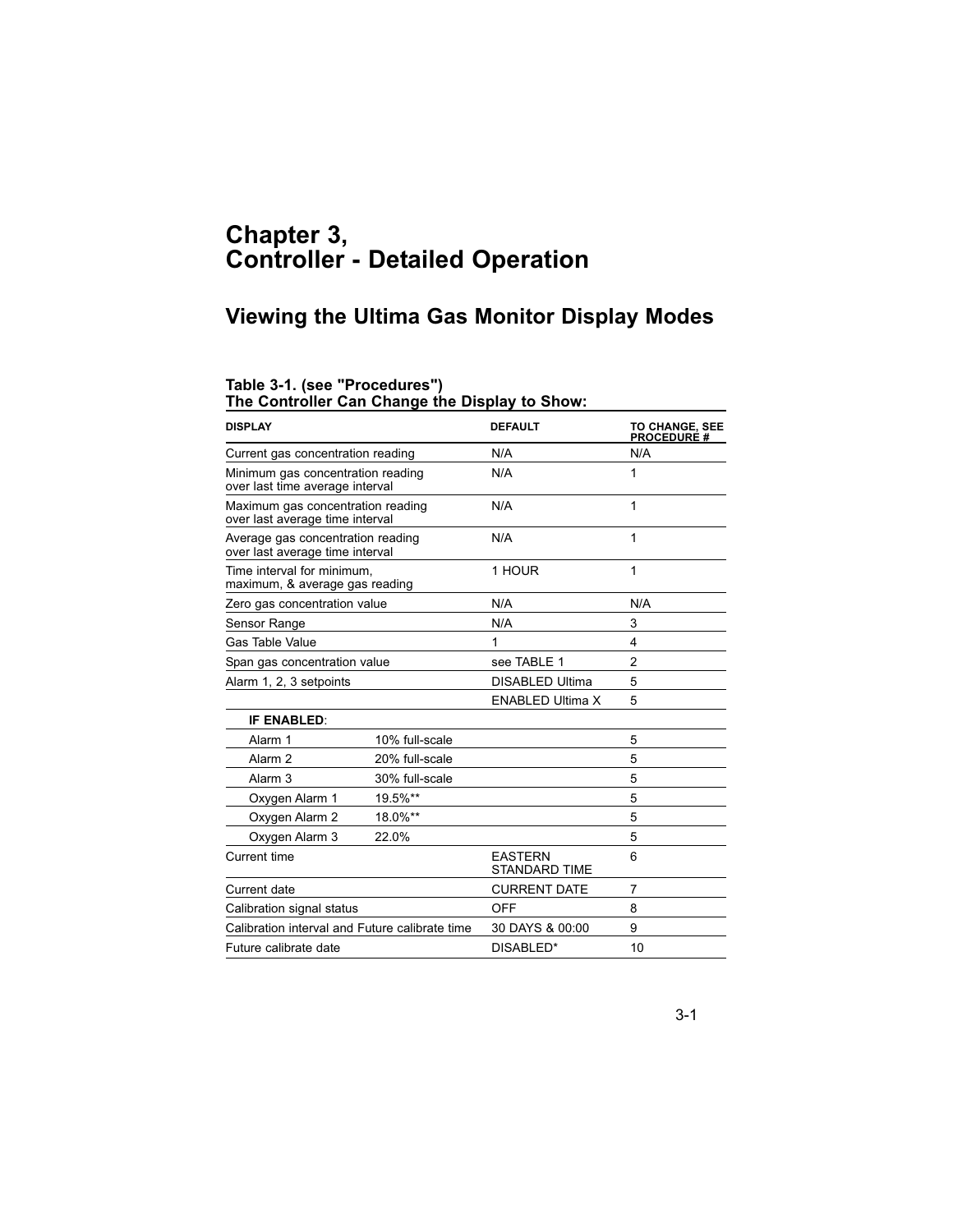| <b>DISPLAY</b>                                                                | <b>DEFAULT</b> | <b>TO CHANGE, SEE</b><br><b>PROCEDURE #</b> |
|-------------------------------------------------------------------------------|----------------|---------------------------------------------|
| Sensor address (MUX frequency output only)                                    |                | 11                                          |
| Viewing the previous successful calibrate date                                | N/A            | 12                                          |
| Calibrating/checking 4-20 mA (Ultima X only)                                  | N/A            | 13                                          |
| Resetting the Ultima X                                                        | N/A            | 14                                          |
| Alert option (Ultima X only)                                                  | <b>OFF</b>     | 15                                          |
| Setting Sensor Swap Delay (Ultima X only)                                     | ON.            | 16                                          |
| * The date is set to 12/31/94, which disables auto-calibration (Ultima only). |                |                                             |
| **Indicates negative or downward-acting alarms.                               |                |                                             |

#### **To View the Status of the Monitor**

To view any of the display modes listed above, such as current time or date, perform the following:

- 1. Turn the unit ON by pressing the **ENTER** button; wait until the **READY** prompt displays.
- 2. Press the **SEND** button.
	- The display prompts: **SEND?**
- 3. Press the **DISPLAY** button.
	- The display prompts: **Sel Dsp Item +**.
- 4. Press the **+** or **-** button to scroll through the available list as described above.
- 5. When the desired choice appears on the display, aim the controller at the sensor and press the **ENTER** button.
	- NOTE: These readings are only displayed on the Gas Monitor for only five seconds. The display then returns to the actual gas concentration.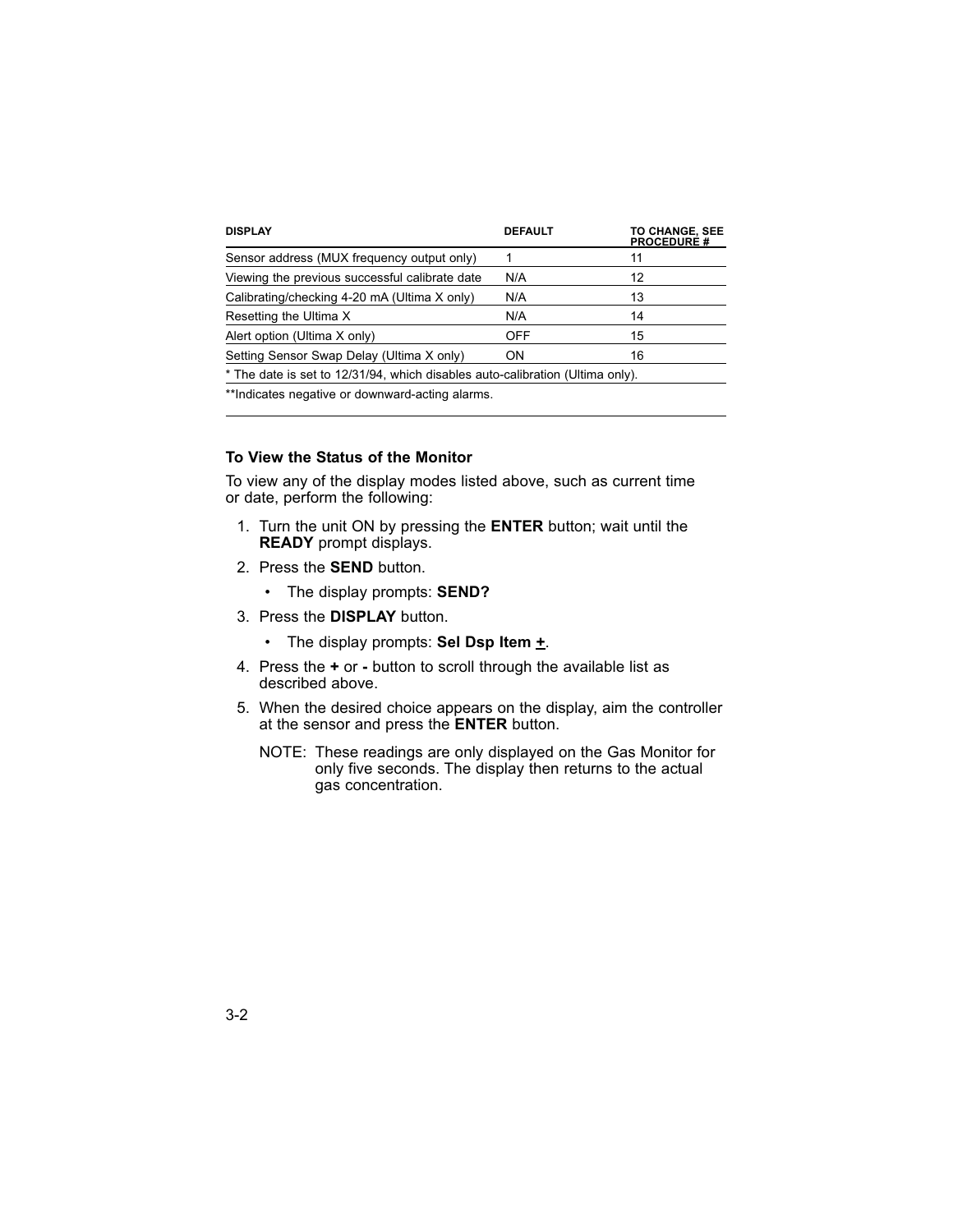# **Procedures (see TABLE 3-1)**

# **Procedure 1. Setting the Average Time Interval**

The average, minimum and maximum gas concentration values are gathered over the last time interval set by the Controller. This procedure changes the time interval used for the average, minimum, and maximum gas concentration value calculations of the Sensor.

#### **To Change the Average Time Interval**

- 1. Press the **SEND** button.
	- The display prompts: **SEND?**
- 2. Press the **AVG** button.
	- The display prompts: Set Avg Term  $\underline{+}$
- 3. Press the **+** or **-** button to scroll through the available list:
	- Every 1 Hour
	- Every 8 Hours
	- Every 24 Hours.
- 4. When the desired time interval displays, aim the controller at the sensor and press the **ENTER** button.
	- The Monitor will show the time interval selected for five seconds
	- The Monitor time interval is now set to the desired selection.
	- The Monitor displays the average, minimum, or maximum gas concentration reading over the selected interval. This reading is updated at the end of the selected average interval.

### **Procedure 2. Setting the Span Value**

Monitors are shipped with TABLE 2-1 default span gas values. MSA calibration cylinders are available for most of these pre-set span gas concentrations; if an alternate span gas value is needed, the Monitor span calibration value must be changed.

#### **To Change the Calibration Span Gas Value of the Ultima Sensor**

- 1. Press the **SEND** button.
	- The display prompts: **SEND?**
- 2. Press the **SPAN** button.
	- The display prompts: **Span Gas Type +**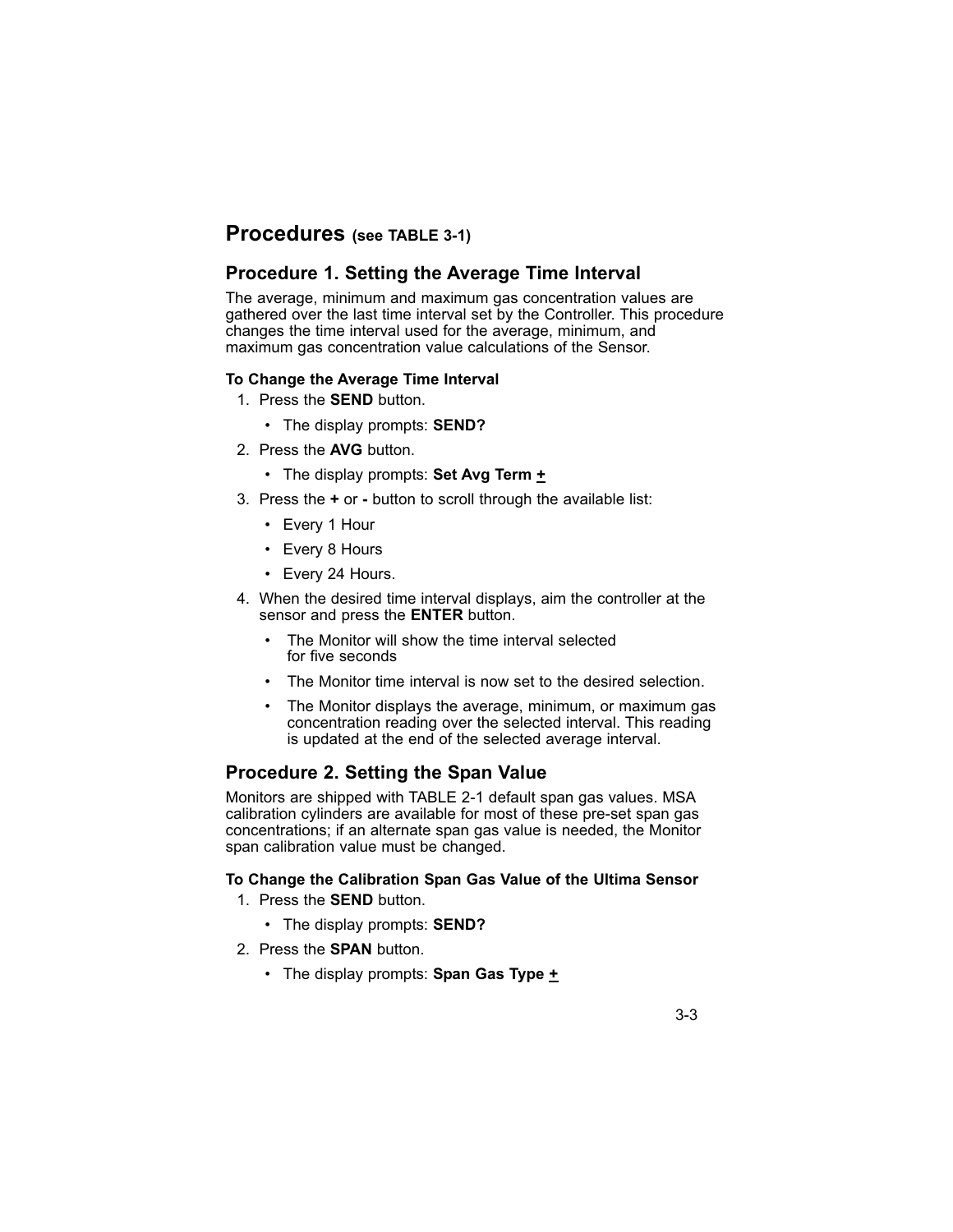- 3. Press the **+** or button to scroll through the available gas list. One of the following gases will correspond to the range of your Ultima Gas Monitor. Check the sensor housing label.
	- NOTE: If your gas type or range is not shown on the Controller display, you may use the custom range option on the menu.
- 4. When the selection matching your sensor type is found, press the **ENTER** button.
	- The display prompts: **SpanVal ###**.
	- NOTE: If the custom range option was selected, a decimal point may be implied, since this range can be used for decimal point and non-decimal point Ultima units. When sending a value to an Ultima unit that indicates a decimal point, enter the data assuming an implied decimal point (e.g., "009" is interpreted as "00.9").
- 5. Using the NUMBER buttons, enter the desired three-digit value. (Leading zeros are required.)
	- Corrections can be made using the **DEL** button.
- 6. After the value is entered, aim the controller at the sensor and press the **ENTER** button.
	- The Ultima Gas Monitor shows the new span gas value for five seconds
	- If the span gas concentration value is higher than the full scale range of that gas, the Controller will not send that value to the Ultima Gas Monitor; re-enter a span gas concentration value lower than or equal to full scale value.
	- The Ultima Gas Monitor desired span gas value is now changed to the selected concentration.

#### **To Change the Calibration Span Gas Value of the Ultima X Series Sensor**

- 1. Press the **SEND** button.
	- The display prompts: **SEND?**
- 2. Press the **SPAN** button.
	- The display prompts: **Span Option +**
- 3. Press the **+** or button until the display prompts: **UltimaX SpanVal**
- 4. Press the **ENTER** button.
	- The display prompts: **SpanVal ####.##**
- 3-4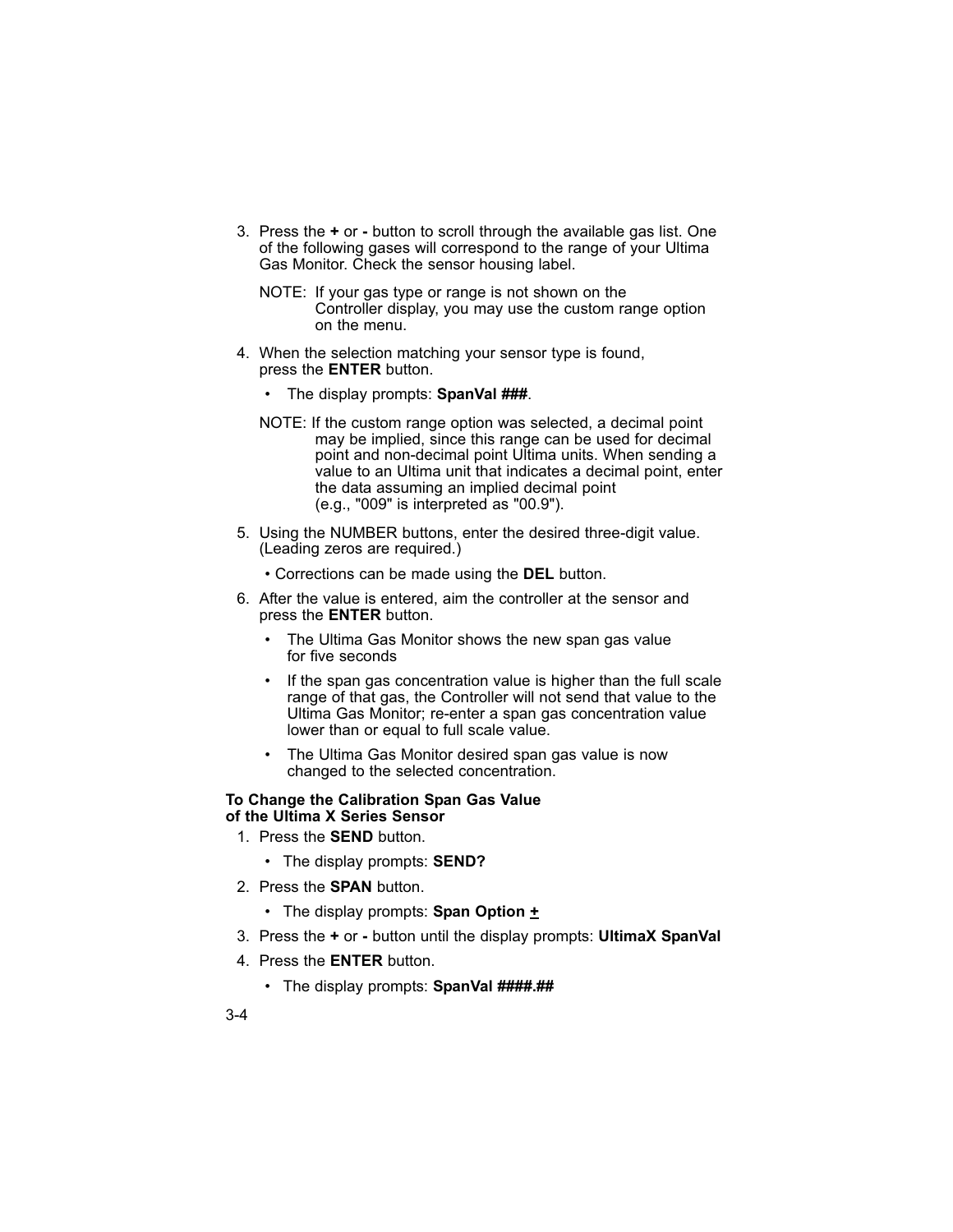- 5. Using the NUMBER buttons, enter the desired value (ATM style, lagging zeros are required).
- 6. After the value is entered, aim the controller at the sensor and press the **ENTER** button.
	- The Ultima X Series Monitor shows the new span gas value.
	- If the span gas concentration value is higher than the full scale range, the Ultima X Series Gas Monitor displays the current span value setpoint.
	- The Ultima X Series Gas Monitor span gas value is now changed to the selected concentration.

### **Procedure 3.**

#### **Setting the Range on an Ultima X Series Sensor**

- 1. Press the **SEND** button.
	- The display prompts: **SEND?**
- 2. Press the **SPAN** button.
	- The display prompts: **Span Option +**
- 3. Press the **+** or button until the display prompts: **UltimaX Range**.
- 4. Press the **ENTER** button.
	- The display prompts: **Range ####.##**
- 5. Using the NUMBER buttons, enter the desired value (ATM style, lagging zeros are required).
- 6. After the value is entered, aim the controller at the sensor and press the **ENTER** button.
	- The Ultima X Series Gas Monitor shows the new full scale gas value.
	- The SPAN (CAL) value must be within the range of the instrument. Therefore, if the combustible sensor is calibrated at 55% LEL, the instrument range cannot be changed to 50% LEL until the SPAN value is decreased.
	- An alarm setpoint cannot be set outside the range of the instrument. Therefore, the alarms must be decreased if they were previously changed from the original settings of 10%, 20%, and 30% LEL.
		- If the above two statements are true, the range can be decreased to the desired full-scale limit.
	- The Ultima X Series Gas Monitor range value is now changed to the selected limit.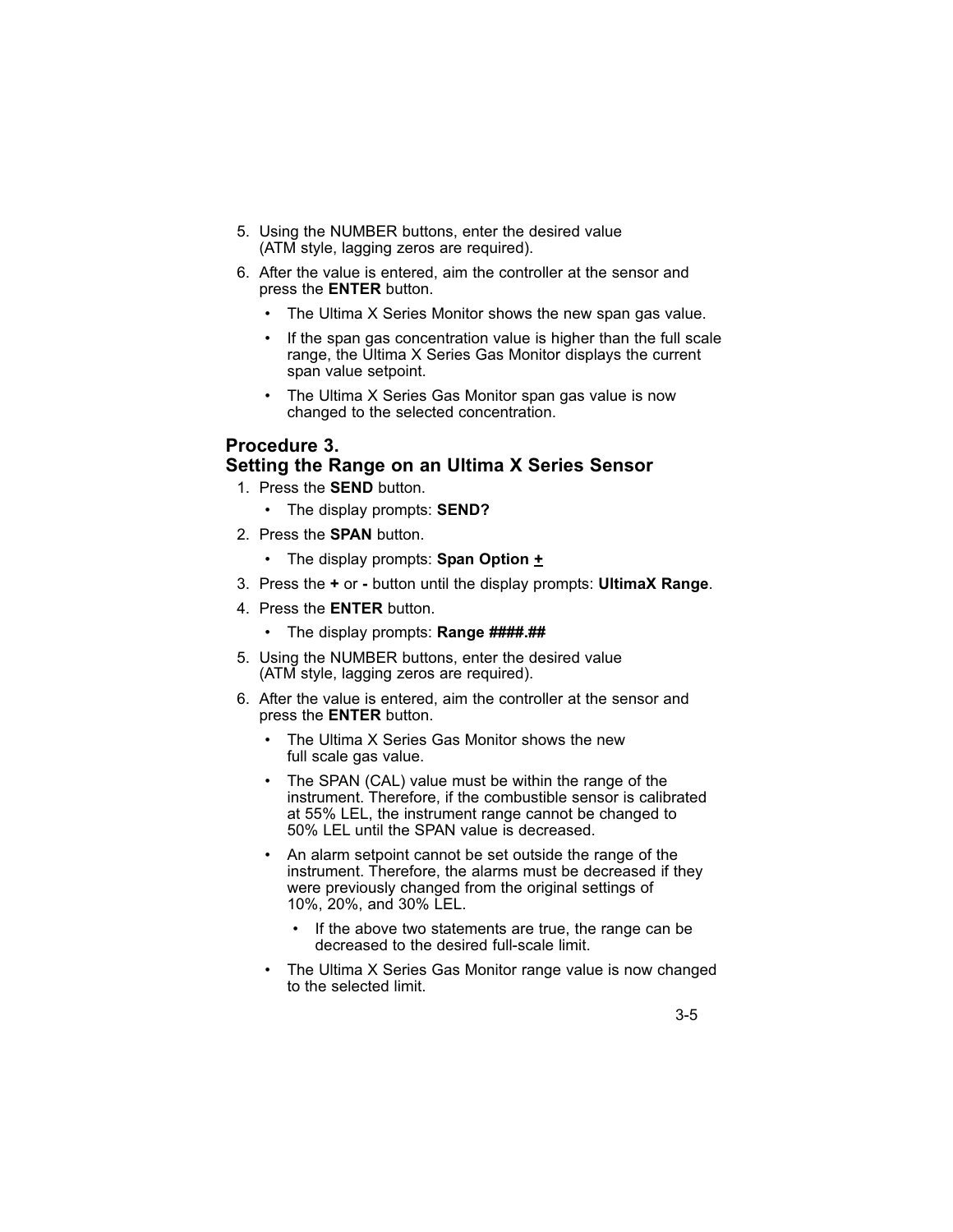### **Procedure 4. Setting the Gas Table for the Ultima XIR Sensor**

This feature changes the response curve to the specific target gas selected. After completion of Procedure 4, the appropriate span value listed in TABLE 2-2 must also be reset in accordance with Procedure 2.

- 1. Press the **SEND** button.
	- The display prompts: **SEND?**
- 2. Press the **SPAN** button.
	- The display prompts: **Span Option +**.
- 3. Press the **+** or button until the display prompts: **UltimaX GasTble**.
- 4. Press the **ENTER** button.
	- The display prompts: **GasTble ###**.
- 5. Using the NUMBER buttons, enter the desired value (leading zeros are required).

|     | <b>GAS TABLE SELECTION</b> |
|-----|----------------------------|
| 001 | Methane                    |
| 002 | Propane                    |
| 003 | Ethane                     |
| 004 | <b>Butane</b>              |
| 005 | Pentane                    |
| 006 | Hexane                     |
| 007 | Cyclopentane               |
| 008 | Ethylene                   |

- 6. After the value is entered, aim the controller at the sensor and press the **ENTER** button.
	- The Ultima XIR Series Gas Monitor resets after receiving a valid gas table value (otherwise, the Ultima X Monitor indicates that changing the gas table value was unsuccessful).
	- The Ultima XIR Gas Monitor gas table value is now changed to the selected value.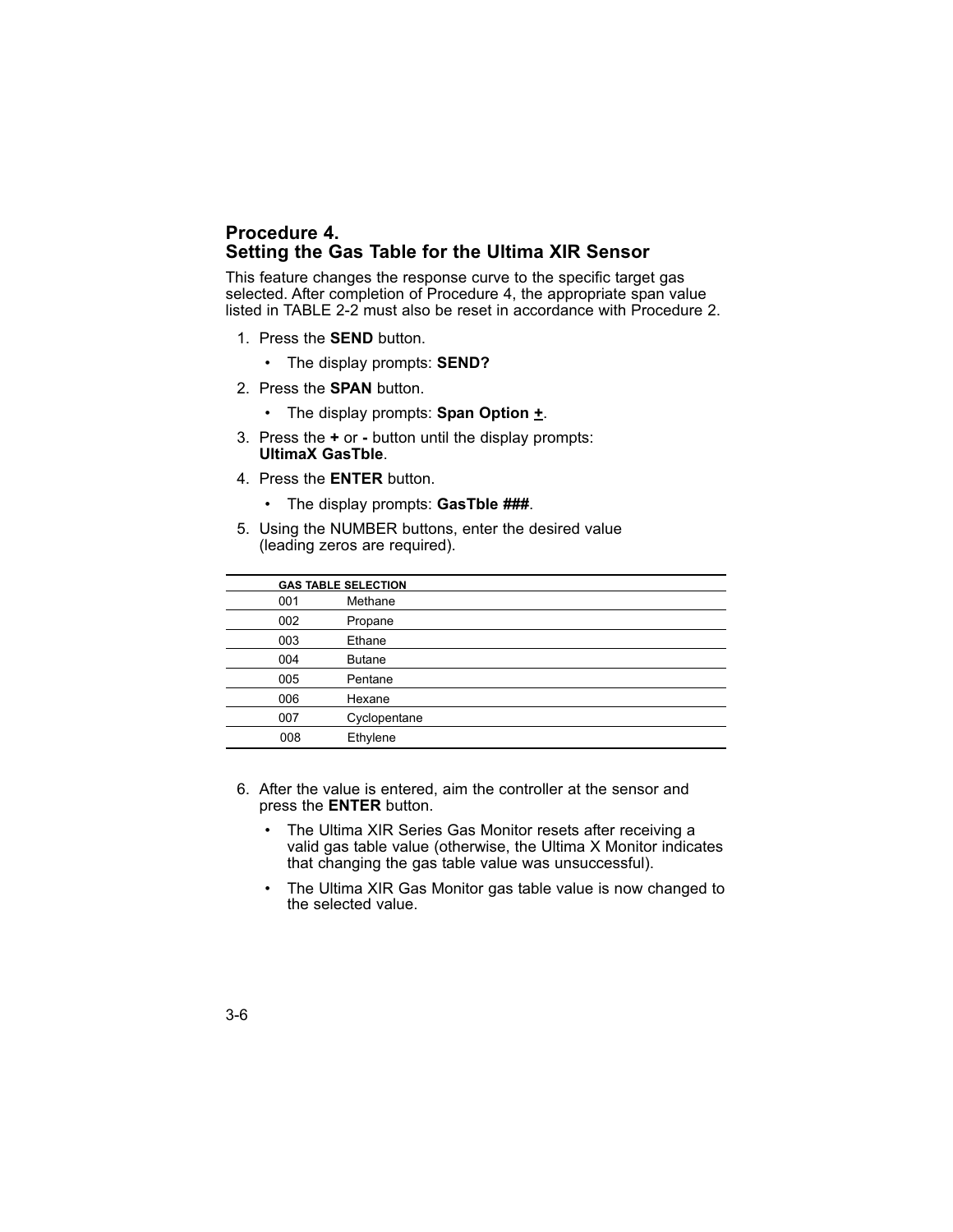#### **Procedure 5. Setting the Three Ultima Gas Monitor Alarm Setpoint Values**

The Ultima Gas Monitor has three alarm levels. The relay module can be connected directly to the Ultima Gas Monitor to provide three levels of relays and a normally-energized trouble relay. The three levels of alarm also appear on the Ultima Gas Monitor LCD display even if an Ultima Gas Monitor relay module is not used.

- Alarm #1 must be set at a lower or equal value than Alarm #2
- Alarm #2 must be set lower or equal than Alarm #3
- On the oxygen unit:
	- Alarms #1 and #2 are negative or downward acting
	- Alarm #3 is positive or upward acting
	- Alarms #1, #2 and #3 can be set to any value; they are independent of one another.

#### **To set the three levels of alarm:**

- 1. Press the **SEND** button.
	- The display prompts: **SEND?**
- 2. Press the **ALARM** button.
	- The display prompts: **0=SetPt 1=OnOff**
- 3. To set the alarm values, press the **0** button.
	- The display prompts: **Alm Gas Type +**.
- 4. Press the **+** or **-** button to scroll through the available list:
	- NOTE: If your gas type or range is not shown on the Controller display, use the custom range option on the menu.
- 5. When the selection matching your sensor type is found, press the **ENTER** button. (Invalid entries are ignored.)
	- The display prompts: **Alm Set Point #**.
- 6. Using the NUMBER buttons, enter the desired alarm setpoint 1, 2 or 3; then, press the **ENTER** button. (Invalid entries are ignored.)
	- The display prompts: **SetPVal ###**
	- NOTE: If the custom range option was selected, a decimal point may be implied, since this range can be used for decimal point and non-decimal point Ultima units. When sending a value to an Ultima unit that indicates a decimal point, enter the data assuming an implied decimal point (e.g., "009" is interpreted as "00.9").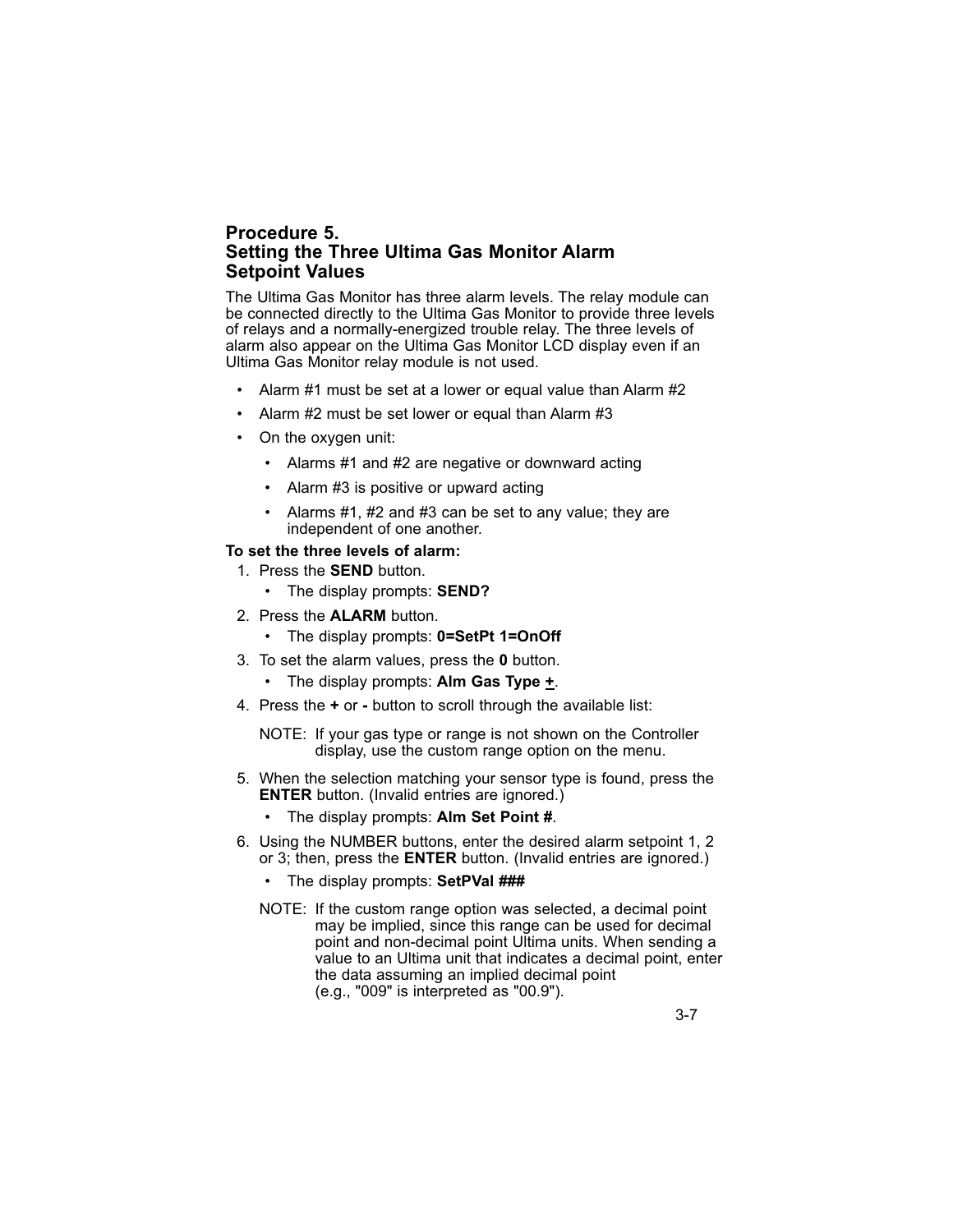- 7. Enter the desired value in an appropriate range for the gas type used. (Leading zeros are required.)
	- The **DEL** button can be used to delete number entries before the **ENTER** button is pressed
	- The Ultima Gas Monitor shows the new alarm setpoint value and status of that setpoint [enabled (ON) or disabled (OFF)].
	- NOTE: The combustible alarm setpoint value cannot be set greater than 60% LEL.
- 8. Aim the controller at the sensor and press the **ENTER** button.
	- If the alarm setpoint value is greater than the full scale gas concentration value, the Controller will not change the setpoint value; re-enter an alarm setpoint value lower than or equal to the full scale gas concentration value
	- Repeat this procedure for each alarm level.

### **Setting the Three Ultima X Series Gas Monitor Alarm Setpoint Values**

The Ultima X Series Gas Monitor has three alarm levels. The relay option provides:

- three levels of relays and
- a normally-energized trouble relay.

The three levels of alarm display on the Ultima X Series LCD display even if the relay option is not installed.

#### **To set the three levels of alarm:**

- 1. Press the **SEND** button.
	- The display prompts: **SEND?**
- 2. Press the **ALARM** button.
	- The display prompts: **0=SetPt 1=OnOff**.
- 3. To set the alarm values, press the **0** button.
	- The display prompts: **Alm Set Point #**.
- 4. Using the NUMBER buttons, enter the desired alarm setpoint 1, 2 or 3; then, press the **ENTER** button. (Invalid entries are ignored.)
	- The display prompts: **SetPVal ####.##**.
- 5. Using the NUMBER buttons, enter the desired value (ATM style, lagging zeros are required).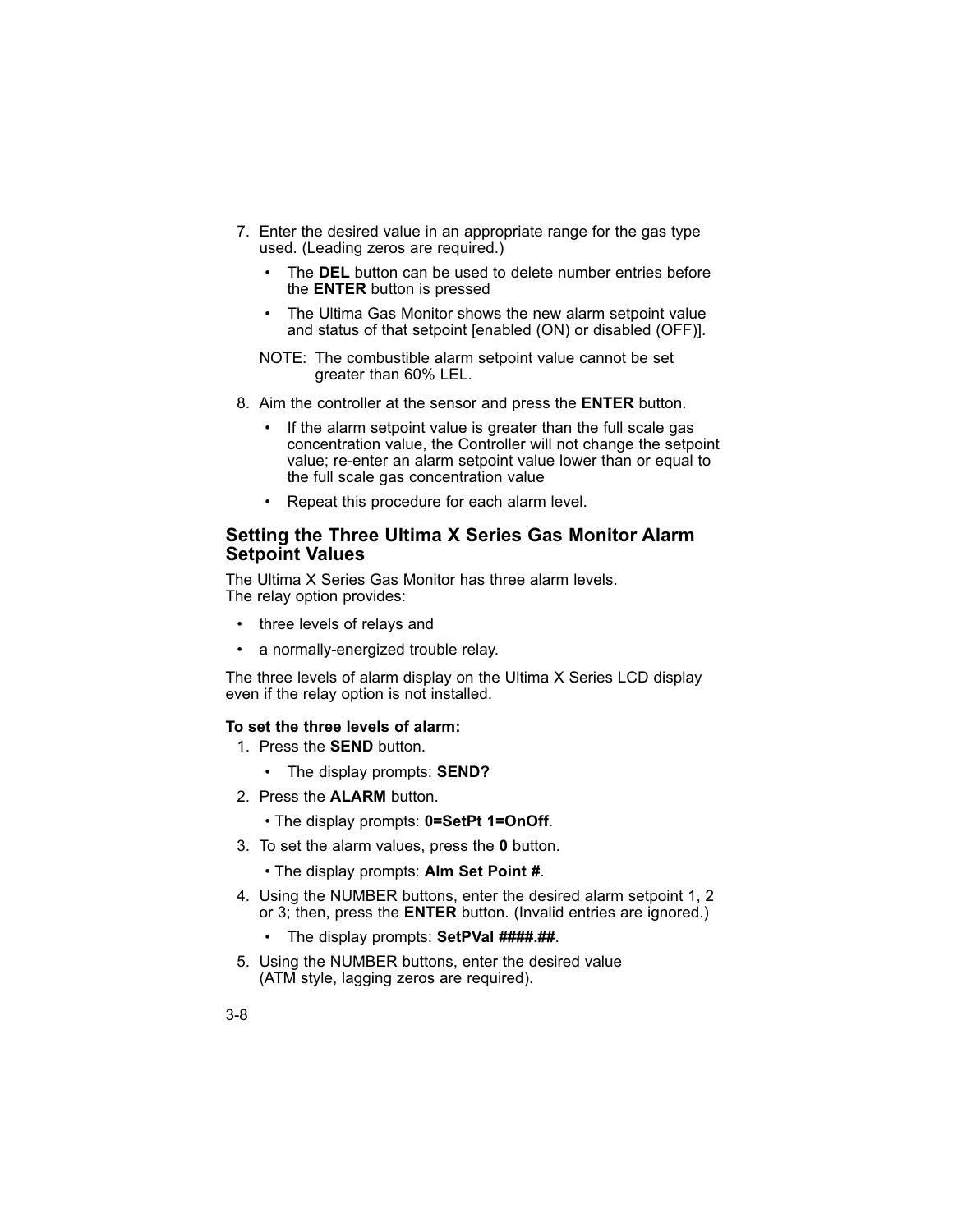- The DEL button can be used to delete number entries before the **ENTER** button is pressed.
- The Ultima X Series Gas Monitor shows the new alarm setpoint value and the status of the setpoint:
	- enabled (LATCH/UNLATCH, INCR/DECR, ENER/DENERG) or
	- disabled (OFF).
- NOTE: The combustible alarm setpoint value cannot be set greater than 60% LEL.
- 6. Aim the controller at the sensor and press the **ENTER** button.
	- If the alarm setpoint value is greater than the full scale gas concentration value, the controller will not change the setpoint value; re-enter an alarm setpoint value lower than or equal to the full scale gas concentration value.
	- Repeat this procedure for each alarm level.

### **Enabling/Disabling and Setting the Mode of the Three Ultima Alarm Setpoints**

- 1. Press the **SEND** button.
	- The display prompts: **SEND?**
- 2. Press the **ALARM** button.
	- The display prompts: **0=SetPt 1=OnOff**.
- 3. Press the **1** button.
	- The display prompts: **Alm Gas Type +**.
- 4. Press either the **+** or button to scroll through the list:
- 5. When the selection matching your sensor type is found, press the **ENTER** button.
	- The display prompts: **Alm Set Point #**.
- 6. Using the NUMBER buttons, enter the desired alarm setpoint 1, 2 or 3; then, press the **ENTER** button. (Invalid entries are ignored.)
	- The **DEL** button can be used to delete number entries before the **ENTER** button is pressed
	- The display prompts: **AlmSPnt 1=E 0=D**.
- 7. To **Disable** the chosen setpoint, aim the Controller at the sensor and press the **0** button.
	- The Ultima Gas Monitor will show both the status **(OFF)** and the alarm setpoint value.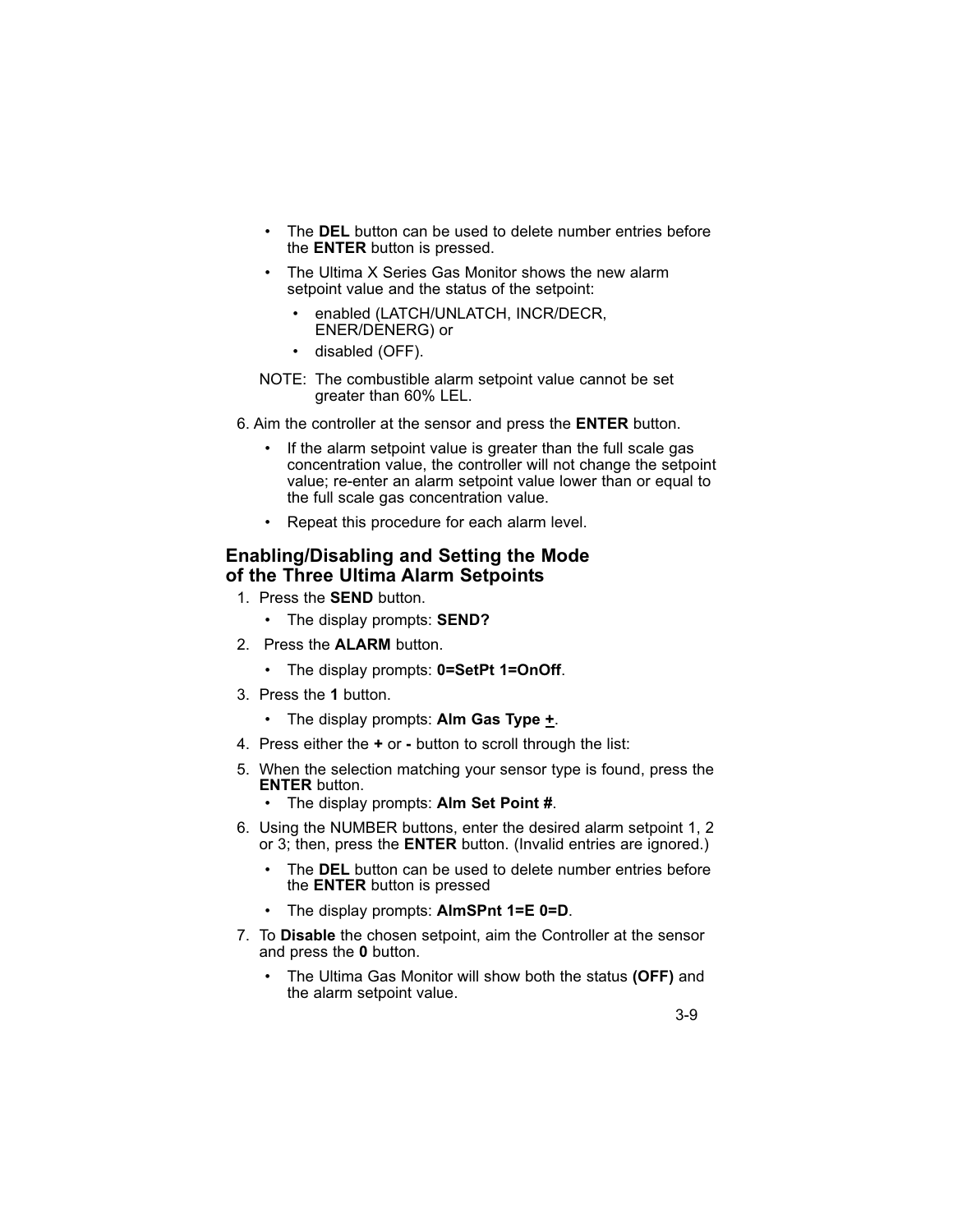- 8. To Enable the chosen setpoint, press the **1** button
	- The display prompts: **Latched 0=N 1=Y**.

Aim the Controller at the sensor:

- a. Press the **0** button to enable the alarm in unlatched mode or
- b. Press the **1** button to enable the alarm in latched mode.
- The Ultima Gas Monitor will show both the status (on U if unlatched or on L if latched) and the alarm setpoint value.

### **Enabling/Disabling and setting the Mode of the Three Ultima X Series Alarm Setpoints**

- 1. Press the **SEND** button.
	- The display prompts: **SEND?**.
- 2. Press the **ALARM** button.
	- The display prompts: **0=SetPt 1=OnOFF**.
- 3. Press the **1** button.
	- The display prompts: **Alm Set Point #**.
- 4. Using the NUMBER buttons, enter the desired alarm setpoint 1, 2, or 3; then, press the **ENTER** button. (Invalid entries are ignored.)
	- The **DEL** button can be used to delete number entries before the **ENTER** button is pressed.
	- The display prompts: **AlmSPnt 1=E 0=D**.
- 5. To Disable the chosen setpoint, aim the Controller at the sensor and press the **0** button.
	- The Ultima X Series Gas Monitor will show both the status (OFF) and the alarm setpoint value.
- 6. To enable the chosen setpoint, press the **1** button.
	- The display prompts: **Latched 0=N 1=Y**.
- 7. To set the alarm as a latching alarm, press the **1** button; to set the alarm as unlatching, press the **0** button. (Invalid entries are ignored.)
	- The display prompts: **0=DOWN 1=UP**.
- 8. To set the alarm as a downward acting alarm, press the **0** button; to set the alarm as an upward acting alarm, press the **1** button. (Invalid entries will be ignored.)
	- The display prompts: **0=NONEN 1=ENGZD**.

3-10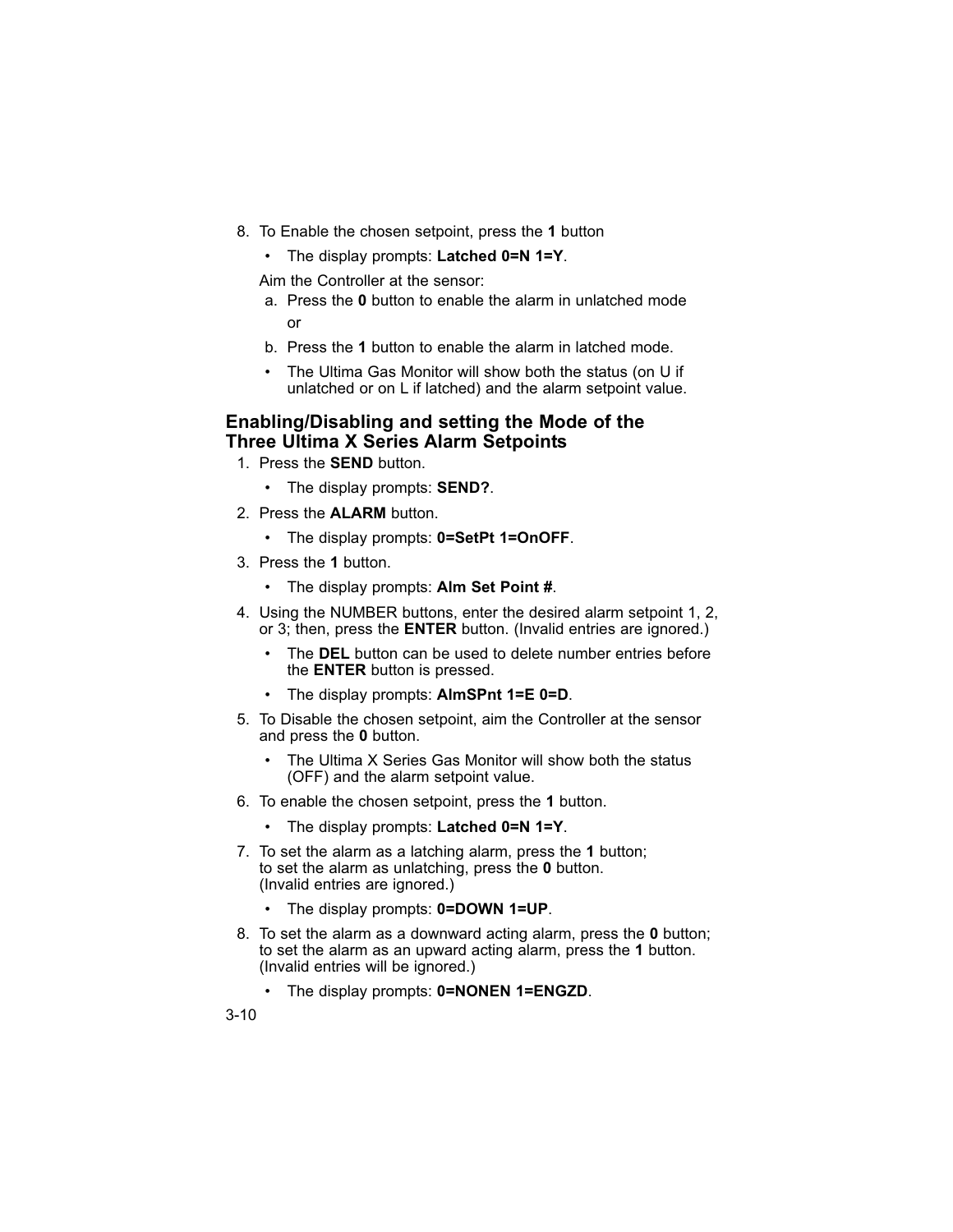- 9. Aim the Controller at the sensor.
	- a. Press the **0** button to enable the alarm as a non-energized alarm.
	- b. Press the **1** button to enable the alarm as an energized alarm.
	- The Ultima X Series Gas Monitor shows the alarm setpoint value and the status:
		- **LATCH/UNLATCH**, INCR/DECR**, ENER/DENERG**.

#### **Procedure 6. Setting the Current Time**

The Ultima Gas Monitor is factory-set to Eastern Standard Time. To change it in the Controller and in the Ultima Gas Monitor:

- 1. Press and hold the **TIME** button.
	- The display prompts: **##:##**
- 2. Using the number keys, enter the correct time in the military format (e.g., 4:00 P.M. = 16:00). (Leading zeros required.)
- 3. Press the **ENTER** button.

#### **To update the Ultima Gas Monitor internal clock:**

- 1. Press the **SEND** button.
- 2. Aim the Controller at the sensor and press the **TIME** button.

NOTE: Time and date are updated with this command.

The Ultima Gas Monitor displays the current time and date for five seconds.

### **Procedure 7. Setting the Current Date**

The Ultima Gas Monitor is factory-set to the current date. To change it in the Controller and in the Ultima Gas Monitor:

- 1. Press and hold the **DATE** button to enter the correct date.
	- The display prompts: **MM-DD-YYYY**
- 2. Use number keys to enter correct date (leading zeros required):
	- MM = Months
	- DD = Date
	- YYYY = Year
- 3. Press the **ENTER** button.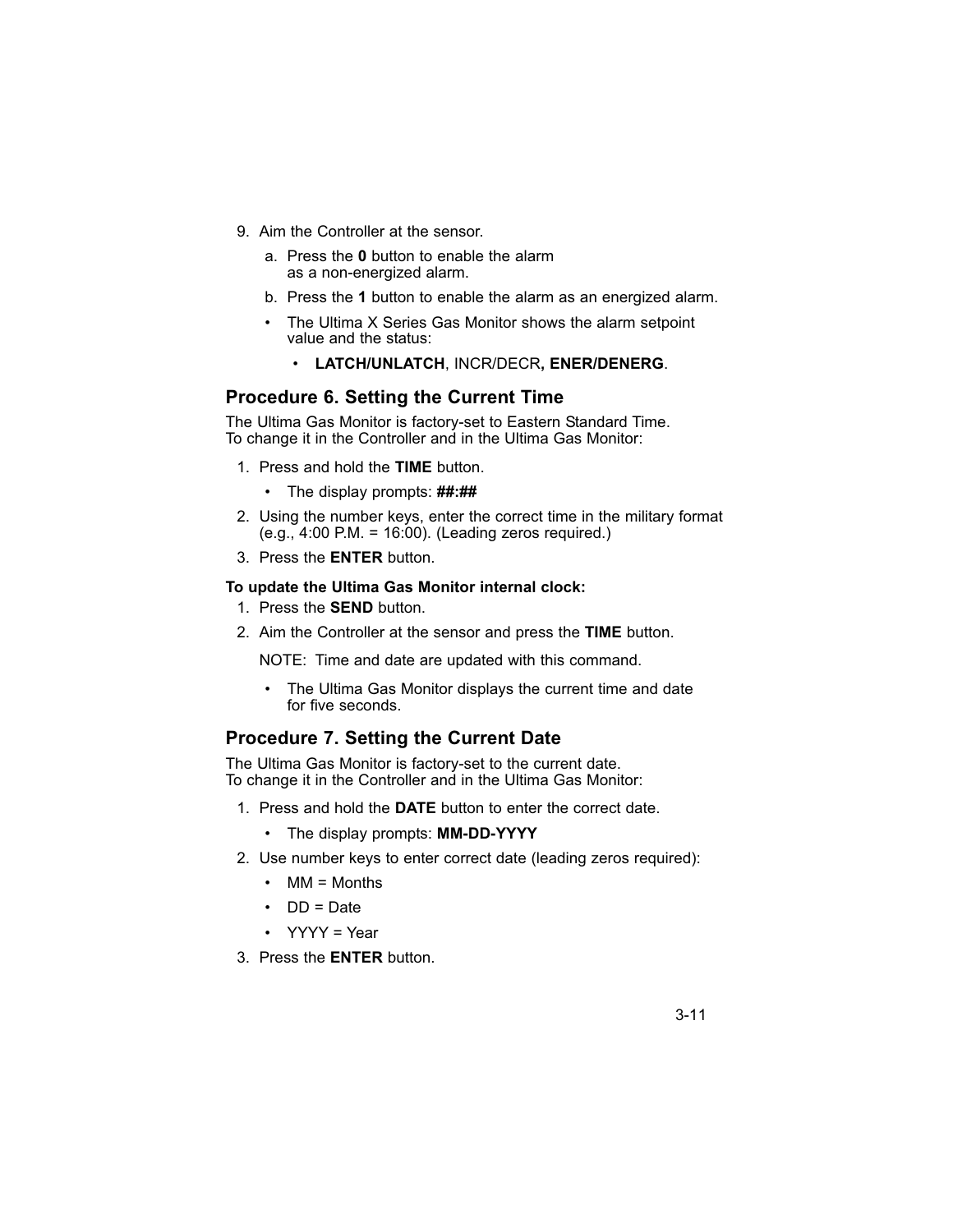#### **To update the Ultima Gas Monitor internal date:**

- 1. Press the **SEND** button.
- 2. Aim the Controller at the sensor and press the **DATE** button.

NOTE: Time and date are updated with this command.

The Ultima Gas Monitor will display the current time and date for five seconds.

# **Procedure 8. Enabling/Disabling Ultima Gas Monitor Calibration Output Signal**

The Ultima Gas Monitor is shipped with the calibration output signal disabled. This means that the output signal will track the gas concentration value during the calibration process. In some applications, it may be desirable to enable or lock the calibration output signal to a pre-determined output value to prevent activation of alarm devices. For frequency and MUX models, this value is 12 KHZ, which is recognized by MSA Model 6000 instruments as a calibration signal. 4 to 20 milliamp output signal models are locked to 3.75 mA during this process (however, oxygen models lock at 21 mA).

NOTE: See Procedure 15, Setting the Alert Option on an Ultima X Series Sensor, for details on oxygen sensors calibration signals.

For the MSA Model 5000 and Toxgard instruments, manually place the instrument in the Calibration Mode.

#### **To enable or disable the calibration output signal:**

- 1. Press the **SEND** button.
	- The display prompts **SEND?**
- 2. Press the **CAL** button.
	- The display prompts: **Sel Cal Action +**.
- 3. Press either the **+** or button and scroll to the **CalSIG Enable** display message.
- 4. Press the **ENTER** button.
	- The display prompts: **En Cal 0=N 1=Y**.
- 5. To enable calibration signal output, aim the controller at the sensor and press the **1** button.
	- The command is sent immediately
	- The Ultima Gas Monitor flashes: **Sig ON**
	- The Ultima X Series Gas Monitor displays: **CAL SIG ON**.

3-12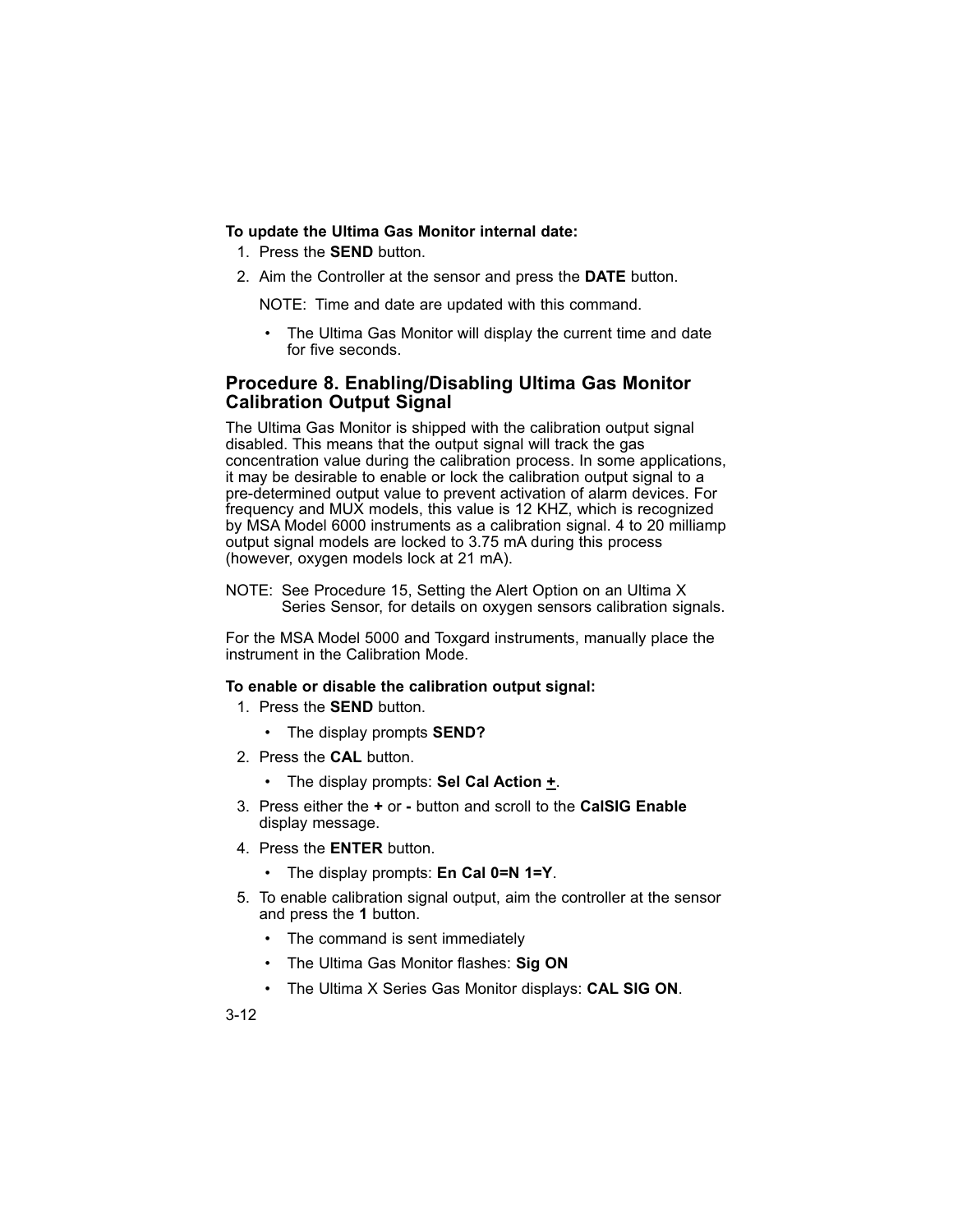- 6. To disable the calibration signal, aim the controller at the sensor and press the **0** button.
	- The command is sent immediately
	- The Ultima Gas Monitor flashes **Sig OFF**
	- The Ultima X Series Gas Monitor displays: **CAL SIG OFF**.

# **Procedure 9. Setting the Number of Days Between Ultima Gas Monitor Auto-calibration Periods**

With the use of the Ultima Gas Monitor auto-calibration module, the Ultima Gas Monitor is capable of automatically applying zero and span gas to itself. This provides a complete calibration of the sensor without operator intervention. If the Ultima Gas Monitor auto-calibration module is connected, the Ultima Gas Monitor must be programmed to calibrate itself between 1- to 128-day intervals.

- 1. Press the **SEND** button.
	- The display prompts: **Send?**
- 2. Press the **CAL** button.
	- The display prompts: **Sel Cal Action +**.
- 3. Press either the **+** or **-** button and scroll to the **DaysPerAutoCal** display message.
- 4. Press the **ENTER** button.
	- The display prompts: **CalTerm ### dy**
- 5. Enter the three-digit period desired (from 1 day to 128 days). (Leading zeros are required.)
- 6. Aim the controller at the sensor and press the **ENTER** button.
	- The Ultima Gas Monitor shows the number of days between auto-calibrations for five seconds
	- The Ultima Gas Monitor is now programmed to auto-calibrate at the desired interval.

#### **Setting Time that Ultima Gas Monitor Auto-calibration is to begin:**

- 1. Press the **SEND** button.
	- The display prompts **SEND?**
- 2. Press the **CAL** button.
	- The display prompts: Sel Cal Action **+**.
- 3. Press either the **+** or **-** button and scroll to the **StartHr of Cal** display message.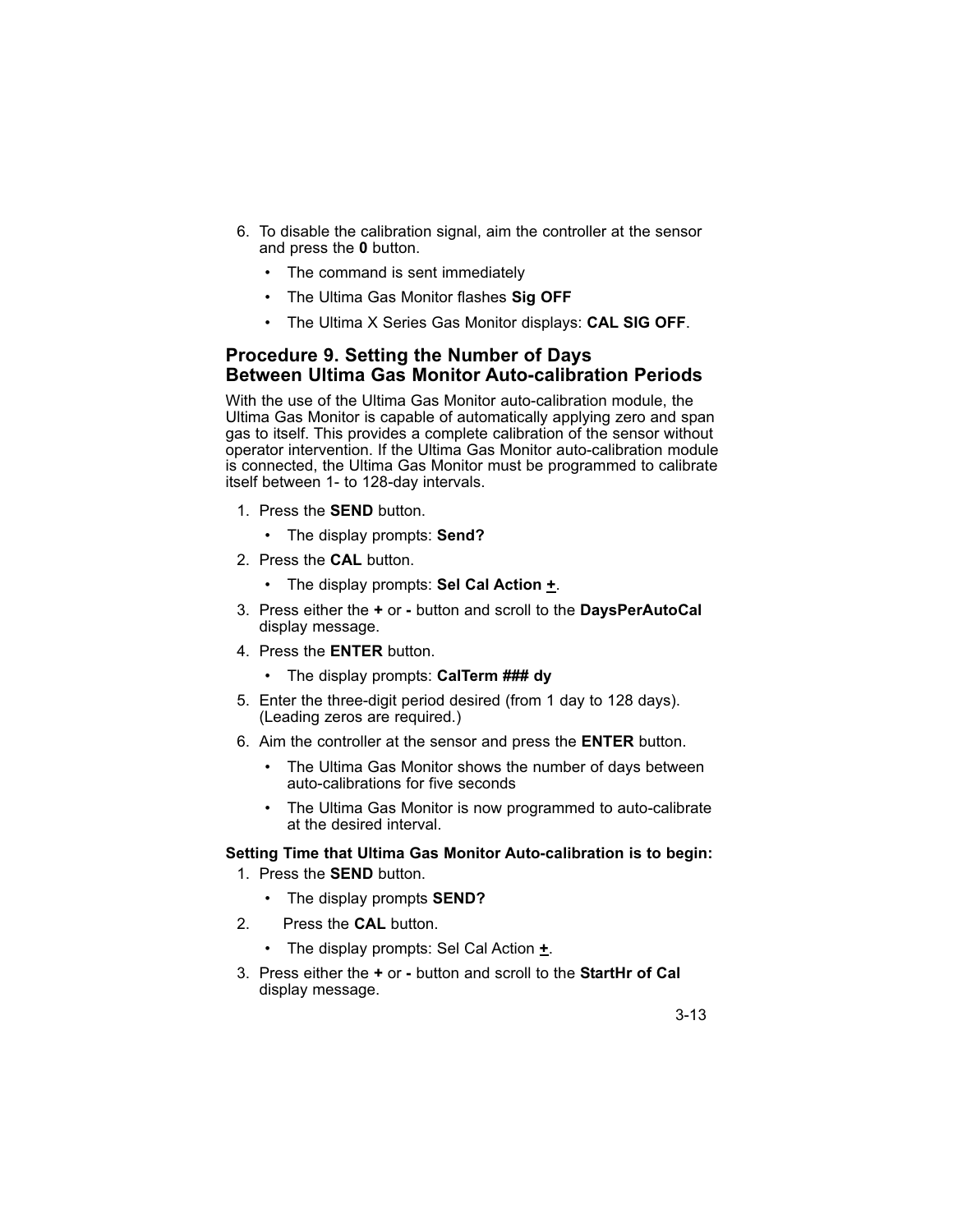- 4. Press the **ENTER** button.
	- The display prompts: **CalHour HH**.
- 5. Enter the two-digit hour desired (from 0 to 23 hours YPM = 16 hours). (Leading zero is required.)
- 6. Aim the controller at the sensor and press the **ENTER** button.
	- The Ultima Gas Monitor displays the hour selected
	- The Ultima Gas Monitor is now programmed to auto-calibrate at the desired time.

#### **Procedure 10. Setting the Date of the Next Scheduled Ultima Gas Monitor Calibration**

To disable the auto-calibration of the Ultima Gas Monitor, set the date of the next calibration to 12/31/94.

- 1. Press the **SEND** button.
	- The display prompts: **SEND?**
- 2. Press the **CAL** button.
	- The display prompts: **Sel Cal Action +**.
- 3. Press either the **+** or **-** button and scroll to the NextCal Date display message.
- 4. Press the **ENTER** button.
	- The display prompts: **MM-DD YYYY**.
- 5. Enter a valid eight-digit date (month-day-year).
- 6. Aim the controller at the sensor and press the **ENTER** button. (Leading zeros are required.)
	- The Ultima Gas Monitor displays the future date auto-calibration will start
	- The Ultima Gas Monitor is now programmed to auto-calibrate on the desired date.

### **Procedure 11. Changing the MUX Address**

- 1. Viewing the current Mux Address, aim the Controller at the Ultima Gas Monitor.
- 2. Press the **ADDRESS** button.
	- The current address of the sensor displays.
	- NOTE: Additional pressing of the **ADDRESS** button increments the address.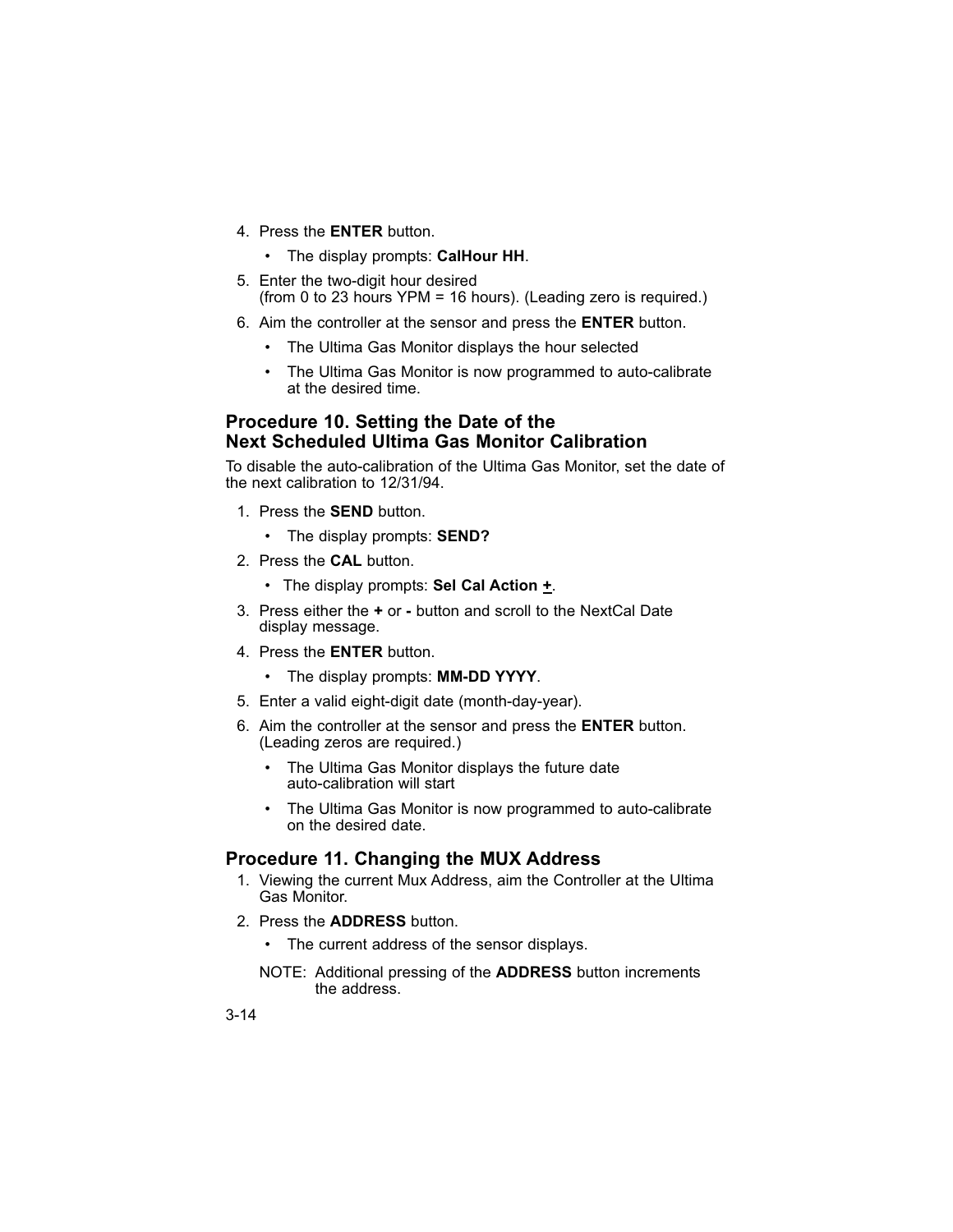# **To Change the Address**

- 1. Press the **SEND** button.
- 2. Press the **ADDRESS** button.
- 3. Enter the number of the address to be set.
- 4. Aim the Controller at the Ultima Gas Monitor and press the **ENTER** button.
	- The Ultima Gas Monitor displays the new address for five seconds.

# **Procedure 12.**

# **Viewing the Previous Successful Calibration Date**

- 1. Press the **SEND** button.
	- The display prompts: **SEND?**
- 2. Press the **DISPLAY** button.
	- The display prompts: **SeL Dsp Item +**
- 3. Press the **+** or **-** button to scroll and find: **Prev. Cal Date**.
- 4. Aim the Controller at the Ultima Gas Monitor and press the **ENTER** button.
	- The Ultima Gas Monitor displays the last previously successful calibration date.

# **Procedure 13. Calibrating/Checking the 4-20 mA Ultima X Series Outputs**

- 1. Press the **SEND** button.
	- The display prompts **SEND?**.
- 2. Press the **CAL** button.
	- The display prompts: **Sel Cal Action +**.
- 3. Press the **+** or button until the display prompts: **4-20**; then, press the **ENTER** button.
	- The display prompts: **0=4mA 1=20mA**.
- 4. To Calibrate/Check the 4 mA output, press the **0** button, to Calibrate/Check the 20 mA output, press the **1** button.
	- The display prompts: **0 = Check 1=Adjust**.
- 5. To CHECK, aim the controller at the sensor and press the **ENTER** button.
	- The display toggles between gas value and **CAL**.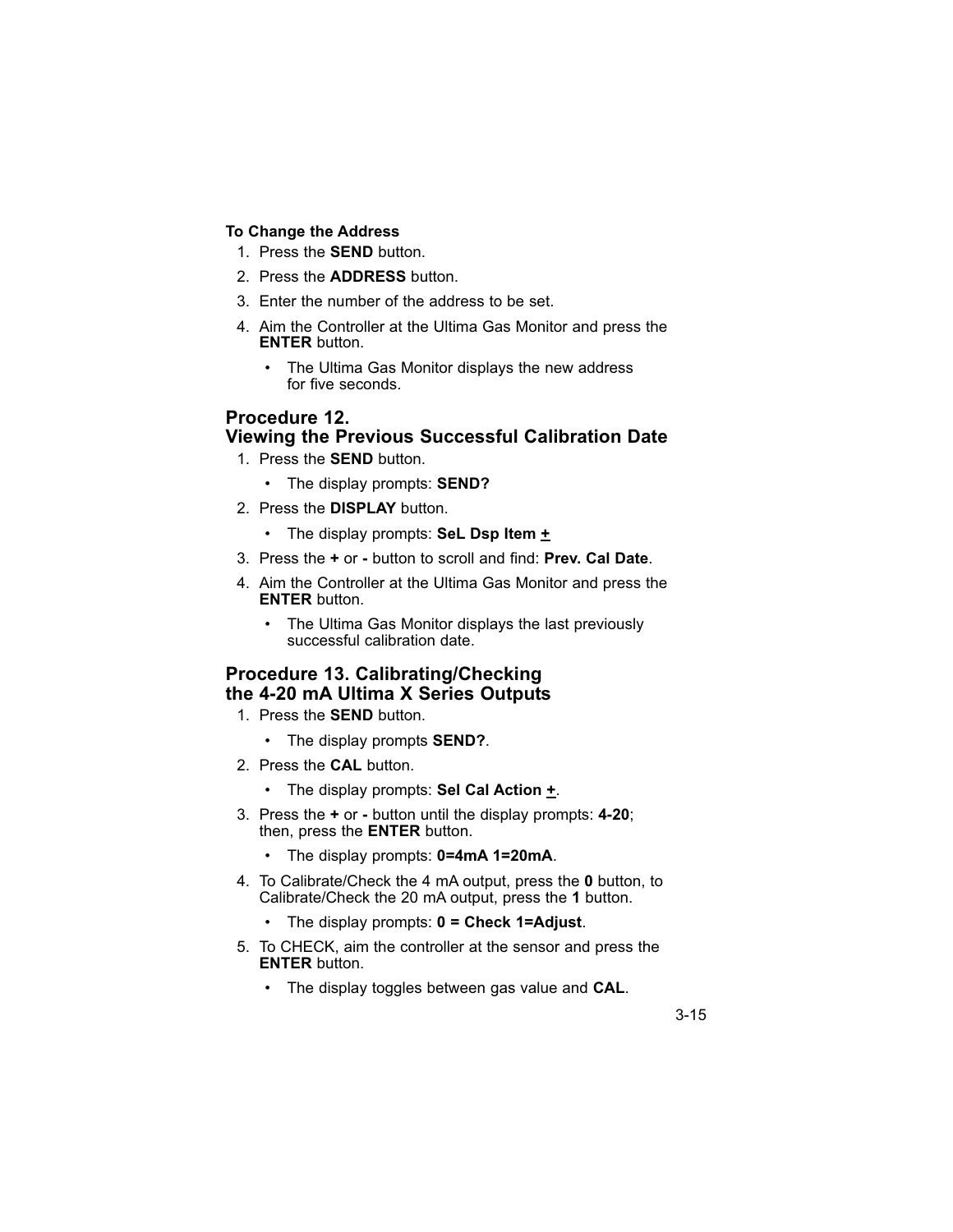- The 4 20 mA output will be set as selected (4 mA or 20 mA).
- The 4 20 mA output stays in a CAL output for one minute.
- 6. To ADJUST, press the **1** button.
	- The display prompts: **+=INC -=DEC**.
- 7. To increase the current 4 mA or 20 mA setpoint, aim the controller at the sensor and press the **+** button.

To decrease the current 4 mA or 20 mA setpoint, press the **-** button.

- The display toggles between gas value and CAL.
- The adjusted 4 20 mA output will be set to the adjusted 4 mA or 20 mA output level.
- The 4 20 mA output stays in a CAL output for one minute.
- 8. Repeat the procedure to continue to adjust the output.
- NOTE: Adjusting the 4 mA output changes the 20 mA setting. Always re-adjust the 20 mA output after adjusting the 4 mA output. Adjusting the 20 mA output will not change the 4 mA output setting.

#### **Procedure 14. Resetting the Ultima X Series Monitors**

- 1. Press the **SEND** button.
	- The display prompts: **SEND?**.
- 2. Press the **SEND** button.
	- The display prompts: **0=RstDt 1=RstSn**.
- 3. To reset the datasheets, press the **0** button.
	- a. The display prompts: **RstData 0=N 1=Y**.
	- NOTE: Resetting the datasheets loads the factory defaults for the attached sensor. The user must reconfigure the instrument for their desired settings. A successful calibration must also be performed after resetting the datasheets.
- To reset the instrument, press the **1** button.
	- a. The display prompts: **RstSnsr 0=N 1=Y**.
- 4. Aim the Controller at the sensor and press the **0** button to cancel, or press the **1** button to reset.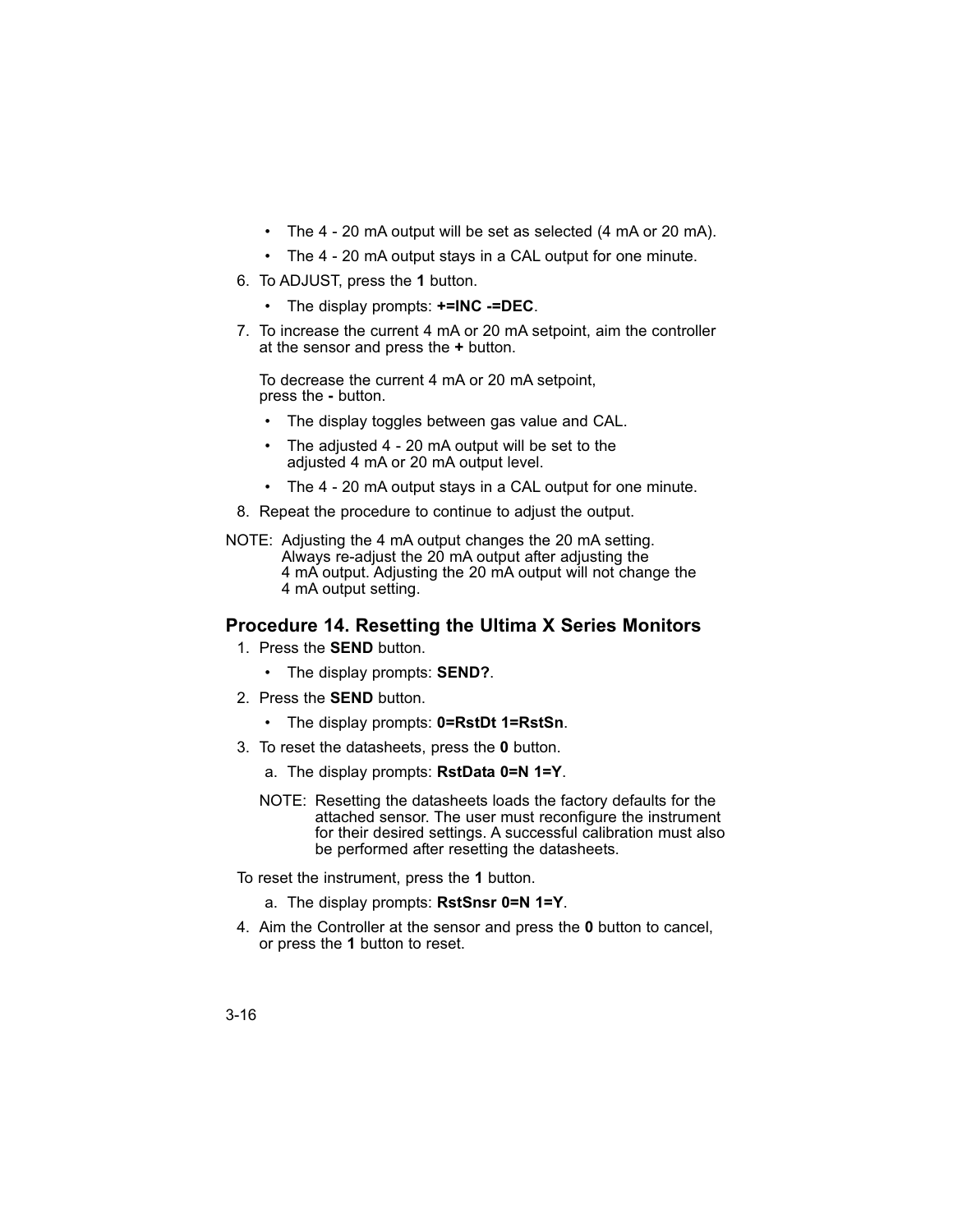# **Procedure 15. Setting the Alert Option on an Ultima X Series Sensor**

The Alert option allows the operator to set the Ultima X unit to operate as shown in TABLE 3-2.

#### **Table 3-2. Alert Operation Settings**

|                                    | ON                | <b>ALERT OPTION</b>      | <b>OFF</b>            |
|------------------------------------|-------------------|--------------------------|-----------------------|
| <b>CALIBRATION</b>                 |                   | Alert relay de-energized | Alert relay energized |
| POWER ON RESET<br>(countdown)      |                   | Alert relay de-energized | Alert relay energized |
| 4-20 CAL mA (Oxygen)               | 3.75 mA           |                          | $21 \text{ mA}$       |
| 4-20 POWER ON<br>RESET mA (Oxygen) | $3.75 \text{ mA}$ |                          | $21 \text{ mA}$       |

- 1. Press the **SEND** button.
	- The display prompts: **SEND?**.
- 2. Press the **CAL** button.
	- The display prompts: **Sel Cal Action +**.
- 3. Press the **+** or **-** button until the display prompts: **Alert Option**.
- 4. Press the **ENTER** button.
	- The display prompts: **AlrtOpt 0=N 1=Y**.
- 5. Aim the Controller at the Sensor and press either the **0** or **1** button.
	- The Ultima X Series Gas Monitor Alert Option is now changed to the selected operation.

# **Procedure 16. Setting the Sensor Swap Delay on an Ultima X Sensor**

- The Ultima X Series Gas Monitor is shipped with the Sensor Swap Delay enabled. This means that the 4-20 mA output signal and the FAULT relay will hold off a fault indication for 60 seconds after the sensor missing indication is displayed on the instrument. This setting allows the operator to exchange sensor modules without a FAULT indication.
- This feature can be disabled to provide an immediate FAULT error condition. To change it, use the Controller to perform the following steps:
- 1. Press the **SEND** button.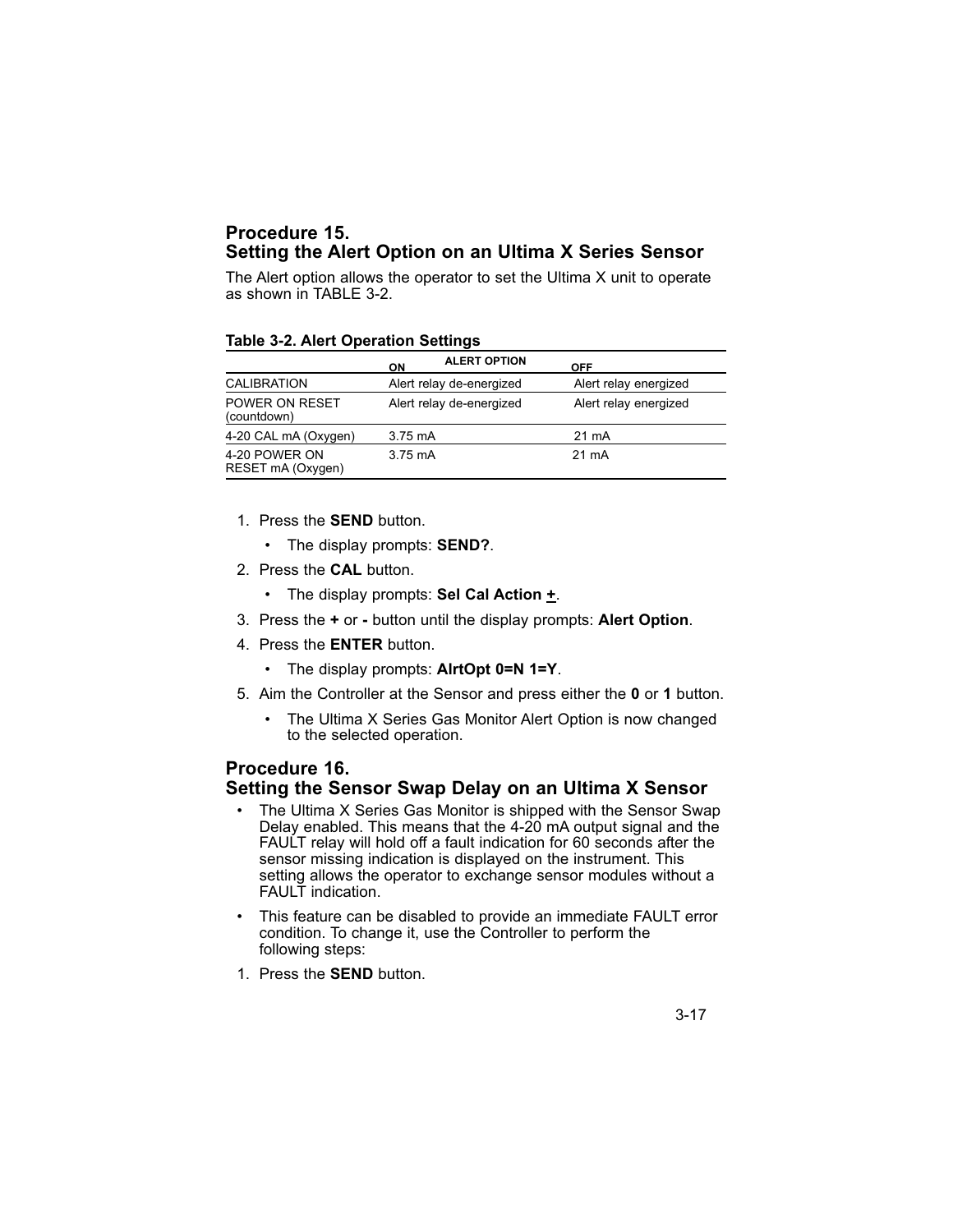- The display prompts: **SEND?**
- 2. Press the **CAL** button.
	- The display prompts: **Sel Cal Action +**.
- 3. Press the **+** or **-** button until display prompts: **Sensor SwapDly**.
- 4. Press the **ENTER** button.
	- The display prompts: **SwapDly 0=N 1=Y**.
- 5. Aim the controller at the sensor and press either the **0** or **1** button.

#### **Procedure 17. Setting an Unused Sensor to the Disabled Mode**

- NOTE: This procedure is only applicable for Ultima X Gas Monitors with more than one sensor.
- The Ultima X Gas Monitor is shipped with the Sensors in the enabled mode. This means that a sensor missing error condition occurs if less than three sensors are attached to the instrument. The Sensor Disabled Mode allows the operator to attach less than three sensors to an Ultima X MODBUS unit without having an error condition for the uninstalled sensors. The Ultima X Gas Monitor still polls the uninstalled sensor for automatic sensor recognition should the sensor be installed at a later date. An installed sensor cannot be disabled without removing the sensor module from the Ultima X Gas Monitor.

To change it, use the Controller to perform the following steps:

- 1. Press the **SEND** button.
	- The display prompts: **SEND?**.
- 2. Press the **CAL** button.
	- The display prompts: **Sel Cal Action +** .
- 3. Press the **+** or **-** button until the display prompts: **Sensor Disable**.
- 4. Press the **ENTER** button.
	- The display prompts: **Sensor Disable>#**
- 5. Select the sensor to disable (1 3).
- 6. Aim the controller at the sensor and **ENTER** button.
	- The Ultima X Gas Monitor Sensor is now changed to disable the selected sensor. If the sensors module is attached to the Ultima X gas monitor, the sensor cannot be disabled.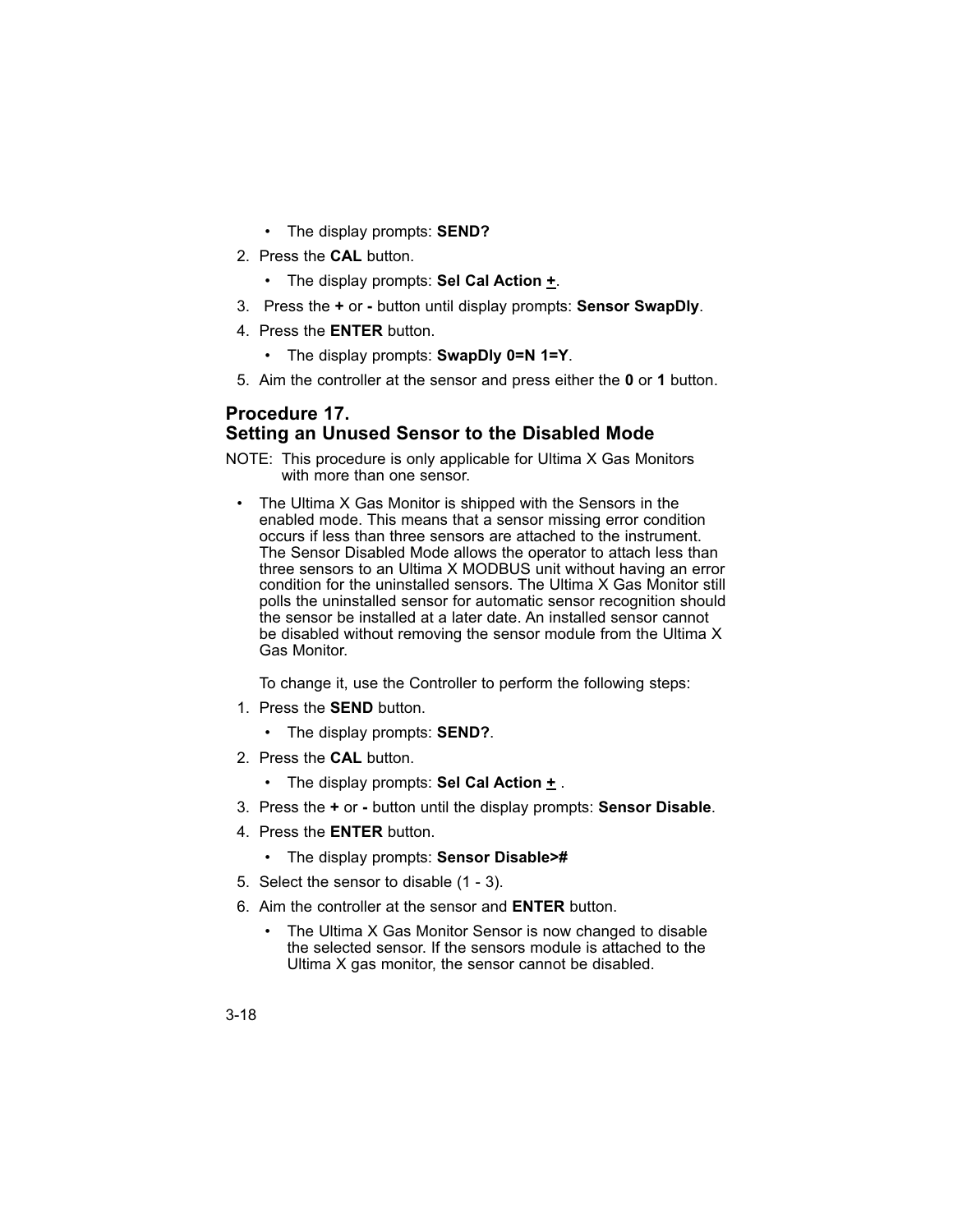# **Procedure 18. Setting the MODBUS BAUD rate.**

- 1. Press the **SEND** button.
	- The display prompts: **SEND?**.
- 2. Press the **CAL** button.
	- The display prompts: **Sel Cal Action +**.
- 3. Press the **+** or **-** button until the display prompts: **BAUD Rate**.
- 4. Press the **ENTER** button.
	- The display prompts: **BAUD +**.
- 5. Use the **+** or **-** button to select the desired BAUD rate.
- 6. Press the **ENTER** button.
	- The display prompts: **PARITY +**.
- 7. Use the **+** or **-** button to select the desired parity.
- 8. Aim the controller at the sensor and **ENTER** button.
	- The Ultima X Gas Monitor Sensor is now changed to the selected BAUD and Parity.

# **Programming the Controller**

The Controller can be programmed to set up or group or repeat all of your Ultima Gas Monitors in one particular way. There are four possible programs (1 through 4). These programs are useful to eliminate duplicate keystrokes or to ensure the same configuration at each mounting site.

# **Removing Existing Programs**

It is good practice to remove the existing programs before attempting to initiate a new one.

- 1. Press and hold the **0** button.
	- The display prompts: **Clr Prgs 0=N 1=Y**
- 2. Press **1** to remove all programs.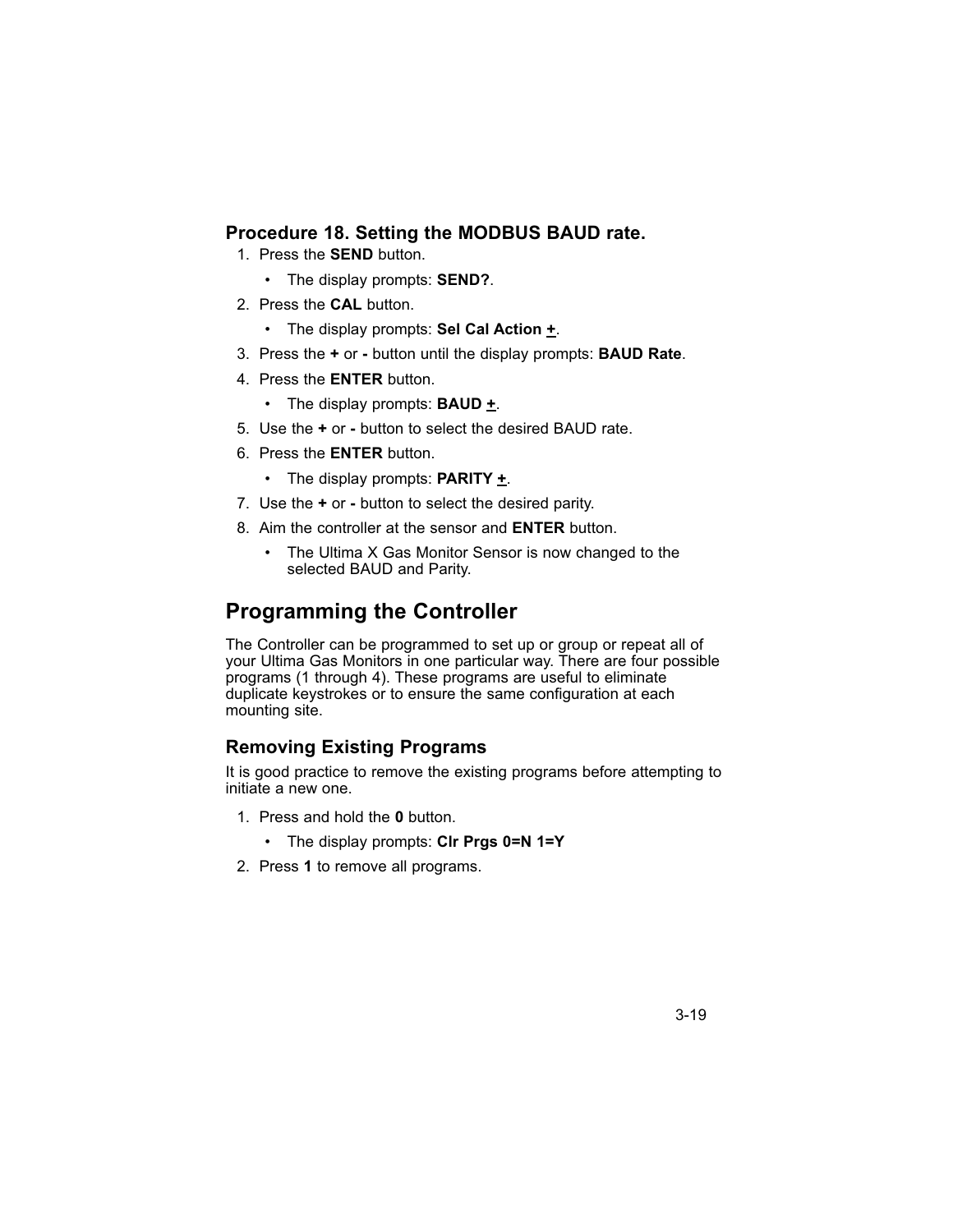#### **Adding a New Program**

There are eight programs available, 1 through 4. Each program accepts one Ultima Gas Monitor command.

To enter a new program:

- 1. Press and hold the **PROGRAM** button until the display prompt reads: **ENTER PRGM #**.
- 2. Enter the program number (1 through 4).

NOTE: A dual beep tone is heard for each entry during the Calibrator programming mode.

- 3. Press the **ENTER** button.
- 4. Enter the keystrokes of the single Ultima Gas Monitor function desired. When all of the keystrokes are entered, the Controller saves them and displays: **SAVING---** for three seconds.
- 5. Repeat steps 1 through 4, using a different program number to program additional Ultima Gas Monitor functions.

#### **To Use Programs 1 through 4**

- 1. Press the **PROGRAM** button.
	- The display prompts: **PROGRAM #**.
- 2. Enter the desired program number (1 through 4).
- 3. Aim the Controller at the Ultima Gas Monitor and press the **ENTER** button.
	- The Ultima Gas Monitor responds immediately.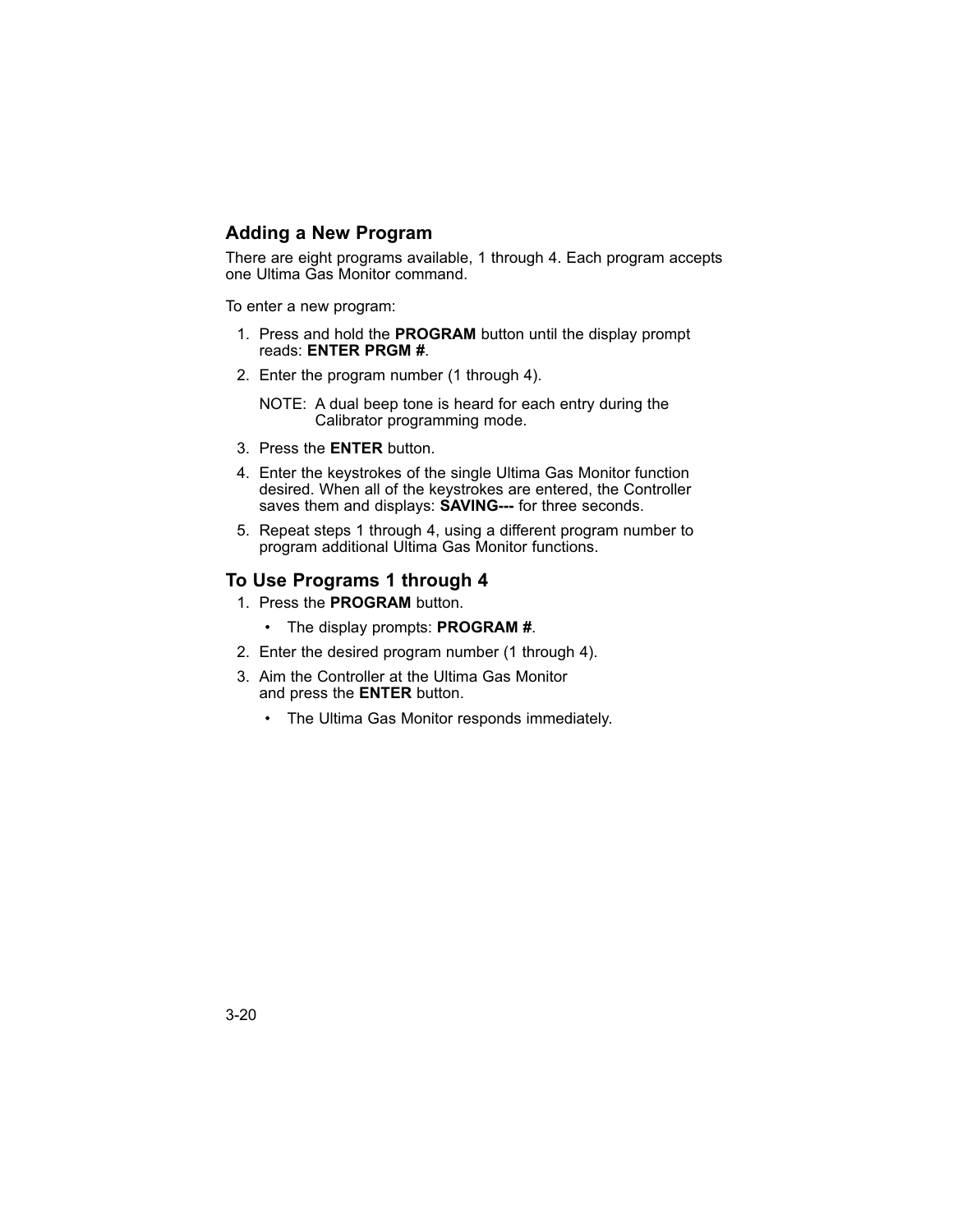# **To use Program #0**

Program #0 is used to send the previous command. Resending the last command is useful if it involved a number of keystrokes. Program #0 will resend all of the commands **except for the following:**

- ZERO
- CAL
- ADDRESS
- INITIAL CAL OR INITIAL CALIBRATION
- SET TIME on the Calibrator
- SET DATE on the Calibrator

To resend any command except for those listed above:

- 1. Press the **PROGRAM** key.
- 2. Press the "**0**" key. (This is the **number** zero key, **not** the key labeled ZERO.)
- 3. Aim the Controller at the Ultima Gas Monitor and press **ENTER.**

If the last command is one of the three listed above, it will not send that command; instead, the Controller will send the preceding command.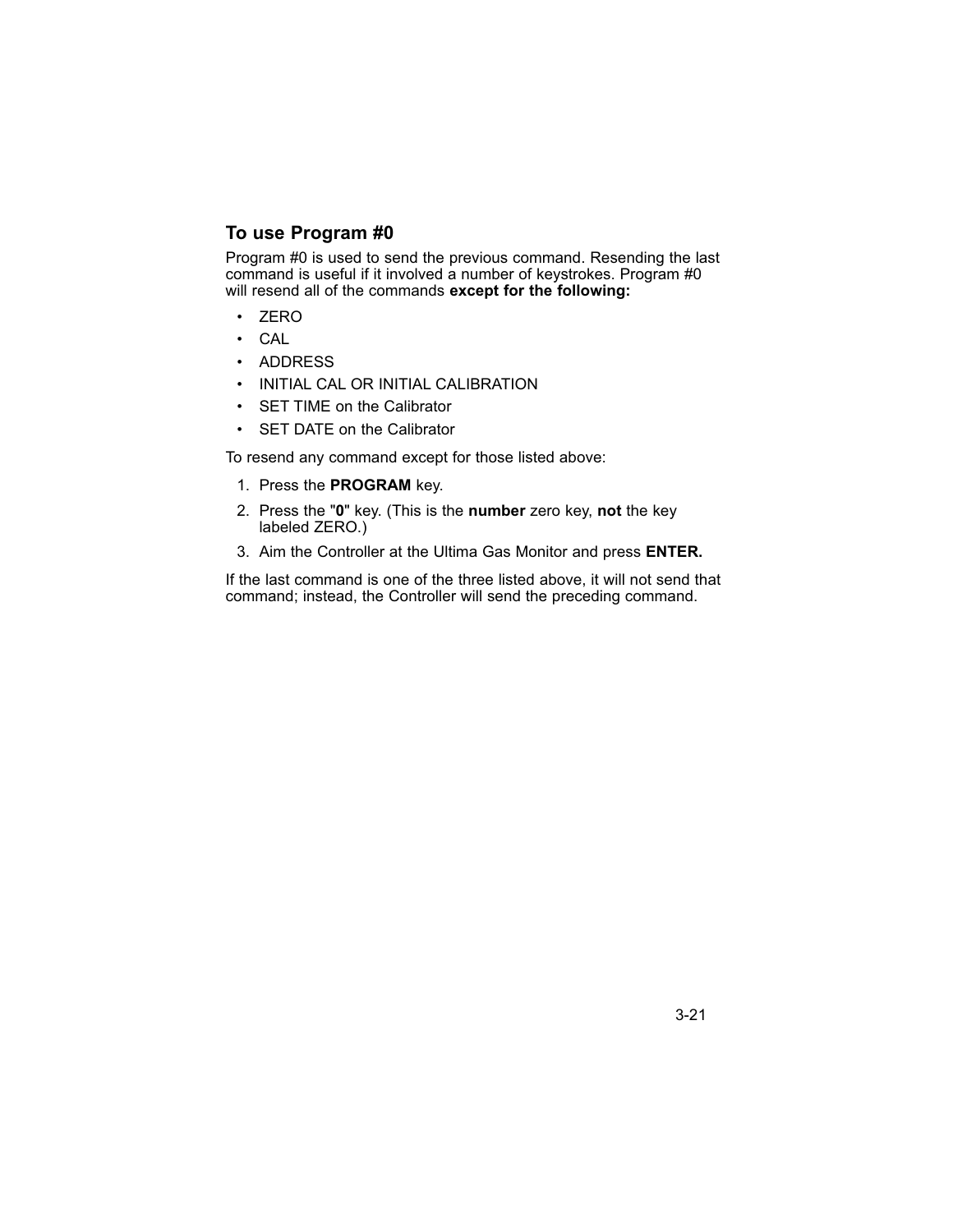# **Section 4, Maintenance**

### $\triangle$  WARNING

**The Ultima Controller and Ultima Calibrator are rated as intrinsically safe for Class I, Division 1, Groups A, B, C and D areas during normal operation. All maintenance procedures must be performed in a non-hazardous area. Failure to comply with this warning can result in serious personal injury or death.**

# **Batteries**

- The Ultima Controller is approved for use with two Duracell MN1500 "AA" Alkaline cells.
- The Ultima Calibrator is approved for use with either two Duracell MN2400 or two Eveready E92 "AAA" Alkaline cells.

#### **Determining a Low Battery Condition on the Ultima Controller**

#### **To Determine if Battery Replacement is Necessary**

- 1. Turn the controller unit ON.
	- After the unit completes its initialization, the display shows **ID CODE**, **READY** or **ready**.
- 2. If the display shows the ID CODE message, enter the correct code (see "Using the ID CODE Feature") to reach the ready prompt.
- 3. The **READY** display is the low battery indicator:
	- If **READY** appears (upper case letters), the batteries are OK
	- If ready appears (lower case letters), the batteries are weak and must be replaced.

### **Replacing the Batteries**

#### **To Install New Batteries in the Ultima Controller**

- 1. Turn OFF the Ultima Controller.
- 2. Remove the four screws from the rear of the case and carefully pull the rear cover away from the unit.
- 3. Remove the two weak batteries from the battery holder and dispose of properly.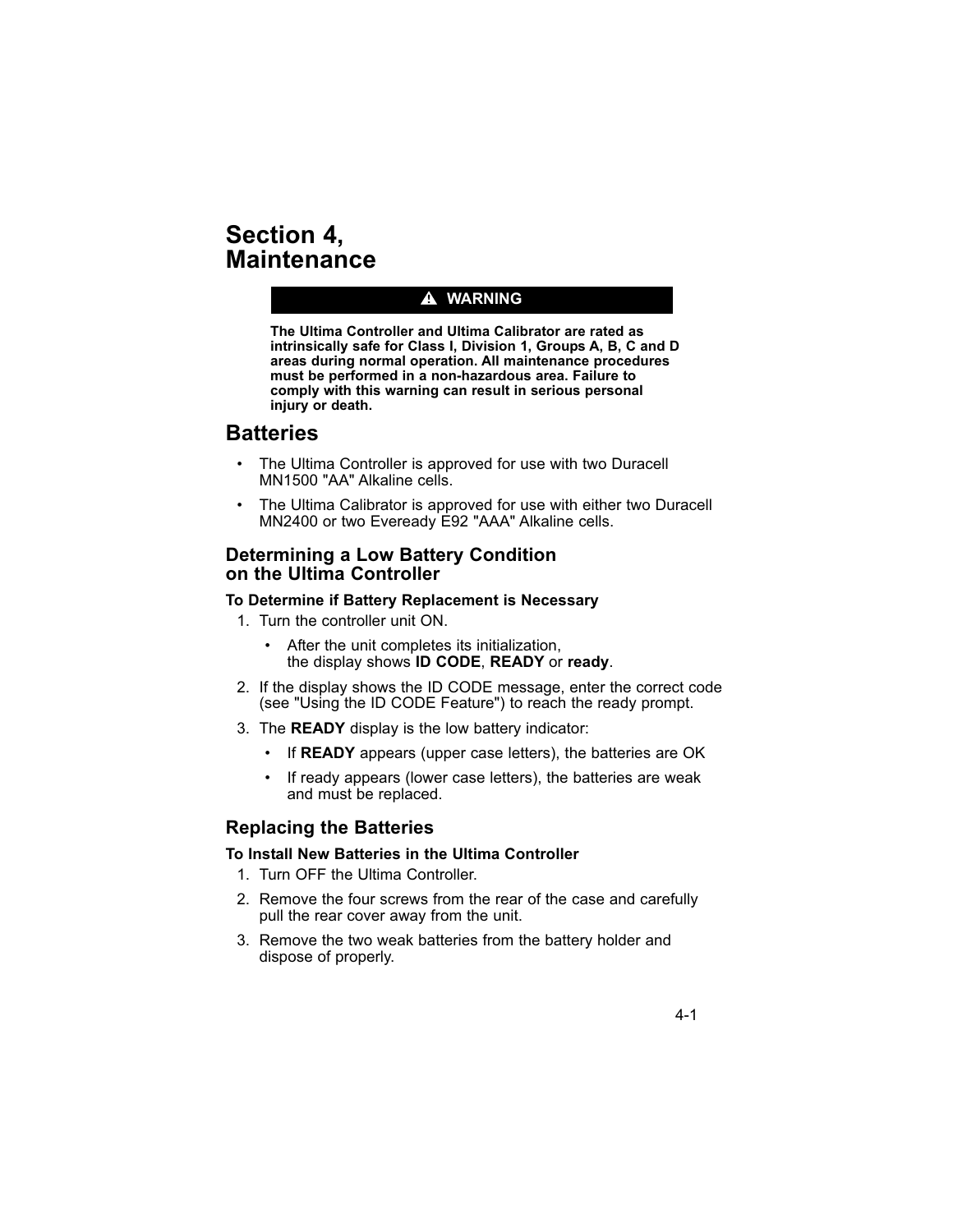- 4. Observing the proper polarity as shown on the plastic holder, install two new batteries in the holder.
- 5. If either end-cover was removed during removal of the back cover, reinsert it in its original location. (The dark IR lens must be at the top.)
- 6. If the dark IR lens at the top of the unit is dirty, clean with soapy water and dry before reinstalling it.
	- The lens must be clean for proper operation.
- 7. With both lenses in place, replace the rear cover and re-install the four case screws.
- 8. Turn unit ON to verify operation.
	- NOTE: Changing the controller batteries does not effect the internal real time clock or stored programs; therefore, the time and date values remain as previously set.

#### **Determining a Low Battery Condition on the Ultima Calibrator**

- 1. Turn unit ON by pressing any button.
	- Low battery results in a double beep for each key press
	- Normal battery results in a single beep for each key press.

#### **To Install New Batteries in the Ultima Calibrator**

- 1. Turn OFF the Calibrator and remove the four screws from the rear of the Ultima Calibrator unit.
- 2. Remove the two AAA batteries from their holders.
- 3. Observing the proper polarity as shown on the plastic holder, install two new batteries in the holder.
- 4. Re-install the back cover of the Calibrator.
- 5. Press any Calibrator button and listen for beep to ensure unit is operational.